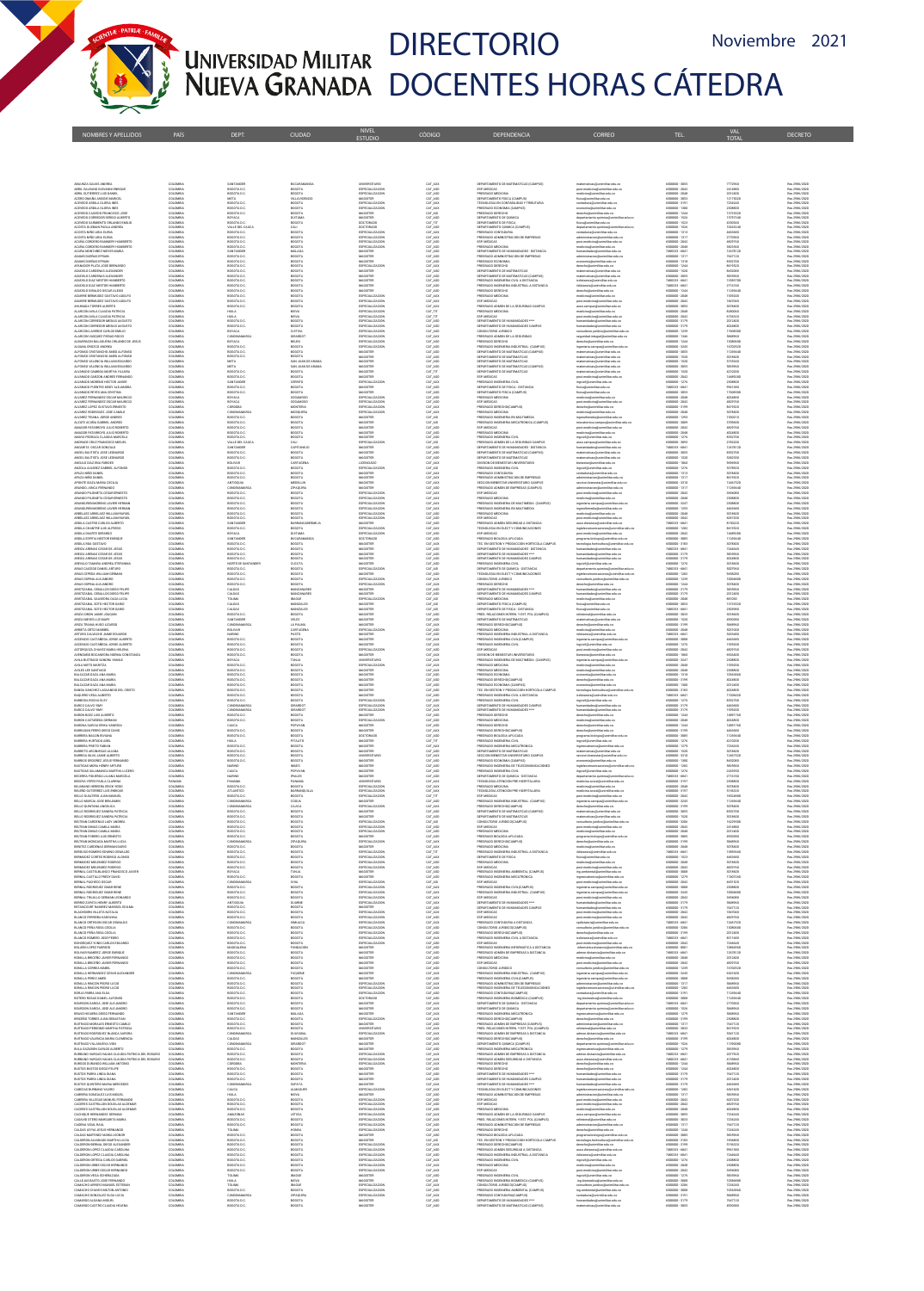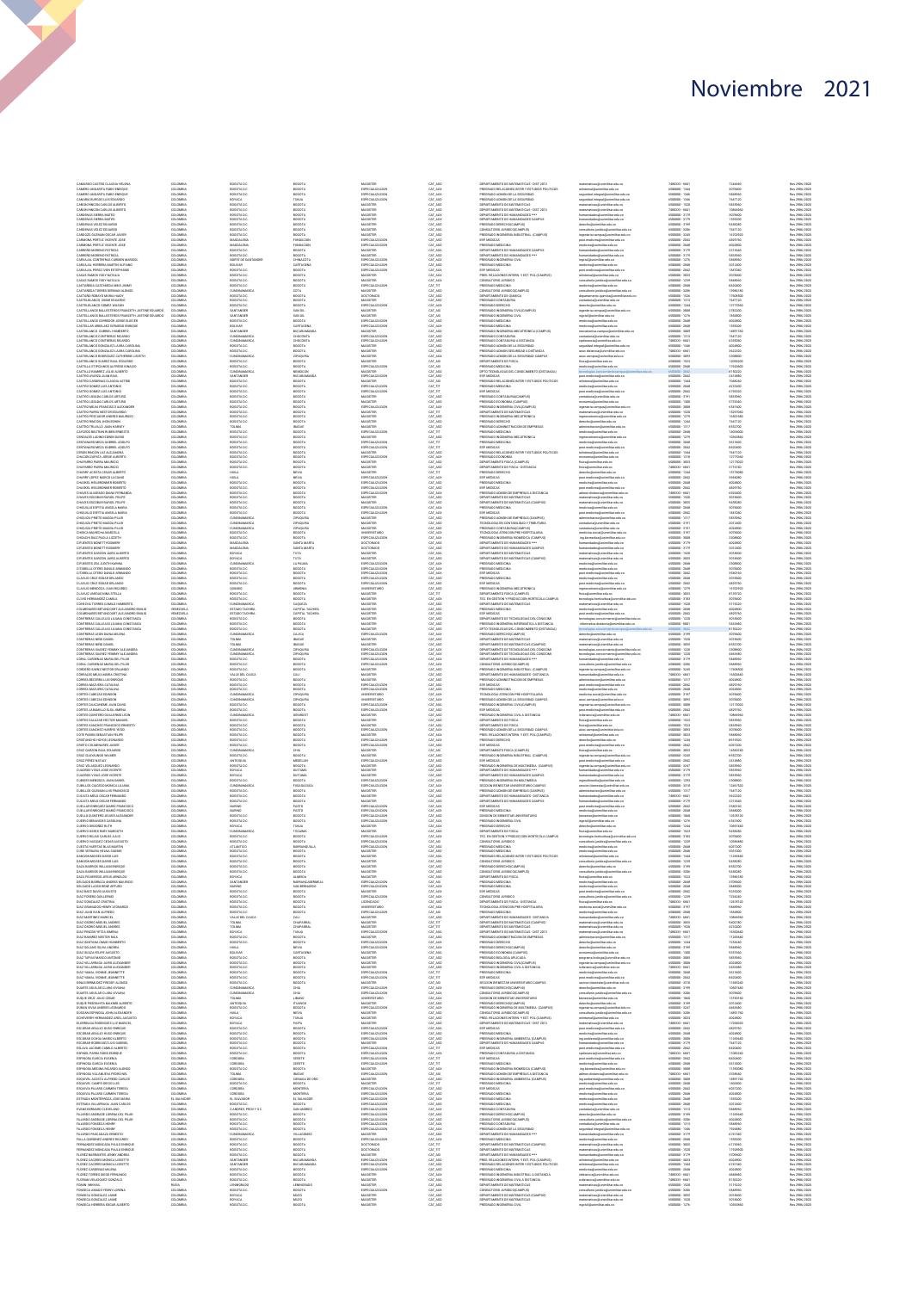| FORERO DIAZ MESTOR ORLANDO<br>FORERO FANDIÑO OSCAR STEVEN<br>FORERO QUINTERO JUAN CARLOS<br>FRANCO GANTIVA JOAQUIN ANDRES<br>FRASSER ACEVEDO WILLIAM<br>FRASSER ACEVEDO WILLIAM                                                                                                                                                                                                                             | COLOMBIA<br>COLOMBIA             | BOGOTA D.C<br>BOGOTA D.C               | BOGOTA<br>BOGOTA                       | MAGISTER<br>UNIVERSITARIO                      | CAT_ASI<br>CAT_AUX            | DEPARTAMENTO DE MATEMATICAS<br>DIVISION DE BIENESTAR UNIVERSITARIO                                               | matematicas@unimilitar.edu.co<br>bienestar@unimilitar.edu.co                                                                      | 6500000 - 1530<br>6500000 - 1060                    | 7882900<br>8311680             | Res 2986/2020<br>Res 2986/2020                                   |
|-------------------------------------------------------------------------------------------------------------------------------------------------------------------------------------------------------------------------------------------------------------------------------------------------------------------------------------------------------------------------------------------------------------|----------------------------------|----------------------------------------|----------------------------------------|------------------------------------------------|-------------------------------|------------------------------------------------------------------------------------------------------------------|-----------------------------------------------------------------------------------------------------------------------------------|-----------------------------------------------------|--------------------------------|------------------------------------------------------------------|
|                                                                                                                                                                                                                                                                                                                                                                                                             | COLOMBIA<br>COLOMBIA             | BOGOTA D.C<br>BOGOTA D.C               | BOGOTA<br>BOGOTA                       | ESPECIALIZACIÓN<br>MAGISTER                    | CAT_ASO<br>CAT ASO            | CONSULTORIO JURIDICO<br>PREGRADO CONTADURIA/CAMPUS)                                                              | consultorio juridico@unimilitar.edu.co                                                                                            | 6500000 - 1239<br>0500000-3191                      | 16702920<br>11269440           | Res 2986/2020<br>Res 2986/2020                                   |
|                                                                                                                                                                                                                                                                                                                                                                                                             | COLOMBIA<br>COLOMBIA             | <b>SOGOTA D.</b>                       |                                        | MGISTE                                         | CAT_AUX<br>CAT_AUX<br>CAT_ASO | PRAIRPING LIGENIERIA CIVIL<br>PREGRADO INGENIERIA CIVIL<br>PREGRADO INGENIERIA INFORMATICA A DISTANCIA           | consulario pintecoponimista<br>contaduria@unimilitar.edu.co<br>ingcivi@unimilitar.edu.co                                          |                                                     |                                | Nes 2986/2020<br>Res 2986/2020                                   |
| FRASSER ACEVEDO WILLIAM                                                                                                                                                                                                                                                                                                                                                                                     | COLOMBIA                         | DOGOTA D.<br>DOGOTA D.C                | BOGOTA<br>BOGOTA                       | MAGISTER<br>MAGISTER                           | CAT_ASO                       | DPTO TECNOLISIAS DEL CONOCIMENTO (DISTANCIA)                                                                     | informatica distancia@ur                                                                                                          | 6500000 - 800                                       | 5433400                        | Res 2986/2020                                                    |
| TRADERIA ACCREDIO VILLIANA (MISSIONALISTA)<br>LEA AL DE ANNO MARA CRISTINA<br>LEA AN SUANTE ROADICO MARIO<br>LEA AN SUATE ROADICO MARIO<br>LEA AN SUATE ROADICO MARIO<br>LEA ANDA SUA CRISTINA CRISTINA (MISSIONALISTA)<br>LEA ANDA CRISTINA CRI                                                                                                                                                            | COLOMBIA                         | BOGOTA D.C<br><b>DGOTA D.0</b>         | BOGOTA                                 | MAGISTER<br>ESPECIALIZACIO                     | CAT ASS<br>CAT_AU             | DEDANTAMENTO DE HUMANIDADES CAMBUS<br><b>PREG. RELACIONES INTER Y EST. POL. DISTANCIA</b>                        | empediadas Dunimilitas adu co<br>iepdistancia@unimilitar.edu.co                                                                   | 6500000-3179                                        | 6741540                        | Res 2906/2020<br>Nes 2986/2020<br>Res 2986/2020                  |
|                                                                                                                                                                                                                                                                                                                                                                                                             | COLOMBIA<br>COLOMBIA<br>COLOMBIA | DOGOTA D.O<br>DOGOTA D.C               | BOGOTA<br>BOGOTA                       | ESPECIALIZACION<br>MAGISTER                    | CAT_ASO                       | <b>ESP. MEDICAS</b><br>DEPARTAMENTO DE MATEMATICAS (CAMPUS)                                                      | post medicina@unimilitar.edu.co<br>matematicas@unimilitar.edu.co                                                                  | 7480333 - 6841<br>6500000 - 2042<br>6500000 - 3055  | 5541120<br>13472640<br>5685000 | Res 2986/2020                                                    |
|                                                                                                                                                                                                                                                                                                                                                                                                             | COLOMBIA<br>COLOMBIA             | DOGOTA D.C<br>BOGOTA D.C               | BOGOTA<br>BOGOTA                       | MAGISTER<br>MAGISTER                           | CAT_ASO<br>CAT ASS            | DEPARTAMENTO DE MATEMATICAS                                                                                      | matematicas@unimilitar.edu.co<br>.<br>contaduria@unimilitar.edu.co                                                                | 6500000 - 1520<br>6500000-1313                      | 8401770<br>7647120             | Res 2986/2020<br>Res 2906/2020                                   |
|                                                                                                                                                                                                                                                                                                                                                                                                             | cocomu<br>COLOMBU                | modota p.c                             |                                        | AACISTE                                        | CAT_ASI<br>CAT_ASI<br>CAT_AUX | PRESRADO CONTAGURIA<br>TEC. EN GESTION Y PRODUCCION HORTICOLA CAMPUS                                             | cnologia horticultura@unit                                                                                                        | 6500000-3183                                        |                                | Nes 2986/2020<br>Res 2986/2020                                   |
|                                                                                                                                                                                                                                                                                                                                                                                                             | COLOMBIA                         | CALDAS<br>DOYACA                       | MANIZALES<br><b>TUNJA</b>              | ESPECIALIZACIÓN<br>ESPECIALIZACIÓN             | CAT_AS                        | PREGRADO INGENIERIA CIVIL<br>PREGRADO MEDICINA                                                                   | ingcivi@unimilitar.edu.co<br>medicina@unimilitar.edu.co                                                                           | 6500000 - 1276<br>6500000 - 2048                    | 6541600<br>3709600             | Res 2986/2020                                                    |
|                                                                                                                                                                                                                                                                                                                                                                                                             | COLOMBU<br>COLOMBI               | BOGOTA D.C<br>DOGOTA D.C               | BOGOTA<br><b>IOGOT</b>                 | ESPECIALIZACION<br>SPECIALIZACIO               | CAT_AUX<br>CAT_ASO<br>CAT_ASO | PREGRADO MEDICINA<br><b>FREDERICAS</b><br>ESP. MEDICAS<br>PREGRADO MEDICINA                                      | edicina@unimilitar.edu.co<br>post medicina@unimilitar.edu.co                                                                      | 6500000 - 2048<br>1500000-2042                      | 2208800<br>03720               | Res 2906/2020<br>Nes 2986/2020<br>Res 2986/2020                  |
|                                                                                                                                                                                                                                                                                                                                                                                                             | COLOMBU<br>COLOMBIA              | DOGOTA D.C<br>BOGOTA D.C               | EOGOTA<br>BOGOTA                       | ESPECIALIZACION<br>MAGISTER                    | CAT_ASO                       | PREGRADO ADMON DE EMPRESAS A DISTANCIA                                                                           | nedicina@unimilitar.edu.co<br>admon.distancia@unimilitar.edu.co                                                                   | 6500000-2048<br>7480333 - 6841                      | 4024800<br>0061380             | Res 2986/2020                                                    |
|                                                                                                                                                                                                                                                                                                                                                                                                             | COLOMBIA                         | VALLE DEL CAUCA<br>BOGOTA D.C.         | CALI                                   | ESPECIALIZACION                                | CAT_AUX<br>CAT_AUX<br>CAT_AUX | <b>ESP. MEDICAS</b>                                                                                              | oost medicina@unimilitar.edu.co<br>.<br>Insultorio juridico@unimilitar.edu                                                        | 6500000-2042                                        | 4617600                        | Res 2986/2020<br>Res 2986/2020<br>Res 2986/2020                  |
|                                                                                                                                                                                                                                                                                                                                                                                                             | COLOMBIA                         | CUNDINAMARCI                           | EOGOTA<br>GIRARDOT                     | ESPECIALIZACION<br>ESPECIALIZACION             |                               | DISPIRADO ECONOMIA<br>PREGRADO ECONOMIA                                                                          | conomia@unimilitar.edu.co                                                                                                         | 0300000-2006<br>0500000-1239<br>0500000-1318        | 12775360<br>7234240            |                                                                  |
| GARAVITO NAJAS JENNY ZORAYDA<br>GARCES GUTIERREZ MARIA FERNANDA                                                                                                                                                                                                                                                                                                                                             | COLOMBIA<br>COLOMBU              | BOGOTA D.C<br>DOGOTA D.C               | BOGOTA<br>BOGOTA                       | MAGISTER<br>DOCTORADO                          | CAT_AS<br>CAT_ASO             | DEPARTAMENTO DE QUIMICA<br>PREGRADO ADMON SEGURIDAD A DISTANCIA                                                  | departamento.quimica@unimilitar.edu.co<br>asso distancia@unimilitar.edu.co                                                        | 6500000 - 1526<br>7480333 - 6841                    | 11221540<br>2716740            | Res 2986/2020<br>Res 2986/2020                                   |
| GARCIS GUITERREZ MARIA FERNANDA<br>GARCIA ARAGUE IVARIA FERNANDA<br>GARCIA ARAGUE IVARIA FRED<br>GARCIA ARAGUE IVARIA FRED<br>GARCIA GNACIA CHALO ARGRES<br>GARCIA GNACIA ARAGUE IVARIA<br>GARCIA GNAEZ ARA ESPERANZA<br>GARCIA GNAEZ ARA ESPERANZA                                                                                                                                                         | COLOMBIA<br>социмы               | BOGOTA D.C<br>SANTANCE                 | BOGOTA<br><b>BUCARAMANG</b>            | <b>DOCTORADO</b><br>ESPECIALIZACIO             | CAT ASS<br>$CAT\_TIT$         | DEPARTAMENTO DE HUMANIDADES - DISTANCIA<br>JEPHAAMMALLU –<br>PREGRADO MEDICINA                                   | tumanidades@unimilitar.edu.co<br>medicina@unimilitar.edu.co                                                                       | 7480333 - 6841<br>1500000-2048                      | 7244640<br>5613600             | Res 2906/2020<br>Nes 2986/2020<br>Res 2986/2020                  |
|                                                                                                                                                                                                                                                                                                                                                                                                             | COLOMBU<br>COLOMBIA              | SANTANCER<br>CASANARE                  | <b>BUCARAMANGA</b><br><b>YOPAL</b>     | ESPECIALIZACIÓN<br>ESPECIALIZACIÓN             | CAT_AUX                       | ESP. MEDICAS<br>PREGRADO INGENIERIA CIVIL A DISTANCIA                                                            | post medicina@unimilitar.edu.co<br>icolstancia@unimilitar.edu.co                                                                  | 6500000 - 2042<br>7480333 - 6841                    | 8420400<br>1038960             | Res 2986/2020                                                    |
|                                                                                                                                                                                                                                                                                                                                                                                                             | COLOMBIA<br>cocomu               | <b>CUNDINAMARCA</b><br>BOGOTA D.C.     | SAN JUAN RICSECO                       | UNIVERSITARIO<br>UNIVERSI<br>MAGISTER          | CAT_AU                        | DIVISION OF BENESTAD INAVERSITARIO<br>DEPARTAMENTO DE HUMANIDADES - DISTANCIA                                    | bienestan@unimilitar.edu.co<br>humanidades@unimilitar.edu.c                                                                       | 6500000 - 1060<br>480333-6841                       | 13160160<br>7244543            | Res 2906/2020                                                    |
|                                                                                                                                                                                                                                                                                                                                                                                                             | COLOMBIA                         | DOLIVAR                                | BOGOTA<br>CARTAGENA                    | ESPECIALIZACION                                | CAT_ASO<br>CAT_ASO            | <b>ESP.MEDICAS</b>                                                                                               | post medicina@unimilitar.edu.co                                                                                                   | 6500000-2042                                        | 4617600                        | Nes 2986/2020<br>Res 2986/2020                                   |
| $\begin{split} &\text{GALC, A MPL} \\ &\text{GALC, A MPL} \\ &\text{GALC, A MPL} \\ &\text{GALC, A MPL} \\ &\text{GALC, A MPL} \\ &\text{GALC, A MPL} \\ &\text{GALC, A MPL} \\ &\text{GALC, A MPL} \\ &\text{GALC, A MPL} \\ &\text{GALC, A MPL} \\ &\text{GALC, A MPL} \\ &\text{GALC, A MPL} \\ &\text{GALC, A MPL} \\ &\text{GALC, A MPL} \\ &\text{GALC, A MPL} \\ &\text{GALC, A MPL} \\ &\text{GALC$ | COLOMBIA<br>COLOMBU              | DOLIVAR<br>BOGOTA D.C                  | CARTAGENA<br><b>BOGOTA</b>             | ESPECIALIZACIÓN<br>DOCTORADO                   | CAT_AUX<br>CAT_TT             | PREGRADO MEDICINA<br>DEPARTAMENTO DE MATEMATICAS (CAMPUS)                                                        | medicina@untmilitar.edu.co<br>atematicas@unimilitar.edu.co                                                                        | 6500000 - 2048<br>1500000 - 3055                    | 3078400<br>4210200             | Res 2986/2020<br>Res 2906/2020                                   |
|                                                                                                                                                                                                                                                                                                                                                                                                             | COLOMBIA<br>COLOMBU              | BOGOTA D.C.<br>SANTANCER               | 1000TA<br><b>BUCARAMANGA</b>           | DOCTOR4DO<br>ESPECIALIZACION                   | CAT_TIT<br>CAT_AUX            | DEPARTAMENTO DE MATEMATICAS<br>PREGRADO CONTADURIA(CAMPUS)                                                       | matematicas gunereetat edu.c<br>matematicas (Junimilitat edu.c)<br>contaduria(Junimilitat edu.co                                  | 1500000 - 1520<br>6500000-3191                      | 5156320                        | Nes 2986/2020<br>Res 2986/2020                                   |
|                                                                                                                                                                                                                                                                                                                                                                                                             | COLOMBIA<br>COLOMBIA             | SANTANCER<br>BOGOTA D.C                | <b>BUCARAMANGA</b><br>BOGOTA           | ESPECIALIZACIÓN<br>MAGISTER                    | CAT_AUX                       | TECNOLOGIA EN CONTABILIDAD Y TRIBUTARIA<br>PREGRADO DERECHO/CAMPUS)                                              | contaduria@unimilitar.edu.co<br><b>derecho@unimilitar.edu.co</b>                                                                  | 6500000-3191<br>6500000-3199                        | 3771040<br>15797340            | Res 2986/2020                                                    |
|                                                                                                                                                                                                                                                                                                                                                                                                             | COLOMBY                          | BOYACA<br>BOGOTA D.C                   | TUNJA<br>BOGOTA                        | MAGISTER<br>MAGISTER                           | CAT_ASO<br>CAT_AIX<br>CAT_ASO | .<br>PREGRADO INGENIERIA INDUSTRIAL<br>PREGRADO DERECHO(CAMPUS)                                                  | umeco pummaceusco<br>ingindustrial@unimilitar.edu.co<br>derecho@unimilitar.edu.co                                                 | -------<br>6500000 - 1264<br>6500000 - 3199         |                                | Res 2986/2020<br>Res 2986/2020<br>Res 2986/2020<br>Res 2986/2020 |
|                                                                                                                                                                                                                                                                                                                                                                                                             | COLOMBIA                         | DOGOTA D.C<br>DOGOTA D.C               | BOGOTA<br>BOGOTA                       | MAGISTER<br>MAGISTER                           | CAT_AS<br>CAT_ASO             | PREGRADO DERECHO(CAMPUS)<br>DEPARTAMENTO DE MATEMATICAS                                                          | derecho@unimilitar.edu.co<br>matematicas@unimilitar.edu.co                                                                        | 6500000-3199<br>6500000 - 1520                      | 3709600<br>7647120             | Res 2986/2020                                                    |
|                                                                                                                                                                                                                                                                                                                                                                                                             | COLOMBU<br>COLOMBIA              | BOGOTA D.C.                            | BOGOTA                                 | UNIVERSITARIO                                  | CAT AU                        | SECCION BIENESTAR UNIVERSITARIO CAMPUS                                                                           | eccion bien<br>.<br>Istanbunimilitar.edu.co                                                                                       | 6500000-3310                                        | senenco                        | Res 2906/2020                                                    |
|                                                                                                                                                                                                                                                                                                                                                                                                             | COLOMBIA                         | NARINO<br>BOGOTA D.C                   | PASTO<br>EOGOTA                        | MAGISTER<br>ESPECIALIZACION                    | CAT_AS<br>CAT_ASO             | DIVISION DE BIENESTAR UNIVERSITARIO<br>PREGRADO MEDICINA                                                         | seconumente possesso<br>bienesta: (junimilitar.edu.co<br>medicina (junimilitar.edu.co                                             | 6500000-1060<br>6500000 - 2048                      | 12678120<br>2012400            | Nes 2986/2020<br>Res 2986/2020                                   |
|                                                                                                                                                                                                                                                                                                                                                                                                             | COLOMBIA<br>COLOMBIA             | BOGOTA D.C<br>RISARALDA                | BOGOTA<br>STA ROSA DE CABAL            | ESPECIALIZACIÓN<br>ESPECIALIZACION             | CAT_ASO<br>CAT AS             | <b>ESP.MEDICAS</b><br><b>ESP. MEDICAS</b>                                                                        | post medicina@unimilitar.edu.co                                                                                                   | 6500000 - 2042<br>6500000-2042                      | 4829760<br>1066510             | Res 2986/2020<br>Res 2906/2020                                   |
|                                                                                                                                                                                                                                                                                                                                                                                                             | COLOMBI<br>COLOMBIA              | BOGOTA D.C<br>DOGOTA D.C               | <b>LOGOTA</b>                          | ESPECIALIZACIO<br>ESPECIALIZACIÓN              | CAT_AUX<br>CAT_AUX            | PREGRADO DERECHO(CAMPUS)<br>CONSULTORIO JURIDICO(CAMPUS)                                                         | post medicina@unimilitar.edu.co<br>derecho@unimilitar.edu.co<br>consultario junidico@unimilitar.edu.cr                            | 6500000-3199<br>6500000 - 3206                      | 11390080                       | Nes 2986/2020<br>Res 2986/2020                                   |
|                                                                                                                                                                                                                                                                                                                                                                                                             | COLOMBIA                         | DOGOTA D.C                             | EOGOTA<br>BOGOTA                       | MAGISTER                                       | CAT_ASO                       | PREGRADO INGENIERIA MECATRONICA                                                                                  | ingmecatronica@unimilitar.edu.co                                                                                                  | 6500000 - 1279                                      | 13080600                       | Res 2986/2020                                                    |
|                                                                                                                                                                                                                                                                                                                                                                                                             | COLOMBU                          | BOGOTA D.C<br>ECODEA D.C<br>ECODEA D.C | BOGOTA<br>1060TA<br>1060TA             | MAGISTER<br><i>MAGISTER</i><br><i>MAGISTER</i> | CAT AU                        | PREGRADO DERECHO<br>DEPARTAMENTO DE HUMANIDADES CAMPUS<br>DEPARTAMENTO DE HUMANIDADES CAMPUS<br>PREGRADO DERECHO | echo@unimiltar.edu.co                                                                                                             | 6500000-1244<br>6500000-3179<br>6500000-1244        | 0619520<br>5835960<br>7647120  | Res 2906/2020                                                    |
|                                                                                                                                                                                                                                                                                                                                                                                                             | COLOMBY                          | CUNDINAMARCI                           | CAQUEZA                                | ESPECIALIZACION                                | CAT AS                        | PREGRADO DERECHO                                                                                                 | humanidades@unimilitar.ed<br>derecho@unimilitar.edu.co<br>derecho@unimilitar.edu.co                                               | 6500000-1244                                        | 10306000                       | Res 2986/2020<br>Res 2986/2020<br>Res 2986/2020                  |
| GARCIA VARIAS ANDERSON DE JESUI<br>GARCIA VARIAS LUISA FERNANDA<br>GARCIA VARIAS LUISA FERNANDA<br>GARCION BARRETO YOHN ALEXANDER<br>GARCION BARRETO YOHN ALEXANDER<br>GARZION DUNCA JULY PAOLA<br>GARZION PASCAGAZA EDGAR JAVIER<br>GARZION PASCAG                                                                                                                                                         | COLOMBIA<br>COLOMBIA             | BOGOTA D.C<br>BOGOTA D.C.              | BOGOTA<br>BOGOTA                       | MAGISTER<br>MAGISTER                           | CAT_ASO<br>CAT ASO            | DEPARTAMENTO FISICA (CAMPUS)<br>DEPARTAMENTO DE HUMANIDADES MEDICINA                                             | fisica@unimilitar.edu.co<br>humanidades@unimilitar.edu.co                                                                         | 6500000 - 3053<br>6500000-3179                      | 13080600<br>2012400            | Res 2986/2020<br>Res 2906/2020                                   |
|                                                                                                                                                                                                                                                                                                                                                                                                             | COLOMBIA                         | <b>DOGOTA D.C</b>                      | togot                                  | MAGISTER                                       | CAT_AS<br>CAT_AS              | DEPARTAMENTO DE HUMANIDADES ****<br>ESP. MEDICAS                                                                 | humanidades@unimilitar.edu.ci                                                                                                     | 1500000-3179                                        |                                | Nes 2986/2020<br>Res 2986/2020                                   |
| GARZON PULIDO LINA SOLEDAD                                                                                                                                                                                                                                                                                                                                                                                  | COLOMBIA                         | DOGOTA D.C<br>DOGOTA D.C               | EOGOTA<br>BOGOTA                       | ESPECIALIZACION<br>ESPECIALIZACIÓN             | CAT_ASO                       | PREGRADO MEDICINA                                                                                                | post medicina@unimilitar.edu.co<br>nedicina@unimilitar.edu.co                                                                     | 6500000 - 2042<br>6500000 - 2048                    | 4829760<br>4024800             | Res 2986/2020                                                    |
| GARZON RUZ MALRICIO<br>GARZON RUZ MALRICIO<br>GARZON SALINAS NUBIA YOLANDA                                                                                                                                                                                                                                                                                                                                  | COLOMBIA<br>COLOMBIA             | BOGOTA D.C<br><b>DOGOTA D.C</b>        | BOGOTA<br>togot                        | ESPECIALIZACION<br>ESPECIALIZACIO              | CAT ASO<br>CAT_ASO            | <b>ESP. MEDICAS</b><br>PREGRADO MEDICINA<br>CONSULTORIO JUREICO                                                  | post medicina@unimilitar.edu.co<br>edicina@unimilitar.edu.co                                                                      | 1500000 - 2042<br>1500000-2048                      | 6037200<br>024800              | Res 2906/2020<br>Nes 2986/2020<br>Res 2986/2020                  |
| GE, FARFAN MARTHA PATRICIA                                                                                                                                                                                                                                                                                                                                                                                  | COLOMBU                          | DOGOTA D.C<br>BOGOTA D.C               | EOGOTA<br>BOGOTA                       | ESPECIALIZACION<br>ESPECIALIZACIÓN             | CAT_AU<br>CAT_ASI             | PREGRADO DERECHO(CAMPUS)                                                                                         | consultorio juridico@unimilitar.edu.cc<br>derecho@unimilitar.edu.co                                                               | 6500000 - 1229<br>6500000-3199                      | 13468000<br>7882900            | Res 2986/2020                                                    |
| GE FARFAN MARTHA PATRICIA<br>GE TORRELIS ALELANGRO<br>GE TORRES PARLO RAMON<br>GRALDO FORERO JULIO CESAR<br>GRALDO MANFULA JULIAN ANTONO<br>GOMEZ ANAVA NATHALI JOHANNA                                                                                                                                                                                                                                     | COLOMBIA<br>COLOMBI              | BOGOTA D.C.<br>TOLIMA                  | BOGOTA<br>BAGUE                        | ESPECIALIZACION<br>ESPECIALIZACIO              | CAT ASO<br>CAT_AU             | <b>ESP. MEDICAS</b><br>PREGRADO MEDICINA                                                                         | oost medicina@unimilitar.edu.co<br>medicina@unimilitar.edu.co                                                                     | 6500000-2042<br>1500000-2048                        | 3773250                        | Res 2906/2020<br>Res 2986/2020                                   |
|                                                                                                                                                                                                                                                                                                                                                                                                             | COLOMBIA<br>COLOMBIA             | QUINDIO<br>BOGOTA D.C                  | CALARDA                                | MAGISTER                                       | CAT_ASO<br>CAT_ASO            | PREGRADO MEDICINA<br>CONSULTORIO JURIDICO                                                                        | medicina@unimilitar.edu.co                                                                                                        | 6500000 - 2048<br>6500000 - 1229                    | 3010500                        | Res 2986/2020<br>Res 2986/2020                                   |
|                                                                                                                                                                                                                                                                                                                                                                                                             | COLOMBIA                         | SANTANCER                              | BOGOTA<br><b>BUCARAMANGA</b>           | ESPECIALIZACIÓN<br>ESPECIALIZACIÓN             | CAT_AUX                       | PREGRADO MEDICINA                                                                                                | consultorio junidico@unimilitar.edu.cc<br>medicina@unimilitar.edu.co                                                              | 6500000 - 2048                                      | 9458280<br>4617600             | Res 2986/2020                                                    |
|                                                                                                                                                                                                                                                                                                                                                                                                             | COLOMBIA<br>COLOMBIA<br>COLOMBIA | BOGOTA D.C.<br>SANTAND                 | BOGOTA<br>PEDECUESTA                   | MAGISTER<br>MAGISTER                           | CAT ASO<br>CAT_AS             | PREGRADO RELACIONES INTER Y ESTUDIOS POLITICOS<br>PREGRADO DERECHO (CAMPUS)                                      | relatema@unimilitar.edu.co<br>lerecho@unimiltar.edu.co                                                                            | 6500000-1344<br>1500000-1244                        | 4024800<br>489176              | Res 2986/2020<br>Nes 2986/2020<br>Res 2986/2020                  |
|                                                                                                                                                                                                                                                                                                                                                                                                             | COLOMBIA                         | NORTE DE SANTANDER<br>BOGOTA D.C.      | <b>CUCUTA</b><br>BOGOTA                | ESPECIALIZACIÓN<br>ESPECIALIZACIÓN             | CAT_AU<br>CAT_AUX             | PREGRADO INGENIERIA BIOMEDICA (CAMPUS)                                                                           | derecho@unimilitar.edu.co<br>ing biomedica@unimilitar.edu.co                                                                      | 6500000-3199<br>6500000 - 3008                      | 3078400<br>10004800            | Res 2986/2020                                                    |
| GOMIZ ANAVA NATHALI JONANA<br>GOMIZ ARAVAN JUAN PARLO<br>GOMIZ BAEZ ALVARO<br>GOMIZ BAEZ ALVARO<br>GOMIZ GURAN JULIO ANGRES<br>GOMIZ GURZBAEZ GRANA ENRIGUEZA<br>GOMIZ GUTERREZ DANA CONSTANZA<br>GOMIZ GUTERREZ DANA CONSTANZA<br>COMIZ GUTERREZ DANA                                                                                                                                                      | COLOMBIA                         | CUNDINAMARCA<br>BOGOTA D.C             | ZIPACURA                               | ESPECIALIZACION<br><b>MGISTER</b>              | CAT AU                        | PREGRADO DERECHO/CAMPUS)<br>TEC. EN GESTION Y PRODUCCION HORTICOLA CAMPUS                                        | derecho@unimilitar.edu.co<br>lecnologia horticultura@unimilitar.edu.c                                                             | 6500000-3199                                        | 3078400                        | Res 2986/2020                                                    |
|                                                                                                                                                                                                                                                                                                                                                                                                             | COLOMBIA                         | DOGOTA D.C                             | ECGOTA                                 | MAGISTER                                       | CAT_ASO<br>CAT_ASO            | DEPARTAMENTO DE QUIMICA - DISTANCIA                                                                              | departamento.quimica@unimilitar.edu.co                                                                                            | 1500000-3183<br>7480333 - 6841                      | 7244640                        | Nes 2986/2020<br>Res 2986/2020                                   |
| GOMEZ GUTERREZ DIANA CONSTANZA                                                                                                                                                                                                                                                                                                                                                                              | COLOMBIA<br>COLOMBIA             | BOGOTA D.C.<br>SUCRE                   | EOGOTA<br>SINCELE.JO                   | MAGISTER<br>ESPECIALIZACION                    | CAT_ASO<br>CAT AU             | DEPARTAMENTO QUIMICA (CAMPUS)<br>PREGRADO MEDICINA                                                               | departamento.quimica@unimilitar.edu.co<br>nedicina@unimilitar.edu.co                                                              | 6500000 - 1526<br>1500000 - 2048                    | 4024800<br>3078400             | Res 2986/2020<br>Res 2986/2020                                   |
|                                                                                                                                                                                                                                                                                                                                                                                                             | COLOMBIA<br>COLOMBIA             | BOGOTA D.C<br>DOGOTA D.C               | ECGOTA                                 | MGISTER<br>MAGISTER                            | CAT, ASI<br>CAT_ASO           | PREGRADO ADMON DE EMPRESAS A DISTANCIA<br>DEPARTAMENTO DE HUMANIDADES CAMPUS                                     | meacnagunmurar ecuco<br>admon distancia@unimilitar.edu.co<br>humanidades@unimilitar.edu.co                                        | 480333-684<br>6500000-3179                          | 6577200<br>5835960             | Nes 2986/2020<br>Res 2986/2020                                   |
| GOMEZ GUTERSEZ DANA CONSTANZA<br>COMEZ HOTOS GANA CONSTANZA<br>COMEZ LOPEZ LUES FRANCISCO<br>COMEZ QUTIAN JUAN CARLOS<br>COMEZ QUTIAN JUAN CARLOS<br>COMEZ VILLAMARIN MERCEDES ELENA<br>CONZALEZ DAZ LAURA KATHERINE<br>CONZALEZ DAZ LAURA KATHERIN                                                                                                                                                         | COLOMBU<br>COLOMBIA              | BOGOTA D.C<br><b>BOYACA</b>            | EOGOTA<br><b>TURMEOUR</b>              | MAGISTER<br>ESPECIALIZACION                    | CAT_ASO                       | DEPARTAMENTO DE HUMANIDADES MEDICINA<br>PREGRADO INGENIERIA CIVILICAMPUS)                                        | humanidades@unimilitar.edu.co                                                                                                     | 6500000-3179<br>1500000 - 3000                      | 4024800<br>2208800             | Res 2986/2020<br>Res 2906/2020                                   |
|                                                                                                                                                                                                                                                                                                                                                                                                             | COLOMBIA                         | BOGOTA D.C.                            | socota                                 | TECNOLOGO                                      | CAT_AUX<br>CAT_AUX            | TECNOLOGIA ATENCION PRE HOSPITALARIA                                                                             | .<br>Ingenieria campus@unimilitar.edu.co<br>medicina.social@unimilitar.edu.co                                                     | 6500000-3197                                        | 13460000                       | Res 2906/2020                                                    |
|                                                                                                                                                                                                                                                                                                                                                                                                             | COLOMBIA                         | BOGOTA D.C                             | ECGOTA                                 | MAGISTER                                       | CAT_ASI<br>CAT_ASI            | REGRADO INGENIERIA CIVIL(CAMPUS)<br>PREGRADO DERECHO                                                             | ingenieria campus@unimilitar.edu.ci<br>derecho@unimilitar.edu.co                                                                  | 6500000-3008<br>6500000-1244                        | 9458280                        | Nes 2986/2020<br>Res 2986/2020                                   |
| GONZALEZ JIMENEZ EDGAR EMR                                                                                                                                                                                                                                                                                                                                                                                  | COLOMBIA<br>COLOMBIA             | CUNDINAMARCA<br>BOGOTA D.C.            | <b>UBATE</b><br>socota                 | MAGISTER<br>MAGISTER                           | CAT_TIT<br>CAT ASO            | DEPARTAMENTO FISICA (CAMPUS)<br>DEPARTAMENTO DE MATEMATICAS - DIST 2013                                          | fisica@unimilitar.edu.co<br>matematicas@unimilitar.edu.co                                                                         | 6500000 - 3053<br>7480333 - 6841                    | 8139720<br>2716740             | Res 2986/2020<br>Res 2986/2020                                   |
| GONZALEZ LEGARDA CLAUDIA ANDREA<br>GONZALEZ LEGARDA CLAUDIA ANDREA<br>GONZALEZ LEGARDA CLAUDIA ANDREA<br>GONZALEZ MARTINEZ MIGUEL ANTONIO                                                                                                                                                                                                                                                                   | COLOMBIA<br>COLOMBIA             | <b>OGOTA D.</b><br>DOGOTA D.C          | EOGOTA                                 | MGISTE<br>MAGISTER                             | CAT_AS<br>CAT_ASO             | DEPARTAMENTO DE MATEMATICAS<br>DEPARTAMENTO DE MATEMATICAS (CAMPUS)                                              | matematicas@unimilitar.edu.co<br>matematicas@unimilitar.edu.co                                                                    | 6500000 - 3055                                      | 5835960                        | Nes 2986/2020<br>Res 2986/2020                                   |
|                                                                                                                                                                                                                                                                                                                                                                                                             | COLOMBIA<br>COLOMBIA             | BOGOTA D.C<br>BOGOTA D.C.              | ECGOTA<br>socota                       | MAGISTER<br>MAGISTER                           | CAT_ASO<br>CAT ASO            | DEPARTAMENTO DE HUMANIDADES ****<br>DEPARTAMENTO DE HUMANIDADES CAMPUS                                           | humanidades@unimilitar.edu.co<br>humanidades@unimilitar.edu.ci                                                                    | 6500000-3179<br>6500000-3179                        | 2012400<br>4024800             | Res 2986/2020<br>Res 2906/2020                                   |
| GONZALEZ MARTINEZ MIGUEL ANTONIO<br>GONZALEZ MARTINEZ MIGUEL ANTONIO<br>GONZALEZ MARTINEZ MIGUEL ANTONIO                                                                                                                                                                                                                                                                                                    | COLOMBIA                         | BOGOTA D.                              |                                        | MGISTE                                         | CAT_AS                        | DEPARTAMENTO DE HUMANIDADES - DISTANCIA<br>PREG. RELACIONES INTER Y EST. POL. DISTANCIA                          | humanidades@unimilitar.edu.ci                                                                                                     |                                                     | 1811160                        | Nes 2986/2020<br>Res 2986/2020                                   |
| GONZALEZ PINZON DANNY BERCELIO                                                                                                                                                                                                                                                                                                                                                                              | COLOMBIA                         | DOGOTA D.C<br>CUNDINAMARCA             | EOGOTA<br>NEMOCON                      | MAGISTER<br>ESPECIALIZACIÓN                    | CAT_ASO<br>CAT_AUX            | PREGRADO INGENIERIA DE MULTIMEDIA (CAMPUS)                                                                       | riepdistancia@unimilitar.edu.co<br>ingenieria.campus@unimilitar.edu.co                                                            | 7480333 - 6841<br>6500000-3247                      | 3622320<br>2208800             | Res 2986/2020                                                    |
| GUNZALIZ PRAZON DANNY BERSILIJO<br>GONZALIZ PRAŠO VIDKY CAROLINA<br>GONZALIZ PRAŠO VIDKY CAROLINA<br>GONZALIZ ROLDAN FELIPE<br>GONZALIZ SANCHIZ MONICA HELINA<br>GONZALIZ SANCHIZ MONICA HELINA                                                                                                                                                                                                             | COLOMBIA<br>COLOMBU              | CUNDINAMARCA<br>BOGOTA D.C             | NEMOCOR<br>ECGOTA                      | ESPECIALIZACION<br>MAGISTER                    | CAT AU                        | PREGRADO INGENIERIA EN MULTIMEDIA<br>DEPARTAMENTO QUIMICA (CAMPUS)                                               | ingmaltimedia@unimilitar.edu.co<br>departamento.quimica@unimilitar.edu.co<br>ingcivi@unimilitar.edu.co                            | 6500000 - 1293<br>1500000 - 1526                    | 4463600<br>9458280             | Res 2986/2020<br>Res 2986/2020                                   |
|                                                                                                                                                                                                                                                                                                                                                                                                             | COLOMBIA<br>COLOMBIA             | COOTA D.<br>DOGOTA D.C                 | ECGOTA                                 | SPECIALIZACION<br>MAGISTER                     | CAT_ASO<br>CAT_ASO<br>CAT_AUX | PREGRADO INGENIERIA CIVIL<br>PREGRADO INGENIERIA CIVIL<br>PREGRADO INGENIERIA MECATRONICA                        | ingmecatronica@unimilitar.edu.co                                                                                                  | 6500000 - 1276<br>6500000 - 1279                    | 6272240                        | Nes 2986/2020<br>Res 2986/2020                                   |
|                                                                                                                                                                                                                                                                                                                                                                                                             | COLOMBIA<br>COLOMBIA             | BOGOTA D.C.<br><b>HULA</b>             | ECGOTA<br>GARZON                       | MAGISTER<br>ESPECIALIZACION                    | CAT_ASO                       | DEPARTAMENTO DE HUMANIDADES CAMPUS<br>PREGRADO DERECHO/CAMPUS)                                                   | humanidades@unimilitar.edu.co<br>derecho@unimilitar.edu.co                                                                        | 6500000-3179<br>6500000-3199                        | 5634720<br>12775360            | Res 2986/2020                                                    |
| GONZALEZ TRUJELO FERNANDO ANDRES<br>GORZALEZ TRUJELO FERNANDO ANDRES<br>GRANDAS ROJAS ANA MARIA                                                                                                                                                                                                                                                                                                             | COLOMBIA<br>COLOMBIA             | BOGOTA D.C                             |                                        | 000708400                                      | CAT_AU<br>CAT_TIT             | REGRADO ECONOMIA                                                                                                 | conomis@unimilitar.edu.co                                                                                                         | 1500000-1318                                        | 15710000                       | Res 2986/2020<br>Nes 2986/2020<br>Res 2986/2020                  |
| GRAUTOFF LAVERDE MANFRE ENRIQUE                                                                                                                                                                                                                                                                                                                                                                             | COLOMBIA                         | DOGOTA D.C<br>BOGOTA D.C               | EOGOTA<br>EOGOTA                       | MAGISTER<br>MAGISTER                           | CAT_ASO                       | CONSULTORIO JURIDICO(CAMPUS)<br>PREGRADO RELACIONES INTER Y ESTUDIOS POLITICOS                                   | consultorio juridico@unimilitar.edu.co<br>relinternal@unimilitar.edu.co                                                           | 6500000-3206<br>6500000-1344                        | 3709600<br>4024800             | Res 2986/2020                                                    |
| GELIALBA CASTRO ANGELA IVETTE<br>GELIALBA RATIVA CARLOS MARO<br>GUACANEME AMAYA NELSON ORLANDO<br>GUACANEME AMAYA NELSON ORLANDO                                                                                                                                                                                                                                                                            | COLOMBIA                         | <b>TOLIMA</b>                          | CAJAMARCA<br>SIACHOQUE                 | MAGISTER<br>MGISTER                            | CAT_ASO                       | PREGRADO INGENIERIA CIVILICAMPUS)                                                                                | ingenieria campua@unimilitatedu.co<br>tecnologia horticultura@unimilitatedu.co                                                    | 1500000 - 3000                                      | 11269440                       | Res 2906/2020                                                    |
|                                                                                                                                                                                                                                                                                                                                                                                                             | COLOMBIA                         | DOYACA<br>DOGOTA D.C                   | ECGOTA                                 | ESPECIALIZACIÓN                                | CAT_AUX<br>CAT_AUX            | TEC. EN GESTION Y PRODUCCION HORTICOLA CAMPUS<br>DEPARTAMENTO DE MATEMATICAS (CAMPUS)                            | matematicas@unimilitar.edu.co                                                                                                     | 1500000-3183<br>6500000 - 3055                      | 6541600                        | Nes 2986/2020<br>Res 2986/2020                                   |
|                                                                                                                                                                                                                                                                                                                                                                                                             | COLOMBIA<br>COLOMBIA             | DOGOTA D.C<br>BOGOTA D.C.              | ECGOTA<br>socota                       | ESPECIALIZACIÓN<br>ESPECIALIZACION             | CAT_AUX<br>CAT_AUX            | DEPARTAMENTO DE MATEMATICAS<br>TECNOLOGIA EN ELECT Y COMUNICACIONES                                              | matematicas@unimilitar.edu.co<br>ingtelecomunicaciones@unimilitar.edu.co                                                          | 6500000 - 1520<br>6500000-1282                      | 6541600<br>6541600             | Res 2986/2020<br>Res 2906/2020                                   |
| CULTURON CARLOS JULIO<br>CULTURA CASTAÑEDA ANDRES TARSICIO<br>CULTURA CASTAÑEDA ANDRES TARSICIO<br>CULTURERO RAMOS JORGE HUMBERTO                                                                                                                                                                                                                                                                           | COLOMBIA<br>COLOMBIA<br>COLOMBIA | HULA<br>BOGOTA D.C                     |                                        | MAGISTER<br>UNIVERSITARIO<br>MAGISTER          | CAT_TIT<br>CAT_ASO<br>CAT_ASO | DEPARTAMENTO DE HUMANIDADES CAMPUS<br>DIVISION DE BIENESTAR UNIVERSITARIO<br>DEPARTAMENTO DE MATEMATICAS         | tumanidades@unimilitar.edu.co<br>bienestan@unimilitar.edu.co                                                                      | --------- - 252<br>6500000 - 3179<br>6500000 - 1060 |                                | Res 2986/2020<br>Res 2986/2020<br>Res 2986/2020                  |
| GUERRERO RUIZ GRACIELA DEL PILAR                                                                                                                                                                                                                                                                                                                                                                            | COLOMBIA                         | DOGOTA D.C<br>DOGOTA D.C               | BOGOTA<br>BOGOTA                       | ESPECIALIZACION                                | CAT_ASO                       | PREGRADO MEDICINA                                                                                                | natematicas@unimilitar.edu.co<br>medicina@untmilitar.edu.co                                                                       | 1500000 - 1520<br>6500000 - 2048                    | 6741540<br>5031000             | Res 2986/2020                                                    |
| GUERRERO RUZ GRACIELA DEL PILAR<br>GUERRERO SIERRA HUGO FERNANDO<br>GUEVARA LUNA FREDY ALEJANDRO                                                                                                                                                                                                                                                                                                            | COLOMBU                          | BOGOTA D.C<br><b>DOGOTA D.0</b>        | BOGOTA                                 | ESPECIALIZACION                                | CAT_ASS                       | ESP. MEDICAS                                                                                                     | post medicina@unimilitar.edu.co                                                                                                   | 6500000-2042                                        | 4829760                        | Res 2906/2020                                                    |
|                                                                                                                                                                                                                                                                                                                                                                                                             | COLOMBIA<br>COLOMBIA             | DOGOTA D.O                             | BOGOTA                                 | DOCTORADO<br>MAGISTER                          | CAT_AS                        | LUF MUALING<br>PREG. RELACIONES INTER Y EST. POL. DISTANCIA<br>PREGRADO INGENIERIA AMBIENTAL (CAMPUS)            | pdatancia@unimilitar.edu.co<br>ing ambiental@unimilitar.edu.co                                                                    | 6500000-3000                                        | 5378920                        | Nes 2986/2020<br>Res 2986/2020                                   |
| GUTIERREZ GUTIERREZ HECTOR ALFONSO                                                                                                                                                                                                                                                                                                                                                                          | COLOMBIA<br>COLOMBIA             | BOGOTA D.C<br>BOGOTA D.C               | BOGOTA<br>BOGOTA                       | ESPECIALIZACIÓN<br><b>DOCTORADO</b>            | CAT_ASO                       | CONSULTORIO JURIDICO(CAMPUS)<br>PREG. RELACIONES INTERN. Y EST. PCL.(CAMPUS)                                     | consultorio juridico@unimilitar.edu.co                                                                                            | 6500000 - 3206<br>6500000-3033                      | 12005100<br>10665840           | Res 2986/2020<br>Res 2986/2020                                   |
| GUTIERREZ JARAMILLO CAMILO<br>GUTIERREZ JARAMILLO CAMILO<br>GUTIERREZ MUÑOZ FRANK MIGUEL HERBERTO                                                                                                                                                                                                                                                                                                           | COLOMBIA<br>COLOMBIA             | BOGOTA D.<br>DOGOTA D.C                | BOGOTA                                 | OCTORADO<br>MAGISTER                           | CAT_TIT<br>CAT_TIT<br>CAT_ASO | PRESPADO RELACIONES INTER Y ESTUDIOS POLITICOS<br>DIVISION DE BIENESTAR UNIVERSITARIO                            | relatemal@unimilitacedu.co<br>relatemal@unimilitacedu.co<br>bienestar@unimilitar.edu.co                                           | 6500000 - 1060                                      | 12678120                       | Nes 2986/2020<br>Res 2986/2020                                   |
| GUTIERREZ OROZCO HERMAAN                                                                                                                                                                                                                                                                                                                                                                                    | COLOMBIA<br>COLOMBIA             | CALDAS<br>CALDAS                       | MANIZALES<br>MANIZALES                 | MAGISTER<br>MAGISTER                           | CAT_ASO<br>CAT_ASO            | CONSULTORIO JURIDICO<br>PREGRADO DERECHO                                                                         | consultorio juridico@unimilitar.edu.co                                                                                            | 6500000 - 1239<br>6500000-1244                      | 9458280<br>4930380             | Res 2986/2020<br>Res 2906/2020                                   |
| GUTIERREZ OROZCO HERMMAN<br>GUTIERREZ OROZCO JAME EDGAR<br>GUTIERREZ OROZCO JAME EDGAR<br>GUTIERREZ OROZCO JAME EDGAR                                                                                                                                                                                                                                                                                       |                                  | <b>DOGOTA D.C</b>                      |                                        |                                                | CAT_AS                        | .<br>EPARTAMENTO DE HUMANIDADES CAMPUS                                                                           | derecho@unimilitar.edu.co<br>humanidades@unimilitar.edu.co                                                                        |                                                     |                                |                                                                  |
|                                                                                                                                                                                                                                                                                                                                                                                                             | COLOMBY                          | DOGOTA D.<br>DOGOTA D.C                | BOGOTA<br>BOGOTA                       | MAGISTER<br>MAGISTER                           | CAT_ASO<br>CAT_ASO            | PREGRADO DERECHO<br>DEPARTAMENTO DE HUMANIDADES **                                                               | derecho@unimilitar.edu.co<br>humanidades@unimilitar.edu.cc                                                                        | 6500000 - 1244<br>6500000 - 3179                    | 9458280<br>4024800             | Res 2986/2020<br>Res 2986/2020<br>Res 2986/2020                  |
| GUTIERREZ RAMIREZ MIGUEL ANGEL                                                                                                                                                                                                                                                                                                                                                                              | COLOMBIA<br>COLOMBIA             | DOGOTA D.C<br>BOGOTA D.C               | BOGOTA<br>BOGOTA                       | ESPECIALIZACIÓN<br>ESPECIALIZACION             | CAT_ASO<br>CAT_ASS            | <b>ESP. MEDICAS</b><br>PREGRADO MEDICINA                                                                         | post medicina@unimilitar.edu.co                                                                                                   | 6500000 - 2042<br>1500000 - 2048                    | 4829760<br>3010500             | Res 2986/2020<br>Res 2986/2020                                   |
| GUTIERREZ RAMREZ MGUEL ANGEL<br>GUTIERREZ TORRES GREGORIO GONZALO<br>GUZMAN ALVAREZ SILVIA GABRIELA                                                                                                                                                                                                                                                                                                         | cocomu<br>COLOMBIA               | LA GUAJIR<br>BOGOTA D.C                | BOGOTA                                 | ∽<br>H4GISTER<br>ESPECIALIZACION               | CAT_ASO<br>CAT_ASO            | <b>RECEIVED PERFECTS</b><br><b>ESP. MEDICAS</b>                                                                  | medicina@unimilitar.edu.co<br>derecho@unimilitar.edu.co<br>post medicina@unimilitar.edu.co                                        | 1500000-1244<br>6500000 - 2042                      | 2770560                        | Nes 2986/2020<br>Res 2986/2020                                   |
| OCEANIZE SECURARIZED MARCUS<br>GUZMAN DURAN JOSE EDUARDO                                                                                                                                                                                                                                                                                                                                                    | $C = 1$<br>ost                   | CHLE<br>our                            | $_{\text{out}}$<br>ost                 | ESPECIALIZACIÓN<br>ESPECIALIZACION             | CAT_TIT<br>CAT_TIT            | PREGRADO MEDICINA<br><b>ESP, MEDICAS</b>                                                                         | nedicina@unimilitar.edu.co<br>cost medicina@unimilitar.edu.co                                                                     | 6500000 - 2048<br>6500000-2042                      | 4210200<br>6726220             | Res 2986/2020<br>Res 2906/2020                                   |
|                                                                                                                                                                                                                                                                                                                                                                                                             | COLOMBIA<br>COLOMBIA             | BOGOTA D.C                             |                                        | SPECIALIZACION                                 | CAT_AS                        | ESP. MEDICAS<br>PREGRADO DERECHO                                                                                 | post medicina@unimilitar.edu.co                                                                                                   | 6500000 - 2042<br>6500000 - 1244                    |                                | Nes 2986/2020<br>Res 2986/2020                                   |
| GUZMAN GOMEZ SANDRA CAROLINA<br>GUZMAN MEJIA CESAR RAUL<br>GUZMAN MEJIA CESAR RAUL                                                                                                                                                                                                                                                                                                                          | COLOMBIA                         | DOGOTA D.C<br>DOGOTA D.C               | BOGOTA<br>BOGOTA                       | MAGISTER<br>MAGISTER                           | CAT_ASO<br>CAT_ASO            | CONSULTORIO JURIDICO                                                                                             | derecho@unimilitar.edu.co<br>consultorio juridico@unimilitar.edu.co                                                               | 6500000 - 1239                                      | 13080600<br>0000004            | Res 2986/2020                                                    |
| GUZMAN ORTIZ KEVIN ADOLFO<br>GUZMAN SANCHEZ DIANA DEL PILAR<br>HERAZO BERDUGO ERICKA LEONOR                                                                                                                                                                                                                                                                                                                 | COLOMBIA<br>COLOMBI              | DOGOTA D.C.<br>CUNDINAL<br>DOLIVAR     | BOGOTA                                 | PERFORM 174/109<br>ESPECIALIZACION<br>MAGISTER | CAT AS                        | <b>ESP. MEDICAS</b>                                                                                              | consultato junidico@unimilitar.edu.ci                                                                                             | ASSOCIATION                                         | 4451520<br>5848960<br>11269440 | Bax 2086/2020                                                    |
|                                                                                                                                                                                                                                                                                                                                                                                                             | COLOMBU<br>COLOMBIA              | BOGOTA D.C                             | GIRARDOT<br>CARTAGENA<br>BOGOTA        | ESPECIALIZACIÓN                                | CAT_AUX<br>CAT_ASO<br>CAT_ASO | CONSULTORIO JURIDICO(CAMPUS)<br>DEPARTAMENTO DE FISICA<br><b>ESP. MEDICAS</b>                                    | falca@unimilitar.edu.co<br>post medicina@unimilitar.edu.co                                                                        | 6500000-3206<br>6500000-1523<br>6500000 - 2042      | 4829760                        | Res 2986/2020<br>Res 2986/2020<br>Res 2986/2020                  |
| HERNANDEZ ALARCON VICTOR JULIO<br>HERNANDEZ BENITEZ MANUEL IVAN<br>HERNANDEZ BUSTOS FRANCISCO JAVIER                                                                                                                                                                                                                                                                                                        | COLOMBIA<br>COLOMBIA             | BOGOTA D.C<br>CUNDINAMARCA             | BOGOTA<br>GUADUAS                      | ESPECIALIZACIÓN<br>ESPECIALIZACION             | CAT_AUI<br>CAT AS             | DIVISION DE BIENESTAR UNIVERSITARIO<br>TECNOLOGIA ATENCION PRE HOSPITALARIA                                      | blenestan@unimilitar.edu.co<br>nedicina socialižunimilitar edu.co                                                                 | 6500000 - 1060<br>6500000-3197                      | 9696960<br>7048240             | Res 2986/2020<br>Res 2906/2020                                   |
| HERMANDEZ CRUZ SANDRA ROCIO<br>HERMANDEZ CRUZ SANDRA ROCIO<br>HERMANDEZ DE HADECHNY YOLANDA                                                                                                                                                                                                                                                                                                                 | COLOMBIA<br>COLOMBIA             | BOGOTA D.C.<br>DOGOTA D.C              | <b>DOGOTA</b><br>BOGOTA                | MAGISTER<br>ESPECIALIZACIÓN                    | CAT_AS<br>CAT_AS              | <b>DECEMBER DESPECTACY</b><br>PREGRADO ADMON DE EMPRESAS A DISTANCIA                                             | Serecho@unimilitar.edu.co<br>admon.distancia@unimilitar.edu.co                                                                    | 6500000-1244<br>7480333 - 6841                      | 6741540                        | Nes 2986/2020<br>Res 2986/2020                                   |
| HERNANDEZ DIAZ CARLOS ARTURO                                                                                                                                                                                                                                                                                                                                                                                | COLOMBIA                         | DOGOTA D.C                             | BOGOTA                                 | MAGISTER                                       | CAT_ASO                       | PREGRADO DERECHO(CAMPUS)                                                                                         | derecho@unimilitar.edu.co                                                                                                         | 6500000-3199                                        | 6677200<br>9458280             | Res 2986/2020                                                    |
| HERNANDEZ GONZALEZ NELSON<br>HERNANDEZ GONZALEZ NELSON<br>HERNANDEZ KUNZEL GABRIEL ANTONIO                                                                                                                                                                                                                                                                                                                  | COLOMBIA<br>COLOMBIA             | BOGOTA D.C.<br>monta na                | BOGOTA<br>togot                        | MAGISTER<br>MACIETE                            | CAT ASO<br>CAT_ASI            | DEPARTAMENTO DE MATEMATICAS - DIST 2013<br>REGRADO DERECHO(CAMPUS)                                               | atematicas@unimilitar.edu.co<br>derecho@unimilitar.edu.co                                                                         | 7480333 - 6841<br>6500000-3199                      | 6329060                        | Res 2906/2020<br>Nes 2986/2020<br>Res 2986/2020                  |
| HERNANDEZ KUNZEL GABRIEL ANTONIC                                                                                                                                                                                                                                                                                                                                                                            | COLOMBIA<br>COLOMBIA             | DOGOTA D.C<br>DOGOTA D.C               | EOGOTA<br>BOGOTA                       | ESPECIALIZACIÓN<br>ESPECIALIZACIÓN             | CAT_AS                        | ESP. MEDICAS<br>PREGRADO MEDICINA                                                                                | post medicina@unimilitar.edu.co<br>nedicina@unimilitar.edu.co                                                                     | 6500000-2042<br>6500000 - 2048                      | 4451520<br>3709600             | Res 2986/2020                                                    |
| HERMANDEZ MAHECHA GABRIEL DARIO<br>HERMANDEZ MAHECHA GABRIEL DARIO<br>HERMANDEZ MORENO DERLY CAROLINA                                                                                                                                                                                                                                                                                                       | COLOMBIA<br>COLOMBIA             | CUNDINAMARCA<br>CUNDINAMARO            | <b>ALBAN</b><br>ALDAN                  | ESPECIALIZACION<br>ESPECIALIZACION             | CAT AS<br>CAT_AS              | PREGRADO DERECHO<br>OCHERUL COROTALISMO                                                                          | <b>Searched European Mary acts are</b><br>ansultorio juridico@unit                                                                | 6500000-1244<br>1500000-1239                        | 7048240                        | Res 2906/2020                                                    |
| ERNANDEZ RODRIGUEZ OSCAR ADOLFO                                                                                                                                                                                                                                                                                                                                                                             | COLOMBIA<br>COLOMBIA             | BOGOTA D.C<br><b>DOLIVAR</b>           | 000018<br><b>ARJONA</b>                | ESPECIALIZACIÓN<br>ESPECIALIZACIÓN             | CAT_AS<br>CAT_AS              | PREGRADO MEDICINA<br>PREGRADO MEDICINA                                                                           | nedicina@unimilitar.edu.co<br>medicina@unimilitar.edu.co                                                                          | 6500000-2048<br>6500000 - 2048                      | 4637000<br>3709600             | Nes 2986/2020<br>Res 2986/2020<br>Res 2986/2020                  |
|                                                                                                                                                                                                                                                                                                                                                                                                             | COLOMBU                          | <b>BOLIVAR</b>                         | <b>ARJONA</b>                          | ESPECIALIZACION                                | CAT_ASI<br>CAT_ASI            | <b>ESP. MEDICAS</b>                                                                                              | post medicina@unimilitar.edu.co<br>derecho@unimilitar.edu.co                                                                      | 6500000 - 2042<br>6500000 - 3199                    | 4451520<br>7048240             | Res 2986/2020<br>Res 2986/2020                                   |
| HERNANDEZ RODRIGUEZ OSCAR ADDUPO<br>HERNANDEZ RUZ KAREN NATHALY<br>HERNANDEZ ZORRO JUAN PABLO<br>HERNANDEZ ZUBIETA PATRICIA                                                                                                                                                                                                                                                                                 | COLOMBIA<br>COLOMBIA             | BOGOTA D.C.<br>BOGOTA D.O              | BOGOTA<br>togot                        | MAGISTER<br>MAGISTER                           | CAT_AU                        | PREGRADO DERECHO/CAMPUS)<br>CONSULTORIO JURIDICO(CAMPUS)                                                         | .<br>consultatio juridico@unimilitar.edu.co                                                                                       | 1500000-3206                                        | 0520103                        | Nes 2986/2020<br>Res 2986/2020                                   |
| HERRERA ACEVEDO CHONNY ALEXANDER                                                                                                                                                                                                                                                                                                                                                                            | COLOMBU<br>COLOMBIA              | DOGOTA D.C<br>BOGOTA D.C               | EOGOTA<br>BOGOTA                       | MAGISTER<br>MAGISTER                           | CAT_ASO<br>CAT_ASI            | PREGRADO MEDICINA<br>DEPARTAMENTO QUIMICA (CAMPUS)                                                               | nedicina@unimilitar.edu.co<br>departamento.quimica@unimilitar.edu.co                                                              | 6500000 - 2048<br>6500000 - 1526                    | 8049603<br>16229500            | Res 2986/2020                                                    |
| HERRERA CASADIEGO CARLOS MARIO<br>HERRERA CASADIEGO CARLOS MARIO<br>HERRERA MARTINEZ JUAN CARLOS                                                                                                                                                                                                                                                                                                            | COLOMBIA<br>COLOMBU              | <b>DOLIVAR</b><br>BOLIVAR              | MAGANGUE<br>MAGANGUE                   | MAGISTER<br>MAGISTER                           | CAT AU<br>CAT_AU              | DEPARTAMENTO DE HUMANIDADES CAMPUS<br>DEPARTAMENTO DE HUMANIDADES ****                                           | manistarian Gumimilitar actu co                                                                                                   | 6500000-3179<br>1500000-3179                        | 3078400<br>463500              | Res 2906/2020                                                    |
|                                                                                                                                                                                                                                                                                                                                                                                                             | COLOMBIA<br>COLOMBIA             | DOLIVAR<br>BOGOTA D.C                  | CARTAGENA<br>BOGOTA                    | MAGISTER<br>ESPECIALIZACIÓN                    | CAT_ASO<br>CAT_AUX            | PREGRADO INGENIERIA CIVIL A DISTANCIA<br>PREGRADO MEDICINA                                                       | humanidades@unimilitar.edu.c<br> cdistancia@unimilitar.edu.co<br> cdistancia@unimilitar.edu.co<br>medicina@unimilitar.edu.co      | 7480333 - 6841<br>6500000 - 2048                    | 7244640<br>2208800             | Nes 2986/2020<br>Res 2986/2020<br>Res 2986/2020                  |
|                                                                                                                                                                                                                                                                                                                                                                                                             | COLOMBIA                         | VALLE DEL CAUCA                        | CALL                                   | DOCTORADO                                      | CAT TIT                       | DEPARTAMENTO DE FISICA                                                                                           |                                                                                                                                   | 6500000-1523                                        | 11928900                       | Res 2906/2020                                                    |
| HERBERA MENDEZ PEDRO HEMEL<br>HERBERA FALOMA MYRIAM<br>HERBERA TENJO CLAUDIA ESTHER<br>HEALGO MENDEZ HEYDI                                                                                                                                                                                                                                                                                                  | социмы<br>COLOMBU                | BOGOTA D.C.                            | BOGOTA                                 | MACIETER<br>MAGISTER                           | CAT_ASO<br>CAT_ASO            | DEPARTAMENTO DE HUMANIDADES CAMPUS<br>PREGRADO MEDICINA                                                          | faica@unimilitar.edu.co<br>humanidades@unimilitar.edu.co<br>medicina@unimilitar.edu.co                                            | 1500000-3179<br>6500000 - 2048                      | 7647120<br>3018600             | Nes 2986/2020<br>Res 2986/2020                                   |
| HINCAPIE DIAZ GUSTAVO ADCLFO                                                                                                                                                                                                                                                                                                                                                                                | COLOMBIA<br>COLOMBIA             | BOGOTA D.C<br>BOGOTA D.C               | BOGOTA<br>BOGOTA                       | ESPECIALIZACIÓN<br>ESPECIALIZACION             | CAT_TIT<br>CAT TIT            | ESP. MEDICAS<br>PREGRADO MEDICINA                                                                                | post medicina@unimilitar.edu.co<br>dicinaliunimilitar.edu.co                                                                      | 6500000 - 2042<br>1500000 - 2048                    | 8420400<br>0200000             | Res 2986/2020<br>Res 2906/2020                                   |
|                                                                                                                                                                                                                                                                                                                                                                                                             | COLONIEU                         | <b>DOGOTA D</b>                        | 8060TA<br>8060TA                       | ESPECIALIZACION<br>MAGISTER                    | CAT_AU<br>CAT_AU<br>CAT_AS    | .<br>PREGRADO DERECHO(CAMPUS)<br>TECNOLOGIA ATENCION PRE HOSPITALARIA                                            | detecho@unimilitar.edu.co<br>medicina.social@unimilitar.edu.co<br>ingindustrial@unimilitar.edu.co                                 | 6500000-3199<br>6500000-3197                        |                                | Res 2986/2020<br>Res 2986/2020<br>Res 2986/2020                  |
|                                                                                                                                                                                                                                                                                                                                                                                                             | COLOMBIA                         | DOGOTA D.C<br>DOYACA                   | EOGOTA<br>RAMFIQUE                     | MAGISTER<br>ESPECIALIZACIÓN                    | CAT_ASO<br>CAT_ASO            | PREGRADO INGENIERIA INDUSTRIAL<br><b>ESP.MEDICAS</b>                                                             | post medicina@unimilitar.edu.co                                                                                                   | 6500000 - 1264<br>6500000 - 2042                    | 11269440<br>4829760            | Res 2986/2020                                                    |
|                                                                                                                                                                                                                                                                                                                                                                                                             | COLOMBIA                         | <b>BOYACA</b><br>BOGOTA D F            | RAMPIOUR                               | ESPECIALIZACIÓN                                | CAT ASD                       | PREGRADO MEDICINA                                                                                                | nedicina@unimilitar.edu.co                                                                                                        | 6500000-2048                                        | 5926580                        | Res 2986/2020                                                    |
| HINGAPIE DIAZ GUSTAVO ADGLPO<br>HINGAPIE DIAZ GUSTAVO ADGLPO<br>HINGAPIE DIAZ GUSTAVO ADGLPO<br>HINGAPIE DITAZ GABRIEL DARIO<br>HINGAPIE DITAZ GABRIEL PARA<br>HINGARA TURMIQUE RUTH MILIDA<br>HINGARO PASTOR NIGOLAS<br>HINGARO PASTOR NIGOLAS<br>HIN                                                                                                                                                      | социмы<br>COLOMBIA               | DOGOTA D.C                             | togota<br>EOGOTA                       | ESPECIALIZACION<br>ESPECIALIZACION             | CAT_AU<br>CAT_AU              | PREGRADO ECONOMIA (CAMPUS)<br>PREGRADO ECONOMIA                                                                  | economia@unimilitar.edu.co<br>economia@unimilitar.edu.co                                                                          | 1500000-1300<br>6500000 - 1318                      | 7234240                        | Nes 2986/2020<br>Res 2986/2020                                   |
| HURTADO SANCHEZ XIMENA CAROLINA                                                                                                                                                                                                                                                                                                                                                                             | COLOMBIA<br>COLOMBIA             | CASANARE<br>ATLANTICO                  | AGUAZUL<br>BARRANOULLA                 | ESPECIALIZACIÓN<br>ESPECIALIZACION             | CAT_AUX<br>CAT ASO            | ESP. MEDICAS<br>ESP. MEDICAS                                                                                     | post medicina@unimilitar.edu.co<br>ost.medicina@unimilitar.edu.co                                                                 | 6500000 - 2042<br>1500000 - 2042                    | 3078400<br>4829760             | Res 2986/2020<br>Res 2986/2020                                   |
|                                                                                                                                                                                                                                                                                                                                                                                                             | COLOMBU<br>COLOMBIA              | BOGOTA D.C.                            | <b>BOGOTA</b>                          | ESPECIALIZACION                                | CAT_TIT<br>CAT_TIT            | PREGRADO MEDICINA<br>PREG. RELACIONES INTER Y EST. POL. DISTANCIA                                                | nedicina@unimilitar.edu.co                                                                                                        | 6500000-2048                                        | 14034000                       | Nes 2986/2020<br>Res 2986/2020                                   |
|                                                                                                                                                                                                                                                                                                                                                                                                             | COLOMBIA                         | CAUCA<br>DOGOTA D.C.                   | POPAYAN<br>BOGOTA                      | MAGISTER<br>MAGISTER                           | CAT_ASO                       | PREGRADO MEDICINA                                                                                                | riepdistancia@unimilitar.edu.co<br>medicina@unimilitar.edu.co                                                                     | 7480333 - 6841<br>6500000 - 2048                    | 7244640<br>7043400             | Res 2986/2020                                                    |
| HURTAGO SANDHEZ YANIMA CAROLINI<br>IZQUERO BORRIRO LEIYIS MARIA<br>JAUREGUI PRELA ALFORD<br>JAUREGUI PRELA ALFORD<br>JAUREZ AGUN E FOR MARI<br>LIMBNIZ BRAYO NGRID CATHERNE<br>JAMBNIZ BRAYO NGRID CATHERNE<br>JAMBNIZ BRAYO NGRID CATHERNE<br>JAMBNIZ                                                                                                                                                      | COLOMBIA                         | SANTANCER<br>BOGOTA D.C<br>BOGOTA D.C  | <b>BUCARAMANGA</b><br>BOGOTA<br>BOGOTA | MAGISTER<br>MAGISTER<br>MAGISTER               | CAT ASO<br>CAT_ASO<br>CAT_ASO | DEPARTAMENTO DE MATEMATICAS                                                                                      | natematicas@unimilitar.edu.co<br>n samantangun mesa eus co<br>consultorio juridico@unimilitar.edu.co<br>derecho@unimilitar.edu.co | 6500000 - 1520<br>6500000 - 3206<br>6500000 - 3199  | 5835960<br>7647120<br>4024800  | Res 2906/2020                                                    |
|                                                                                                                                                                                                                                                                                                                                                                                                             | COLOMBY                          | DOGOTA D.C                             | EOGOTA                                 | ESPECIALIZACION                                | CAT_ASO                       | CONSULTORIO JURIDICO(CAMPUS)<br>PREGRADO DERECHO(CAMPUS)<br>DEPAREAMENTO FISICA (CAMPUS)                         | folca@unimilitar.edu.co                                                                                                           | 6500000 - 3053                                      | 16702920                       | Res 2986/2020<br>Res 2986/2020<br>Res 2986/2020                  |
|                                                                                                                                                                                                                                                                                                                                                                                                             | COLOMBIA<br>COLOMBIA             | DOGOTA D.C<br>BOGOTA D.C.              | BOGOTA<br>BOGOTA                       | ESPECIALIZACIÓN<br>ESPECIALIZACION             | CAT_AUX<br>CAT AUX            | PREGRADO MEDICINA<br>ESP. MEDICAS                                                                                | medicina@unimilitar.edu.co<br>post medicina@unimilitar.edu.co                                                                     | 6500000 - 2048<br>6500000-2042                      | 3848000<br>1694000             | Res 2986/2020<br>Res 2986/2020                                   |
| JMENEZ JULIAO ALBERTO KANACIO<br>JMENEZ MUÑOZ FREDY LEONARDO<br>JMENEZ RODRIGUEZ NAYBE PAOLA<br>JMENEZ RODRIGUEZ NAYBE PAOLA                                                                                                                                                                                                                                                                                | COLOMBI                          | DOGOTA D.C                             | togota                                 | SPECIALIZACIO                                  | CAT, AU                       | PREGRADO DERECHO(CAMPUS)<br>CONSULTORIO JUREDICO(CAMPUS)                                                         | derecho@unimiltar.edu.co                                                                                                          | 1500000-3199                                        |                                | Nes 2986/2020<br>Res 2986/2020                                   |
|                                                                                                                                                                                                                                                                                                                                                                                                             | COLOMBIA<br>COLOMBIA             | DOGOTA D.C<br>BOGOTA D.C               | ECGOTA<br>EOGOTA                       | MAGISTER<br>MAGISTER                           | CAT_ASO<br>CAT_ASO            | PREGRADO DERECHO(CAMPUS)                                                                                         | consultorio juridico@unimilitar.edu.cc<br>derecho@unimilitar.edu.co                                                               | 6500000 - 3206<br>6500000-3199                      | 7647120<br>4024800             | Res 2986/2020                                                    |
| JMENEZ RUZ JOSE LUS<br>JMENEZ SANOHEZ MARCO ANTONIO<br>JOYA RAMIREZ DIANA LIZETH                                                                                                                                                                                                                                                                                                                            | COLOMBIA<br>COLOMBI              | NORTE DE SANTANDER<br>BOGOTA D.C       | TIBU<br><b>CGOTA</b>                   | ESPECIALIZACIÓN<br>MGISTER                     | CAT ASD<br>CAT_AS             | ESP. MEDICAS<br>OSIGIRAL COROTAZINO                                                                              | post.medicina@unimilitar.edu.co<br>.<br>consultato juridico@unimilitar.edu.co                                                     | 6500000-2042<br>1500000 - 1239                      | 5031000<br>14891760            | Res 2986/2020                                                    |
|                                                                                                                                                                                                                                                                                                                                                                                                             | COLOMBIA                         | DOGOTA D.C                             | EOGOTA                                 | ESPECIALIZACIÓN                                | CAT_ASO                       | CONSULTORIO JURIDICO(CAMPUS)                                                                                     | consultario juridico@unimilitar.edu.co                                                                                            | 6500000 - 3206                                      | 15990500                       | Nes 2986/2020<br>Res 2986/2020                                   |
|                                                                                                                                                                                                                                                                                                                                                                                                             | COLOMBIA<br>COLOMBIA             | CUNDINAMARCA<br>MAGDALENA              | TABIO<br>SANTA MARTA                   | ESPECIALIZACIÓN<br>ESPECIALIZACIÓN             | CAT_AUX<br>CAT AUX            | PREGRADO INGENIERIA CIVIL<br>ESP. MEDICAS                                                                        | ingcivi@unimilitar.edu.co<br>at medicina@unimilitar.edu.co                                                                        | 6500000 - 1276<br>6500000-2042                      | 463580<br>1847040              | Res 2986/2020<br>Res 2986/2020                                   |
| JURADO GORDO DIANA MARIA<br>KATIME ORCASITA IVAN SELIM<br>KATIME ORCASITA IVAN SELIM<br>KLEEFELD CUARTAS DAVID FELIPE                                                                                                                                                                                                                                                                                       | COLOMBU<br>COLOMBU               | MAGDALENA<br>ATLANTICO                 | SANTA MARTA<br>BARRANQUILLA            | ESPECIALIZACION<br>ESPECIALIZACION             | CAT_AU<br>CAT_AUX             | PREGRADO MEDICINA<br>CONSULTORIO JURIDICO(CAMPUS)                                                                | edicina@unimilitar.edu.co<br>consultario juridico@unimilitar.edu.co                                                               | 1500000-2048<br>6500000 - 3206                      | 539200<br>5848960              | Nes 2986/2020<br>Res 2986/2020                                   |
| KLEEFELD CUARTAS DAVID FELIPE<br>LADINO REYES HERNANDO ANDRES                                                                                                                                                                                                                                                                                                                                               | COLOMBIA<br>COLOMBIA             | ATLANTICO<br>BOGOTA D.C                | BARRANQUILLA<br>ECGOTA                 | ESPECIALIZACIÓN<br>UNIVERSITARIO               | CAT_AUX<br>CAT_AUX            | PREGRADO DERECHO(CAMPUS)<br>DIVISION DE BIENESTAR UNIVERSITARIO                                                  | derecho@unimilitar.edu.co<br>bienestar@unimilitar.edu.co                                                                          | 6500000-3199<br>6500000 - 1060                      | 2208800<br>8311680             | Res 2986/2020<br>Res 2986/2020                                   |
| LADINO VEGA IVAN DARIO<br>LABRARTE ARENAS CAROL                                                                                                                                                                                                                                                                                                                                                             | COLOMBIA                         | BOGOTA D.C.                            | BOGOTA<br>EUCARAMANGA                  | <b>MAGISTER</b><br>SPECIALIZACIO               | CAT ASO                       | PREGRADO INGENIERIA DE TELECOMUNICACIONES<br>ESP. MEDICAS                                                        | ingtelecomunicaciones (liunimilitar.edu.co                                                                                        | 6500000-1282                                        | 11269440<br>4451520            | Res 2906/2020                                                    |
| LATORRE LIEVANO RENE ALEJANDRO                                                                                                                                                                                                                                                                                                                                                                              | COLOMBIA<br>COLOMBIA             | DOGOTA D.C                             | ECGOTA                                 | ESPECIALIZACION                                | CAT_ASI<br>CAT_ASI<br>CAT_AUX | PREGRADO CONTADURIA(CAMPUS)                                                                                      | post medicina@unimilitar.edu.co<br>contaduria@unimilitar.edu.co                                                                   | 6500000 - 2042<br>6500000 - 2191                    | 3078400                        | Nes 2986/2020<br>Res 2986/2020                                   |
| LEAL USSA HENRY                                                                                                                                                                                                                                                                                                                                                                                             | COLOMBIA<br>COLOMBIA             | SANTANCER<br><b>BOYACA</b>             | <b>BUCARAMANGA</b><br><b>AQUITANIA</b> | ESPECIALIZACIÓN<br><b>MAGISTER</b>             | CAT_ASI<br>CAT TIT            | DEPARTAMENTO DE FISICA<br>DEPARTAMENTO DE FISICA                                                                 | fisica@unimilitar.edu.co<br>falca@unimilitar.edu.co                                                                               | 6500000 - 1523<br>6500000-1523                      | 7882900<br>11920900            | Res 2986/2020<br>Res 2986/2020                                   |
| LEMUS ALARCON JOSE BENGNO<br>LEMUS LANZZIANO JORGE EMIGDIO<br>LEON BENAVIDES HENRY HUMBERTO                                                                                                                                                                                                                                                                                                                 | COLOMBU                          | <b>OGOTA D.C</b><br>DOGOTA D.C         | EOGOTA                                 | ESPECIALIZACION<br>UNIVERSITARIO               | CAT, 717<br>CAT_AUI           | REGRADO MEDICIN<br>CONSULTORIO JURIDICO                                                                          | nedicina@unimilitar.edu.co<br>consultario juridico@unimilitar.edu.co                                                              | 6500000-1220                                        | 5848960                        | Res 2905/2020<br>Res 2986/2020                                   |
| LEON BENAVIDES HENRY HUMBERTO<br>LEON CANTE WILLIAM FERNANDO                                                                                                                                                                                                                                                                                                                                                | COLOMBIA<br>COLOMBIA             | BOGOTA D.C<br>BOGOTA D.C               | EOGOTA<br>BOGOTA                       | UNIVERSITARIO<br>MAGISTER                      | CAT_AUX<br>CAT_ASO            | PREGRADO DERECHO<br>PREGRADO ADMON SEGURIDAD A DISTANCIA                                                         | derecho@unimilitar.edu.co<br>asso distancia@unimilitar.edu.co                                                                     | 6500000 - 1244<br>7480333 - 6841                    | 7926880<br>2716740             | Res 2986/2020<br>Res 2986/2020                                   |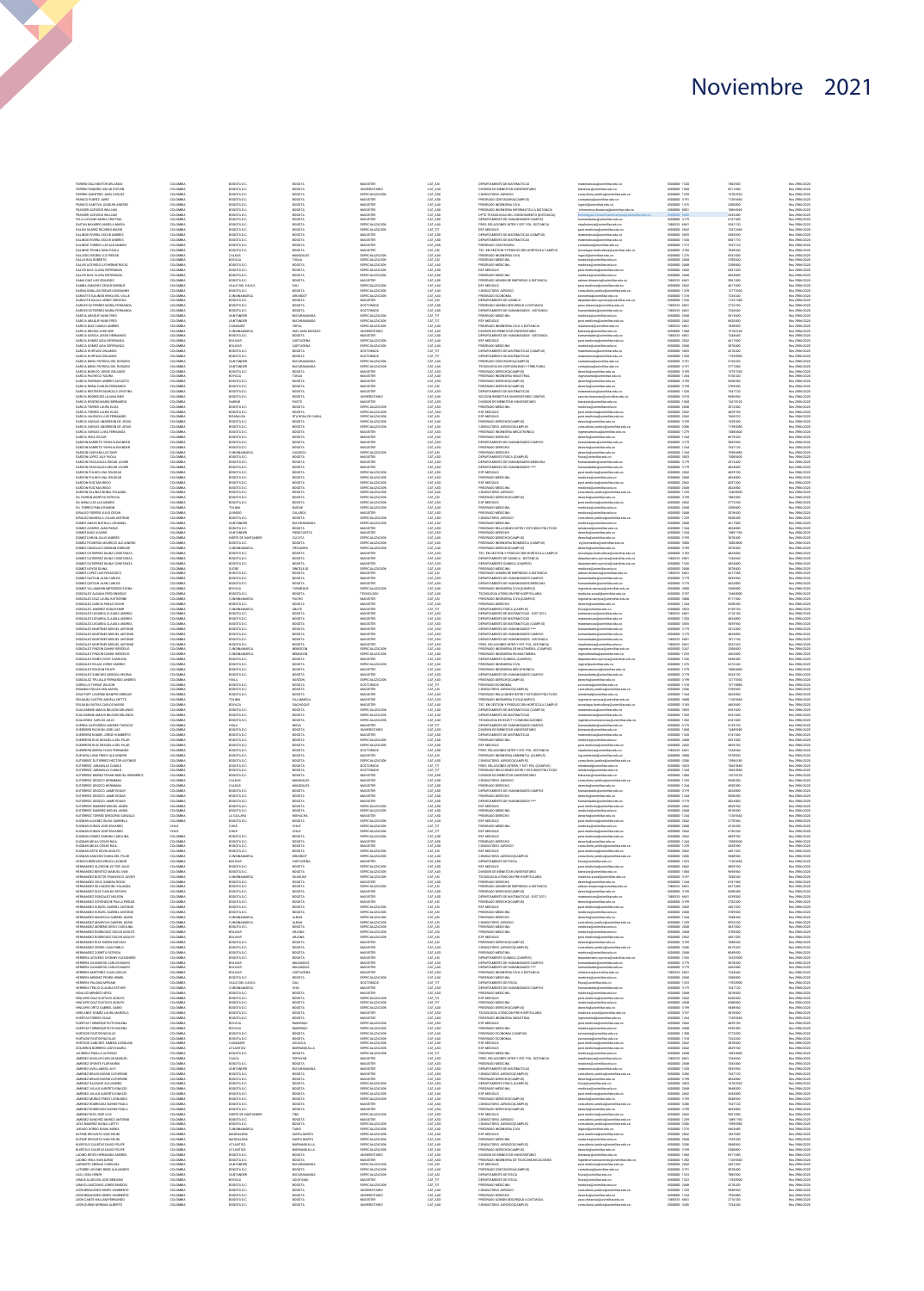| LEON DURAN GERMAN ALBERTO                                                                                                                                                                                                                                 | COLOMBIA                         |
|-----------------------------------------------------------------------------------------------------------------------------------------------------------------------------------------------------------------------------------------------------------|----------------------------------|
| LEON MOLINA JORGE ENRIQUE<br>LEON RIVERA JORGE ARTURO<br>LEON RIVERA JORGE ARTURO<br>LESMES LOZANO CARLOS ARTURO                                                                                                                                          | COLOMBIA<br>COLOMBIA             |
|                                                                                                                                                                                                                                                           | COLOMBI                          |
|                                                                                                                                                                                                                                                           | COLOMBIA                         |
| LIZARAZO BARRERO EDGAR FERNANDO                                                                                                                                                                                                                           | COLOMBIA<br>COLOMBIA             |
| LIZARAZO BARRERO EDGAR FERNANDO<br>LIZOANO ORTIZ VICTOR HUGO<br>LIZOANO ORTIZ VICTOR HUGO<br>LIOMBANA SIERRA JOSE IGNACIO<br>LOMBANA SIERRA JOSE IGNACIO                                                                                                  | COLOMBIA<br>COLOMBIA<br>COLOMBIA |
|                                                                                                                                                                                                                                                           |                                  |
| LOPEZ CASTILLO MARIA CATALINA                                                                                                                                                                                                                             | COLOMBIA                         |
| LOPEZ CASTRO KAREN ROCIO<br>LOPEZ CASTRO KAREN ROCIO<br>LOPEZ COGIA LUIS CARLOS                                                                                                                                                                           | COLOMBIA<br>COLOMBIA             |
|                                                                                                                                                                                                                                                           | COLOMBIA                         |
| LOPEZ CRUZ RUTH LILIANA                                                                                                                                                                                                                                   | <b>COLOMBIA</b>                  |
| LOPEZ DE MESA TORRES PALLA ANDREA<br>LOPEZ DE MESA TORRES PALLA ANDREA<br>LOPEZ GRACIA MARITZA ROCIO                                                                                                                                                      | COLOMBIA                         |
|                                                                                                                                                                                                                                                           | COLOMBIA<br>COLOMBIA             |
| LOPEZ HERRERA JOSE WALTER                                                                                                                                                                                                                                 | COLOMBIA<br>COLOMBIA             |
| LOPEZ HERRERA JOSE WALTER<br>LOPEZ MORA MARIA JOSE<br>LOPEZ PALACIOS WILSON ADRI<br>LOPEZ PEREZ JUAN PABLO                                                                                                                                                |                                  |
|                                                                                                                                                                                                                                                           | COLOMBIA                         |
| LOPEZ QUINTERO CESAR AUGUSTO                                                                                                                                                                                                                              | COLOMBIA<br>COLOMBIA             |
|                                                                                                                                                                                                                                                           | COLOMBIA                         |
| LOPEZ VILLOTA DARIO FERNANDO<br>LOPEZ VILLOTA DARIO FERNANDO<br>LOPEZ VILLOTA DARIO FERNANDO                                                                                                                                                              | COLOMBIA<br>COLOMBIA             |
| LOZANO SOLANO SANDERS LOIS                                                                                                                                                                                                                                | COLOMBIA                         |
| LUENGAS BAUTISTA ESTEFANIA<br>LUENGAS BAUTISTA ESTEFANIA<br>LUNA CRUDO VICTOR FERNANDO                                                                                                                                                                    | COLOMBIA                         |
|                                                                                                                                                                                                                                                           | COLOMBI<br>COLOMBIA              |
| LINGUE SUARIEZ JUAN CARLOS<br>LUQUE SUARIEZ JUAN CARLOS<br>LUQUE SUARIEZ JUAN CARLOS<br>MACHADO AGOLLAR JONN FREDY<br>MALKGON MARTINEZ LUZ ANGILA DIL CARMEN<br>MALKGON MARTINEZ LUZ ANGILA DIL CARMEN<br>MALKGON MARTINEZ LUZ ANGILA DIL CARMEN          | COLOMBIA                         |
|                                                                                                                                                                                                                                                           | COLOMBIA<br>CLOMBA               |
|                                                                                                                                                                                                                                                           |                                  |
|                                                                                                                                                                                                                                                           | COLOMBIA<br>COLOMBIA             |
|                                                                                                                                                                                                                                                           | <b>COLOMBIA</b><br>COLOMBIA      |
| MALAVER BASSERA HERMAN GIOVANI<br>MALDONADO OTALORA MARIA CRISTINA<br>MANCILLA GOMEZ NURY ISABEL<br>MANTILLA TOLOZA CARLOS TARCISIO                                                                                                                       | COLOMBIA<br>COLOMBIA             |
|                                                                                                                                                                                                                                                           | COLOMBIA                         |
|                                                                                                                                                                                                                                                           | COLOMBIA                         |
|                                                                                                                                                                                                                                                           | COLOMBIA<br>COLOMBIA             |
|                                                                                                                                                                                                                                                           | COLOMBIA                         |
|                                                                                                                                                                                                                                                           | COLOMBIA                         |
|                                                                                                                                                                                                                                                           | COLOMBIA<br>COLOMBIA             |
| MANTILLA TOLOZA CARLOS TARCISI<br>MARINALIZZE PRIAD LINUX VANCES<br>MARIN REKTEMVALD MAICK PETER<br>MARIN REKTEMVALD MAICK PETER<br>MARIN VEREARA AGRINIA<br>MARINO DRENIS ANA CRISTINA<br>MARINO DRENIS ANA CRISTINA<br>MARINO DRENIS ANA CRISTINA       | COLOMBIA                         |
|                                                                                                                                                                                                                                                           | COLOMBIA<br>COLOMBIA             |
| MARQUIZ WARACH CORNINING<br>MARROQUIN VILLADIEGO ALIVARO INRIQUE<br>MARROQUIN VILLADIEGO ALIVARO INRIQUE<br>MARROQUIN VILLADIEGO ALIVARO INRIQUE<br>MARTINIZ CARVAJAL CIESAR ANDRES<br>MARTINIZ CARVAJAL CIESAR ANDRES<br>MARTINIZ CARVAJAL CIES          | CLOMB <sup>2</sup>               |
|                                                                                                                                                                                                                                                           | COLOMBIA<br>COLOMBIA             |
|                                                                                                                                                                                                                                                           | COLOMBIA                         |
|                                                                                                                                                                                                                                                           | COLOMBIA                         |
|                                                                                                                                                                                                                                                           | COLOMBIA<br>COLOMBIA             |
| MARTINEZ DIAZ JUAN ARTURO<br>MARTINEZ HERRAN ADRIANA<br>MARTINEZ HERRAN ADRIANA<br>MARTINEZ HERRAN ADRIANA                                                                                                                                                | COLOMBIA                         |
|                                                                                                                                                                                                                                                           | COLOMBIA                         |
|                                                                                                                                                                                                                                                           | COLOMBIA<br>COLOMBIA             |
|                                                                                                                                                                                                                                                           | COLOMBIA                         |
| MARTINEZ HERRAN ADRIANA<br>MARTINEZ JARAMILLO CARLOS EDMUNDO<br>MARTINEZ JARAMILLO CARLOS EDMUNDO<br>MARTINEZ MORENO MERY RUBY<br>MARTINEZ OSTOS LEONARDO<br>MARTINEZ OSTOS LEONARDO                                                                      | COLOMBIA<br>COLOMER              |
|                                                                                                                                                                                                                                                           | COLOMBIA                         |
|                                                                                                                                                                                                                                                           | <b>COLOMBIA</b><br>COLOMBIA      |
|                                                                                                                                                                                                                                                           | COLOMBIA                         |
| MARTINEZ QUROGA JARO MOSES<br>MARTINEZ SAANDRA JOSE HERMES<br>MARTINEZ URREGO ANORES FELIPE<br>MARTINEZ VASQUEZ DAVID ALEJANDRO                                                                                                                           | COLOMBIA                         |
|                                                                                                                                                                                                                                                           | <b>COLOMBIA</b><br>COLOMBIA      |
| MATALLANA ESLAVA ALVARO<br>MATALLANA ESLAVA ALVARO<br>MATTA MARRA JAVIER ERNESTO                                                                                                                                                                          | COLOMBIA<br>COLOMBIA             |
|                                                                                                                                                                                                                                                           |                                  |
| MAYORGA SANCHEZ JOHAN SEBASTIAN                                                                                                                                                                                                                           | <b>COLOMBIA</b><br>COLOMBIA      |
|                                                                                                                                                                                                                                                           | COLOMBIA<br>COLOMBIA<br>COLOMBIA |
|                                                                                                                                                                                                                                                           |                                  |
| MATURA SANUTEZ JUHAN SEBASI<br>MEDINA MARTHA YUZHIET MEENA<br>MEDINA MIRANDA ERIKA LORENA<br>MEJIA ALCALA METON MARINO<br>MEJIA GADENA MAGDA JOHANNA<br>MEJIA GADENA MAGDA JOHANNA                                                                        | <b>COLOMBIA</b>                  |
|                                                                                                                                                                                                                                                           | COLOMBIA                         |
|                                                                                                                                                                                                                                                           | COLOMBIA<br>COLOMBIA             |
|                                                                                                                                                                                                                                                           | COLOMBIA                         |
|                                                                                                                                                                                                                                                           | COLOMBIA<br>CLOMBA               |
|                                                                                                                                                                                                                                                           | COLOMBIA                         |
| MELA CADENA MAGRA, ASIANGA<br>MELA CORTES GUSTAVO ANTONIO<br>MELA CORTES GUSTAVO ANTONIO<br>MELA MELA, SANDA,<br>MELA MELA, SANDA,<br>MELA SEVA VERNAN DARIO<br>MENDEZ GUSTAV, ESPARAMO MAXMELIANO<br>MENDEZ GUSTAV, ESPARAMO MAXMELIANO<br>MENDEZ GUS    | COLOMBIA<br>COLOMBIA             |
|                                                                                                                                                                                                                                                           | COLOMBIA                         |
| MENDOZA BELTRAN DAVID<br>MENDOZA GOMEZ MARCELA JULIA JEANNETTE                                                                                                                                                                                            | COLOMBIA<br>COLOMBIA             |
| MENDOZA MARTINEZ OSCAR WILSON                                                                                                                                                                                                                             | COLOMBIA                         |
| MENDICA MENINA MARI MERCEDES<br>MENDOZA RAMREZ RICARDO<br>MENDOZA RAMREZ RICARDO<br>MENDOZA RAMREZ RICARDO<br>MENCIA VACOS ANDRES ESTERAN<br>MENCIA VACOS ANDRES ESTERAN<br>MERCIAN BARROS GULLERNO                                                       | COLOMBIA                         |
|                                                                                                                                                                                                                                                           | CLOMBA<br>COLOMBIA               |
|                                                                                                                                                                                                                                                           | COLOMBIA                         |
|                                                                                                                                                                                                                                                           | COLOMBIA                         |
| MERCHAN BARRICS GUILLERMO                                                                                                                                                                                                                                 | COLOMER<br>COLOMBIA              |
|                                                                                                                                                                                                                                                           | <b>COLOMBIA</b>                  |
|                                                                                                                                                                                                                                                           | COLOMBIA                         |
|                                                                                                                                                                                                                                                           | COLOMBI                          |
|                                                                                                                                                                                                                                                           | COLOMBIA<br>COLOMBIA             |
|                                                                                                                                                                                                                                                           | COLOMBIA<br>COLOMBIA             |
|                                                                                                                                                                                                                                                           | COLOMER                          |
| MERICHAN MARKOS GALLETANO<br>MERCHAN MORROS GALLETANO<br>MERCHAN MORROS CAMICO ARDES<br>MESTIZO RYKES RUBIN DARIO<br>MELICO RYKES RUBIN DARIO<br>MOLRA CHERIA MORD JULIAN<br>MOLRA FIGUERDA DIEGO FERRANDO<br>MOLRA FIGUERDA DIEGO FERRANDO<br>MOLRA F    | COLOMBIA                         |
| MOLINA FIGURDA ORIGO FERNANCI<br>MOLINA FOCAZZIO FERNANCI<br>MOLINA CVALLE WILLIAM IVAN<br>MOLINA CVALLE WILLIAM IVAN<br>MOLINA FAMIREZ NILLON<br>MONDAY URGA LUIS GUILLISMO<br>MONDAY VIGA LUIS GUILLISMO<br>MONDAY VIGA LUIS GUILLISMO<br>MONTAÑA CA    | <b>COLOMBIA</b><br>COLOMBIA      |
|                                                                                                                                                                                                                                                           | COLOMER                          |
|                                                                                                                                                                                                                                                           | COLOMBIA<br><b>COLOMBIA</b>      |
|                                                                                                                                                                                                                                                           | COLOMBIA                         |
|                                                                                                                                                                                                                                                           | COLOMBIA<br>COLOMBIA             |
| MONTAÑA DIAZ HERMES                                                                                                                                                                                                                                       | COLOMBIA                         |
|                                                                                                                                                                                                                                                           | COLOMBIA                         |
| MONTANA DIAZ HERMES<br>MONTAÑEZ NIÑO ANA JANNETTE<br>MONTAÑO CORTES PAOLA CATALINA<br>MONTES ALGARRA FRANCISCO JAVIER<br>MONTES ALVAREZ ROGER JOSE<br>MONTES ALVAREZ ROGER JOSE                                                                           | COLOMBIA<br>COLOMER              |
|                                                                                                                                                                                                                                                           | COLOMBIA                         |
|                                                                                                                                                                                                                                                           | <b>COLOMBIA</b><br>COLOMBIA      |
| MONTES CADENA EDISON FERNEY<br>MONTES CADENA EDISON FERNINDO<br>MORA ESPINOSA CARLOS FERNINDO                                                                                                                                                             |                                  |
|                                                                                                                                                                                                                                                           | COLOMBIA<br>COLOMBIA             |
| DOMAINSTRUMENT SHOWAND AROM                                                                                                                                                                                                                               | COLOMBIA<br>COLOMBIA             |
|                                                                                                                                                                                                                                                           | CLOMBIA                          |
|                                                                                                                                                                                                                                                           | COLOMBIA                         |
|                                                                                                                                                                                                                                                           | COLOMBIA<br>COLOMBIA             |
|                                                                                                                                                                                                                                                           |                                  |
| MODA MALAMACHE JAME HERNANDO<br>MODA VILLOTA DARWIN<br>MODALIS GUERRERO OSCAR JAVIER<br>MODALIS GUERRERO OSCAR JAVIER<br>MODALIS FIEMES CARA INS<br>MODALIS PARTOS JORE<br>MODALIS PARTOS JORE<br>MODALIS PARTO LUS JORE<br>MODALIS RUBO LUS JORE<br>MODA | COLOMBIA                         |
|                                                                                                                                                                                                                                                           | COLOMBIA                         |
| MORALES SIERRA JUAN ALEJANDRO<br>MORALES VALENZUELA OLGUER SEBASTIAN<br>MORALES VARGAS EDNA MILENA                                                                                                                                                        | COLOMBIA<br>CLOMBIA              |
|                                                                                                                                                                                                                                                           | COLOMBIA                         |
| <b>OIDINAM GATEROM</b>                                                                                                                                                                                                                                    | COLOMBIA<br>COLOMBIA             |
| MORENO ARIAS CARLOS MARTIN<br>MORENO BARRETO DIANA LISSA<br>MORENO BARRETO RICHARD                                                                                                                                                                        | COLOMER                          |
| MORENO ESPARZA CARLOS FRANCISCO                                                                                                                                                                                                                           | COLOMBIA<br>COLOMBIA             |
|                                                                                                                                                                                                                                                           | COLOMBIA                         |
|                                                                                                                                                                                                                                                           | CLOMBIA                          |
| MARINA ESPARAA LIVRALIS HAMALISLO<br>MORINO LOPEZ CAROLINA<br>MORINO LOPEZ CAROLINA<br>MORINO MARICRIO ASTRID ROXANNA<br>MORINO MARILLANDA MARIA CLAUDIA PATRIDA<br>MORINO MARILLANDA MARIA CLAUDIA PATRIDA                                               | COLOMBIA<br>COLOMBIA             |
|                                                                                                                                                                                                                                                           | COLOMBIA                         |
| MORENO MORENO ANDRES JULIAN<br>MORENO MORENO LINA MARIA<br>MORENO MORENO LUIS AGAPITO                                                                                                                                                                     | COLOMBIA<br>COLOMBIA             |
|                                                                                                                                                                                                                                                           | COLOMBIA                         |
| MORENO ORTIZ JUAN PABLO                                                                                                                                                                                                                                   | COLOMBIA<br>COLOMBIA             |
| MORENO PINEDA MARIA CONSUELO<br>MORENO PINEDA MARIA CONSUELO<br>MORENO SAENZ ROGER<br>MORENO SANZHEZ JAME OCTAVIO                                                                                                                                         | CLOMBA                           |
|                                                                                                                                                                                                                                                           | COLOMBIA                         |
|                                                                                                                                                                                                                                                           | <b>COLOMBIA</b><br>COLOMBIA      |
| MORENO SANCHEZ OSCAR JAVIER<br>MORENO SANCHEZ OSCAR JAVIER<br>MORENO SARMENTO CARLOS ANDRE                                                                                                                                                                | COLOMBIA<br>COLOMBIA             |
| MOSCOSO BARRERA WILLIAM DANIEL<br>MUETE LOBATON WALTHER ALEXANDER                                                                                                                                                                                         |                                  |
| MUÑOZ BULTRAGO DARWIN ARTURO                                                                                                                                                                                                                              | <b>COLOMBIA</b><br>COLOMBIA      |
| MUÑOZ CORTES HAROLD                                                                                                                                                                                                                                       | COLOMBIA                         |
| MUNOL CONTESTINGED<br>MUNOZ MURLLO EDWIN ARTURO<br>MUNOZ REYES FABIAN RICARDO                                                                                                                                                                             | COLOMBIA<br>COLOMBIA             |
| MINUS IN MAL ORAIR SORUM                                                                                                                                                                                                                                  | COLOMBIA                         |
|                                                                                                                                                                                                                                                           | COLOMBIA<br>COLOMER              |
| muñoz rodriguez alejandro<br>muñoz rodriguez yenny mario<br>muñoz zapata luis alejandro                                                                                                                                                                   | COLOMBIA                         |
| MURCIA FORERO HECTOR                                                                                                                                                                                                                                      | COLOMBIA                         |
| MURCIA GRACIA ANA TRNIDAD<br>MURCIA GRACIA ANA TRNIDAD<br>MURILLO HERRERA MARTHA HELENA                                                                                                                                                                   | COLOMBIA                         |
|                                                                                                                                                                                                                                                           | COLOMBIA<br>COLOMBIA             |
| MURILLO MARTINEZ SOFIA LEONILDE<br>NARANJO MURILLO MARIA ISLEN<br>NAVARRETE QUECANO IVAN CAMILO<br>NAVARRO ROMERO ELISA DEL CARMEN                                                                                                                        | COLOMBIA<br>COLOMBIA             |
|                                                                                                                                                                                                                                                           | COLOMBIA                         |
|                                                                                                                                                                                                                                                           | COLOMBIA                         |
| NAVARRO SANCHEZ MANUEL FERNANDO<br>NEELES POLO CARLOS ALBERTO                                                                                                                                                                                             | COLOMBIA<br>COLOMBIA             |
|                                                                                                                                                                                                                                                           | COLOMBIA                         |
| NEBLES POLO CARLOS ALBERTO<br>NETO AYALA MARTHA<br>NETO BONLLA LUS ALEJANDRO                                                                                                                                                                              | COLOMBIA<br>COLOMBIA             |
| NETO BONLLA LUS ALEJANDRO                                                                                                                                                                                                                                 | COLOMBIA                         |
| NETO GONZALEZ CLAUDIA PATRICIA<br>NETO GONZALEZ CLAUDIA PATRICIA<br>NEO GONZALEZ JORGE ERNESTO                                                                                                                                                            | COLOMBIA<br>COLOMER              |
|                                                                                                                                                                                                                                                           | COLOMBIA                         |
| NIÑO GONZALEZ JORGE ERNESTO<br>NIÑO SIERRA LUIS FRANCISCO                                                                                                                                                                                                 | COLOMBIA                         |
|                                                                                                                                                                                                                                                           | COLOMBIA<br>COLOMBIA             |
|                                                                                                                                                                                                                                                           | COLOMBIA<br>COLOMBIA             |
| WING HIND HOLD LUIS FERNANDO<br>NOREGA PACHECO LUIS FERNANDO<br>NOVA PARDO MIGUEL ALFREDO<br>NOVA PARDO MIGUEL ALFREDO                                                                                                                                    | COLOMBIA                         |
|                                                                                                                                                                                                                                                           | COLOMBIA                         |
|                                                                                                                                                                                                                                                           | COLOMER                          |
| NOVOA HOYOS AMALIA<br>NOVOA SUAREZ NANCY YADRA<br>NOVOA SUAREZ SANDRA LYLIANA<br>NUÑEZ YALLEJOS DIEGO ALEJANDRO                                                                                                                                           | COLOMBIA<br>COLOMBIA             |
|                                                                                                                                                                                                                                                           | COLOMBIA                         |
| OCHOA SUARIZ YENNY CAROLINA<br>OJEDA OTALORA INGRID MAYERLY<br>OJEDA OTALORA INGRID MAYERLY                                                                                                                                                               | CLOMBA<br>COLOMBIA               |
| CLAND QUINTERO JULIAN MAURICIO                                                                                                                                                                                                                            | COLOMBIA                         |
| CLARTE CARDENAS MARTHA LEJANA<br>OLARTE TORRES SERGIO                                                                                                                                                                                                     | COLOMBIA                         |
|                                                                                                                                                                                                                                                           | COLOMBIA<br>COLOMBIA             |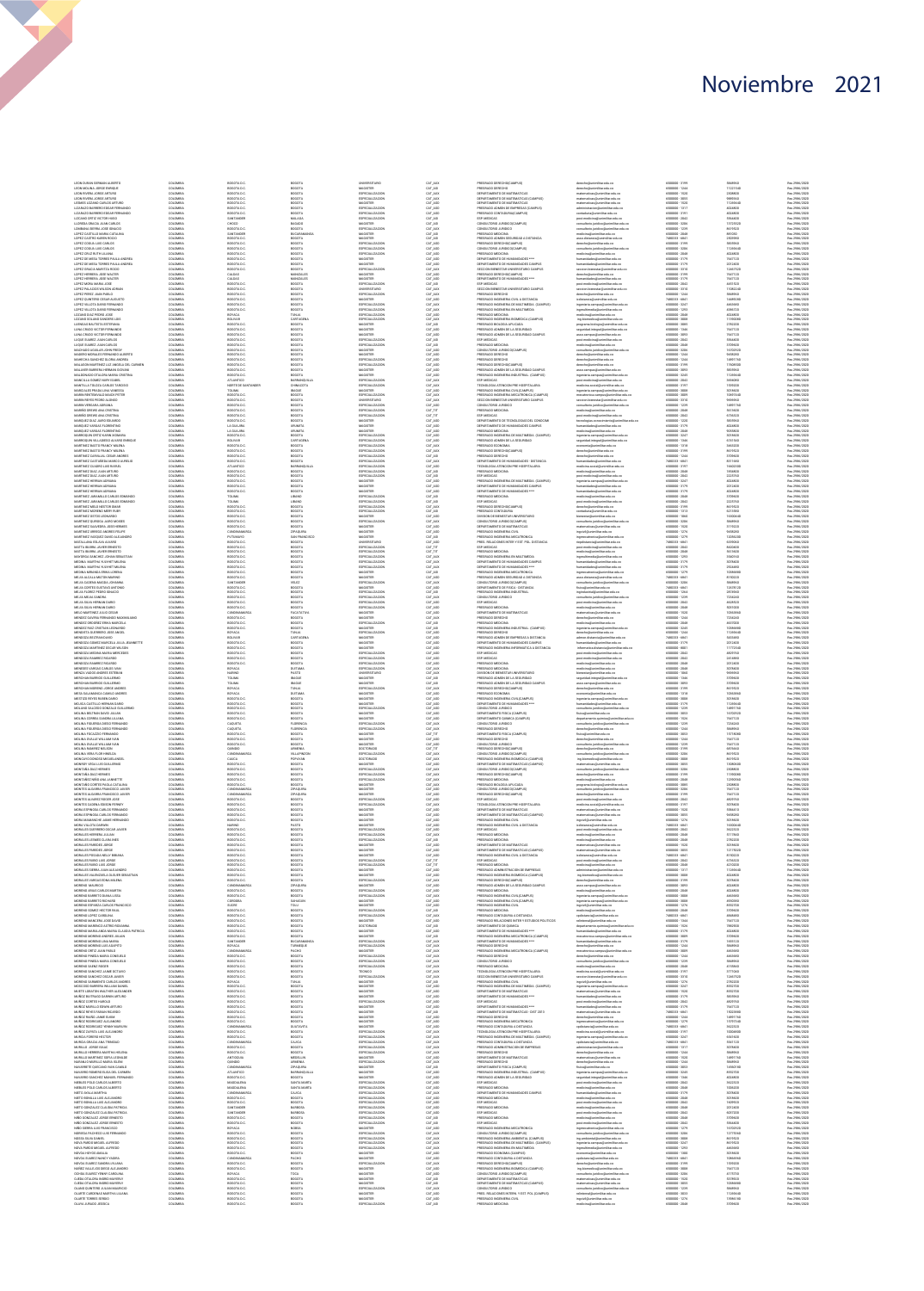| O MILLA ZILETA CARLOS HIMMERTO<br>CLIVEROS AYA CARLOS ANDRES                                       | COLOMBIA<br>COLOMBIA             | CESAR<br>CAQUET                                 | VALLEDUPAR<br>FLORENCIA                | MAGISTER<br>MAGISTE                                   | CAT ASD                       | DRECEANO INCENTRA CIVI (CAMPUC)<br>CONSULTORIO JURIDICO(CAMPUS)                                                               | ingenieria campus@unimilitar.edu.co<br>.<br>consultorio junidico@unimilitar edu co                                                                            | 6500000-3000<br>6500000-320                                          | 11269440<br>11209440        | Res 2986/2020<br>Res 2986/202                                    |
|----------------------------------------------------------------------------------------------------|----------------------------------|-------------------------------------------------|----------------------------------------|-------------------------------------------------------|-------------------------------|-------------------------------------------------------------------------------------------------------------------------------|---------------------------------------------------------------------------------------------------------------------------------------------------------------|----------------------------------------------------------------------|-----------------------------|------------------------------------------------------------------|
| <b>CLIVEROS AVA CARLOS ANDRES</b>                                                                  | COLOMBIA                         | CAQUETA                                         | FLORENCU                               | MAGISTER                                              | CAT_ASD                       | PREGRADO DERECHO(CAMPUS)                                                                                                      | derecho@unimilitar.edu.co                                                                                                                                     | 6500000 - 3199                                                       | 4024800                     | Res 2986/202                                                     |
| CLIVEROS HINCAPIE JORGE ARMANDO<br>O INTOOS DEDEZ ALVADO ANDORS                                    | COLOMBIA<br>COLOMBIA             | ANTIOQUIA<br>MAGDALEN                           | MEDELLIN<br>PLATO                      | UNIVERSITARIO<br><b>MAGISTER</b>                      | CAT_ASI<br>CAT ASD            | PREGRADO INGENIERIA MECATRONICA<br>PREGRADO DERECHO                                                                           | ingmecatronica@unimilitar.edu.co<br>Serecho@unimilitar.edu.co                                                                                                 | 6500000 - 1270<br>6500000 - 1244                                     | 10386880<br>4024800         | Res 2986/2020<br>Res 2986/2020                                   |
| CLIVEROS PEREZ ALVARO ANDRES<br>ORDOÑEZ ORDOÑEZ CHRISTIAN LARRY                                    | COLOMBIA<br>COLOMBIA             | MAGDALENA                                       | LATO<br>PASTO                          | MAGISTER<br>ESPECIALIZACIO                            | CAT_ASD<br>CAT_ALD            | CONSULTORIO JURIDICO<br>PREGRADO INGENERIA CIVIL A DISTANCIA                                                                  | icdistancia@unimilitar.edu.co                                                                                                                                 | 6500000 - 123<br>7480333 - 684                                       | 12467520                    | Pes 2986/2020<br>Res 2986/2020                                   |
| ORDOÑEZ ORDOÑEZ LEONARDO ELIAS                                                                     | COLOMBIA                         | BOGOTA D.C                                      | DOGOTA                                 | ESPECIALIZACION                                       | CAT_ASO                       | PREGRADO MEDICINA                                                                                                             | medicina@unimilitar.edu.co                                                                                                                                    | 6500000 - 2040                                                       | 3018600                     | Res 2986/2020                                                    |
| ORDOÑEZ ORDOÑEZ LEONARDO ELIAS<br>CRECKEZ DESCRIE LEONARDO LES<br>CRECKEZ REY ALCIRA EMPERATRIZ    | COLOMBIA<br><b>COLCIMPIA</b>     | BOSOTA D.C                                      | BOGOTA<br><b>BELTRAI</b>               | ESPECIALIZACIO                                        | CAT ASD<br>CAT_ASD            | ESP. MEDICAS<br>DEPARTAMENTO DE TECNOLOGIAS DEL CONOCIM<br>DEPARTAMENTO DE TECNOLOGIAS DEL CONOCIM                            | ost.medicina@unimilitar.edu.co<br>ologias conocimiento@unin                                                                                                   | 0300000-2042<br>6500000-1220                                         | 4029760<br>7345260          | Res 2986/2020                                                    |
| ORDUZ BARRETO CLAUDIA PATRICIA                                                                     | COLOMBIA<br>COLOMBIA             | EUROINAMARCA<br>CUNDINAMARCA<br>BOGOTA D.C.<br> | DELTRA<br>DOGOTA                       | MAGISTER<br>ESPECIALIZACION                           | CAT_ASD<br>CAT_ASD            | CONSULTORIO JURISCO                                                                                                           | tecnologias conocimiento@unimilitar.edu.cr<br>consultorio juridico@unimilitar edu co                                                                          | 6500000 - 1220<br>6500000 - 1239                                     | 3320460<br>16702920         | Pes 2984/2020<br>Res 2984/2020<br>Res 2984/2020                  |
| CREUZ GOMEZ JOHN OCTAVIO<br>ORJUELA BOSSA MARIA DEL PILAR                                          | COLOMBIA<br>COLOMBIA             | BOYACA<br>BOSOTA D.C.                           | SOGAMOSO<br><b>BOGOTA</b>              | <b>MAGISTER</b><br><b>MAGISTER</b>                    | CAT_ASO<br>CAT ASD            | PREGRADO INGENIERIA CIVIL<br>CONSULTORIO JURIDICO                                                                             | ingcivi@unimilitar.edu.co<br>.<br>Insultorio luridico@uni                                                                                                     | 6500000 - 1276<br>6500000-122                                        | 3018600<br>16702920         | Res 2986/2020<br>Res 2986/2020                                   |
| CRULELA CRTIZ ANGE MARCELA                                                                         | COLOMBY                          | ECCOTA D.C                                      | BOGOTA<br>MANZALES                     | MAGISTER                                              | CAT_AUX                       | <b>PREGRADO ECONOMIA</b>                                                                                                      | conomia@unimilitar.edu.co                                                                                                                                     | 6500000-1316                                                         | 8619520                     | Res 2986/2020<br>Res 2986/2020                                   |
| CROZCO HERNANDEZ GIOVANY<br>CRTEGA CARDENAS ALFONSO                                                | COLOMBIA<br>COLOMBIA             | CALDAS<br>BOGOTA D.C                            | <b>DOGOTA</b>                          | DOCTORADO<br>ESPECIALIZACIÓN                          | CAT_ALD<br>CAT_TIT            | PREGRADO INGENIERIA MECATRONICA (CAMPUS)<br>PREGRADO DERECHO                                                                  | mecatronica campus@un<br>derecho@unimilitar.edu.co                                                                                                            | 6500000 - 100<br>6500000 - 1244                                      | 3078400<br>15718080         | Res 2986/2020                                                    |
| ORTEGA HURTADO FRANCISCO FERNANDO                                                                  | COLOMBIA<br>COLOMBIA             | BOGOTA D.C<br>OGOTA D.C                         | BOGOTA<br><b>OGOTA</b>                 | MAGISTER                                              | CAT_ASD                       | PREGRADO ADMINISTRACION DE EMPRESAS<br>CRADO RELACIONES INTER Y ESTUDIOS POLITICOS                                            | administracion@unimilitar.edu.co<br>reinternal@unimilitar.edu.co<br>post.medicina@unimilitar.edu.co                                                           | 6500000-1317                                                         | 12985180                    | Res 2986/2020                                                    |
| ORTIZ CONCHA HUGO MAURICIO<br>ORTIZ ESPINIE, DOUGLAS OMAR                                          | COLONEIA                         | BOGOTA D.C                                      | <b>BOGOTA</b>                          | MAGISTER<br>ESPECIALIZACION                           | CAT_AUD<br>CAT_TIT            | ESP. MEDICAS                                                                                                                  |                                                                                                                                                               | 0300000-1317<br>0500000-1344<br>0500000-2042                         | 6736320                     | Pes 2986/2020<br>Res 2986/2020                                   |
| ORTIZ PORTILLA MARISOL<br>ORTIZ SALAZAR JUAN PABLO                                                 | COLOMBIA<br>COLOMBIA             | VALLE DEL CAUCA<br>BOSOTA D.C.                  | CALL<br><b>BOGOTA</b>                  | ESPECIALIZACION<br>ESPECIALIZACION                    | CAT_AUX                       | PREGRADO MEDICINA<br>PREGRADO MEDICINA                                                                                        | medicina@unimilitar.edu.co                                                                                                                                    | 6500000 - 2040<br>6500000 - 2040                                     | 1539200<br>1006200          | Res 2986/2020                                                    |
| OSMA PERALTA SARAH CAROLINA<br>OSCRIO LOPEZ BERNARDO                                               | COLOMB                           | 8050TA D.C                                      |                                        |                                                       | CAT_ASD<br>CAT_AUX            | PREGRADO DERECHO<br>PREG. RELACIONES INTER Y EST. POL. DISTANCIA                                                              | medicina@unimilitar.edu.co<br>derecho@unimilitar.edu.co                                                                                                       | 1300000-124                                                          | 5541120                     | Pes 2986/2020<br>Res 2986/2020<br>Res 2986/2020<br>Res 2986/2020 |
| OSCRIO LOPEZ BERNARDO                                                                              | COLOMBIA<br>COLOMBIA             | CUNDINAMARCA<br>CUNDINAMARCA                    | FACATATIVA<br>FACATATIVA               | ESPECIALIZACION<br>ESPECIALIZACION                    | CAT_AUX<br>CAT_AUX            | PREGRADO INGENIERIA INDUSTRIAL A DISTANCIA                                                                                    | riepdistancia@unimilitar.edu.co<br>Idistancia@unimilitar.edu.co                                                                                               | 7480333 - 6841<br>7480333 - 6841                                     | 6233760                     |                                                                  |
| OSPINA BARRAGAN LUIS ANTONIO<br>OSPINA BARRAGAN LUIS ANTONIO                                       | COLOMBIA<br>COLOMBIA             | TOLIMA<br>TOLIMA                                | ISAGUE<br>meast                        | <b>MAGISTER</b><br>MAGISTER                           | CAT_ASI<br>CAT_ASI            | DEPARTAMENTO DE HUMANIDADES ****<br>DEPARTAMENTO DE HUMANIDADES CAMPUS                                                        | humanidades@unimilitar.edu.co<br>umanidadesüunimilitar.edu.co                                                                                                 | 6500000 - 3179<br>0300000-3179                                       | 3709600<br>3709600          | Res 2986/2020<br>Res 2986/2020                                   |
| DSPINA DIAZ ELVAA NANCY<br>OSPINA HERNANDEZ CARLOS ARTURO                                          | COLOMBI<br>COLOMBIA              | BOSOTA D.C<br>BOSOTA D.C                        | IOGOTA<br>DOGOTA                       | MAGISTER                                              | CAT_ASD<br>CAT_ASD            | PREGRADO ADMINISTRACION DE EMPRESAS<br>DEPARTAMENTO DE HUMANIDADES ****                                                       | dministracion@unimilitar.edu.co<br>humanidades@unimilitar.edu.co                                                                                              | 1300000-131<br>6500000 - 3179                                        | 3219840<br>7647120          | Pes 2986/2020<br>Res 2986/2020                                   |
| OSPINA HURTADO STEVEN<br>OSPINA NAVAS JAIDER                                                       | COLOMBIA<br>COLOMBIA             | RISARALDA<br>CALDAS                             | PEREIRA<br>MANZALES                    | <b>MAGISTER</b><br><b>MAGISTER</b>                    | CAT_AUX<br>CAT_ASD            | PREGRADO INGENIERIA MECATRONICA<br>TECNOLOGIA EN ELECT Y COMUNICACIONES                                                       | ingmecatronica@unimilitar.edu.co<br>notelecomunicaciones@unimilitar.edu.co                                                                                    | 6500000 - 1270<br>6500000 - 1282                                     | 2924480<br>5035960          | Res 2986/2020<br>Res 2986/2020                                   |
| OSPINA STAADEN LILIANA MARIA                                                                       | COLOMBI                          | <b>TLANTICI</b>                                 |                                        | ESPECIALIZACIO                                        | CAT_AUD<br>CAT_TIT            | TECNOLOGIA ATENCION PRE HOSPITALARIA<br>ESP. MEDICAS                                                                          | edcina.social@unimiltar.edu.co                                                                                                                                |                                                                      |                             | Pes 2986/2020<br>Res 2986/2020                                   |
| OSSA GOMEZ LUIS JAMER<br>OSSA GOMEZ LUIS JAMER                                                     | COLOMBIA<br>COLOMBIA             | ANTIOQUIA<br><b>ANTIOQUIA</b>                   | MEDELLIN<br>MEDELLIN                   | ESPECIALIZACION<br>ESPECIALIZACIÓN                    | CAT_TIT                       | PREGRADO MEDICINA                                                                                                             | post medicina@unimilitar.edu.co<br>medicina@unimilitar.edu.co                                                                                                 | 6500000 - 2042<br>6500000 - 2040                                     | 6736320<br>2006000          | Res 2986/2020                                                    |
| OTERO TELLEZ DIEGO EERNAMDO                                                                        | COLOMBIA<br>COLOMBIA             | BOSOTA D.C                                      | <b>BOGOTA</b><br><b>JUATEQUE</b>       | MAGISTER<br>ESPECIALIZACIO                            | CAT ASD                       | PREGRADO INGENIERIA CIVILICAMPUS)                                                                                             | nomieria campus@unimilitar.edu.co                                                                                                                             | 6500000-3000                                                         | 3010500                     | Res 2986/2020                                                    |
| OVALLE USECHE JORGE EDUARDO<br>OVEDO BOTERO SEVIA CONSTANZA                                        | COLOMBIA                         | BOYACA<br>BOGOTA D.C.                           | DOGOTA                                 | MAGISTER                                              | CAT_AUX<br>CAT_AUX            | PREGRADO INGENIERIA LIVIE (LAMPUS)<br>PREGRADO DERECHO (CAMPUS)<br>DEPARTAMENTO DE HUMANIDADES CAMPUS                         | recho@unimilitar.edu.co<br>humanidades@unimilitar.edu.co                                                                                                      | 6500000-3199<br>6500000 - 3179                                       | 3078400                     | Pes 2986/2020<br>Res 2986/2020                                   |
| OVEDO BOTERO SEVIA CONSTANZA<br><b>BUTHERD GALVES WITHERS</b>                                      | COLOMBIA<br>COLOMBIA             | BOGOTA D.C<br>BOSOTA D.C                        | <b>DOGOTA</b><br><b>BOGOTA</b>         | MAGISTER<br>ESPECIALIZACION                           | CAT_AUX<br>CAT_AUX<br>CAT_AUX | DEPARTAMENTO DE HUMANIDADES ****<br>CONSULTORIO URBECO                                                                        | humanidades@unimilitar.edu.co<br>cesultorio jurídico@unimilitar.edu.co                                                                                        | 6500000 - 3170<br>6500000 - 1239<br>6500000 - 2048                   | 3078400<br>13468000         | Res 2986/2020<br>Res 2986/2020<br>Res 2986/2020                  |
| PACHECO MARQUEZ JAVIER ALFONSO                                                                     | COLOMBIA<br>COLOMBI              | <b>ATLANTICO</b><br>10 AT000                    | BARRANDURLA<br><b>SOGOTA</b>           | ESPECIALIZACIO                                        | CAT_AU                        | PRECISION MEDICINAL<br>SECCION BIENESTAR UNIVERSITARIO CAMPUS                                                                 | edcina@unimilitatedu.co<br>eccion.bienestan@unimil                                                                                                            |                                                                      | 1529200<br>1108224          |                                                                  |
| PADILLA PEREZ MARIA XIMENA                                                                         | COLOMBIA                         | BOGOTA D.C                                      | DOGOTA                                 | ESPECIALIZACIO                                        | CAT_ASI                       | PREGRADO DERECHO(CAMPUS)<br>PREG. RELACIONES INTERN, Y EST. POL. (CAMPUS)                                                     | derecho@unimilitar.edu.co                                                                                                                                     | 6500000 - 3199                                                       | 7082900                     | Res 2986/2020<br>Res 2986/2020                                   |
| PADELA PEREZ MARIA XIMENA<br>PAIZ GONZALEZ ADRANA MILENA                                           | COLOMBIA<br>COLOMBIA             | BOGOTA D.C.<br>CACUETA                          | <b>DOGOTA</b><br><b>FLORINGM</b>       | ESPECIALIZACIÓN<br>ESPECIALIZACION                    | CAT_ASI<br>CAT ALD            | PREGRADO MEDICINA                                                                                                             | relinternal@unimilitar.edu.co<br>edcina@unimitte.edu.co                                                                                                       | 6500000 - 3033<br>0300000-2040                                       | 8717560<br>3078400          | Res 2986/2020<br>Res 2986/2020                                   |
| PALZ VEGA MARIA MATILDE<br>PALZ VEGA MARIA MATILDE                                                 | COLOMBIA<br>COLOMBIA             | 1050TA D.C<br>BOGOTA D.C.                       | <b>OGOTA</b><br>DOGOTA                 | MAGISTER<br>MAGISTER                                  | CAT_ASD<br>CAT_ASD            | DEPARTAMENTO DE MATEMATICAS<br>DEPARTAMENTO DE MATEMATICAS (CAMPUS)                                                           | natematicas@unimilitar.edu.c<br>matematicas@unimilitar.edu.co                                                                                                 | 6500000-1520<br>6500000 - 3055                                       | 018600<br>1006200           | Res 2986/2020<br>Res 2986/2020                                   |
| PALACIOS CASAS LEONARDO AUNIO<br>PALACIOS CASAS LEONARDO AUNE                                      | COLOMBIA<br>COLOMBIA             | CUNDINAMARCA<br>CUNDINAMARCA                    | GACHETA<br>GACHETA                     | ESPECIALIZACION<br>ESPECIALIZACIO                     | CAT_AUX                       | PREGRADO ADMINISTRACION DE EMPRESAS<br>PREGRADO CONTADURIA                                                                    | administracion@unimilitar.edu.co                                                                                                                              | 6500000 - 1317<br>6500000-1312                                       | 5840960<br>4453680          | Res 2986/2020                                                    |
| PALACIOS CASAS LECNARDO AUNT                                                                       |                                  |                                                 | GACHETA<br>CUCUTA                      | ESPECIALIZACIO                                        | CAT_AUX<br>CAT_AUX<br>CAT_ASO | PREGRADO CONTADURIA(CAMPUS)                                                                                                   | petaduria@unimilitar.edu.co<br>ontaduria@unimilitar.edu.co                                                                                                    | 6500000-3191                                                         | 307840                      | Res 2986/2020<br>Res 2986/2020<br>Res 2986/2020                  |
| PARADA CABRERA MONICA LOREN<br>PARADA PEREZ JOSE RAFAEL                                            | COLOMBIA<br>COLOMBIA             | NORTE DE SANTANCEI<br>BOGOTA D.C.               | <b>DOGOTA</b>                          | MAGISTER<br>ESPECIALIZACION                           | CAT_AUX                       | PREGRADO INGENIERIA CIVIL<br>PREGRADO DERECHO                                                                                 | ingcivil@unimilitar.edu.co<br>derecho@unimilitar.edu.co                                                                                                       | 6500000 - 1276<br>6500000 - 1244                                     | 8552700<br>5840960          | Res 2986/2020                                                    |
| PARADA VIZCAINO MARTHA CECILIA<br>PARDO CARVAJAL ANDRES GIOVA                                      | COLOMBIA<br>COLOMBIA             | BOGOTA D.C<br>BOGOTA D.C                        | BOGOT/<br>BOGOTA                       | ESPECIALIZACION<br>MACKTER                            | CAT_AUX<br>CAT_ASO            | DEPARTAMENTO DE HUMANIDADES - DISTANCIA<br><b>PREGRADO DEREC</b>                                                              | umanidades@unimilitar.edu.co<br>lerecho@unimilitar.edu.co                                                                                                     | 7403333 - 604<br>0300000-1244                                        | 4155840<br>5035960          | Res 2986/2020<br>Res 2986/2020                                   |
| PARDO FIGUERDA DIEGO ARMANDO                                                                       | COLOMBIA                         | LO ATODO                                        | BOGOTA                                 | ESPECIALIZACIÓN                                       | CAT_AUX<br>CAT_AUX            | FREGRADO INGENIERA DE MULTIMEDIA (CAMPUS)                                                                                     | consultorio juridico@unimilitar.edu.co<br>Ingenieria.campus@unimilitar.edu.co<br>Ingenieria.campus@unimilitar.edu.co                                          | 6500000-1239                                                         | 1139008                     | Pes 2986/2020<br>Res 2986/2020                                   |
| PARDO FUQUEN CAROLINA<br>PARDO PARDO GERMAN                                                        | COLOMBIA<br>COLOMBIA             | BOGOTA D.C<br>BOGOTA D.C                        | DOGOTA<br><b>DOGOTA</b>                | MAGISTER<br>ESPECIALIZACION                           | CAT_ASO                       | PREGRADO MEDICINA                                                                                                             | medicina@unimilitar.edu.co                                                                                                                                    | 6500000 - 3247<br>6500000 - 2040                                     | 3771040<br>4024800          | Res 2986/2020                                                    |
| PARDO PARDO GERMAN                                                                                 | COLOMBIA<br>COLOMBIA             | BOGOTA D.C<br>OGOTA D.                          | <b>BOGOTA</b>                          | ESPECIALIZACION<br>MAGISTER                           | CAT_ASO<br>CAT_ASO<br>CAT_ASI | ESP. MEDICAS                                                                                                                  | ost.med.cina@unimilitar.edu.co<br>edcina@unimiltar.edu.co                                                                                                     | 6500000 - 2042                                                       | 5785650                     | Res 2986/2020<br>Res 2986/2020<br>Res 2986/2020                  |
| <b>PAREDES GARAVITO OLGA LUCIA</b><br>PARRA CALCEDO MAURICIO ALEXIS                                | COLOMBIA                         | BOGOTA D.C                                      | BOGOTA<br>BOGOTA                       | ESPECIALIZACIO                                        |                               | PREGRADO MEDICINA<br>PREGRADO MEDICINA                                                                                        | nedicina@unimilitar.edu.co                                                                                                                                    | 0300000 - 2040<br>0300000 - 2040<br>0300000 - 2040                   | 4637000                     |                                                                  |
| PARRA CAICEDO MAURICIO ALEXIS<br>PARRA MORANTES PAGLA PATRICU                                      | COLOMBIA<br>COLOMBIA             | BOGOTA D.C<br>BOGOTA D.C                        | <b>DOGOTA</b><br><b>BOGOTA</b>         | ESPECIALIZACIÓN<br>MAGISTER                           | CAT_ASI<br>CAT ASI            | ESP. MEDICAS<br>PREGRADO INGENIERIA DE MULTIMEDIA (CAMPUS)                                                                    | post medicina@unimilitar.edu.co                                                                                                                               | 6500000 - 2042<br>0300000-3247                                       | 4451520<br>2782200          | Res 2986/2020<br>Res 2986/2020                                   |
| EINAL 2LECK, 23MORIUD ARRAY                                                                        | COLOMBI<br>COLOMBIA              | IOGOTA D.C                                      | 10001/<br>ARMENU                       | ESPECIALIZACION                                       | CAT_ASD<br>CAT_ASD            | -<br>PREGRADO DERECHO(CAMPUS)<br>PREGRADO ECONOMIA (CAMPUS)                                                                   | ingenieria campus@unimilitar.edu.co<br>derecho@unimilitar.edu.co                                                                                              | 6500000-3199<br>6500000 - 1300                                       |                             | Pes 2986/2020<br>Res 2986/2020                                   |
| PARRA TELLEZ LUIS ALFONSO<br>PARRA TELEZ LUS ALFONSO                                               | COLOMBIA                         | QUINDIO<br>QUINDIO                              | ARMENU                                 | ESPECIALIZACION                                       | CAT_ASO                       | PREGRADO CONTADURIA(CAMPUS)                                                                                                   | economia@unimilitar.edu.co<br>contaduria@unimilitar.edu.co                                                                                                    | 6500000 - 3191                                                       | 3018600<br>7647120          | Res 2986/2020                                                    |
| PARRA TELLEZ LUIS ALFONSO                                                                          | COLOMBIA                         | <b>OUNDIC</b>                                   | ARMENU                                 | ESPECIALIZACION                                       | CAT_ASO                       | PREG. RELACIONES INTERN, Y EST. POL. (CAMPUS)                                                                                 | elinternal@unimilitar.edu.co                                                                                                                                  | 6500000-3033                                                         | 7345260                     |                                                                  |
| PATAQUIVA ZAMORA CAROLINA<br>PATERNINA ROMERO OSCAR DE JESUS<br>PATIÑO RAMIREZ MARIA CAMEA         | COLOMBIA<br>COLOMBIA<br>COLOMBIA | BOGOTA D.C<br>SUCRE<br>BOGOTA D.C               | BOGOTA<br>SINCE<br>BOGOTA              | UNIVERSITARIO<br>ESPECIALIZACIO<br>MAGISTER           | CAT ALD<br>CAT ASC<br>CAT ASI | TECNOLOGIA ATENCION PRE HOSPITALARIA<br>ESP. MEDICAS<br>PREGRADO BIOLOGIA APLICADA                                            | medicina.social@unimilitar.edu.c<br>post.medicina@unimilitar.edu.co<br>programa.biologia@unimilitar.edu.cc                                                    | 0300000 - 2000<br>0300000 - 2191<br>0300000 - 2000<br>6500000 - 3085 | 134680<br>231426<br>5378920 | Pes 2986/2020<br>Res 2986/2020<br>Res 2986/2020<br>Res 2986/2020 |
| PEDRAZA BERNAL ANGELA MARIA<br>PEDRAZA FORERO JAME                                                 | COLOMBIA<br>COLOMBIA             | BOGOTA D.C.<br>BOSOTA D.C                       | <b>DOGOTA</b><br><b>BOGOTA</b>         | ESPECIALIZACION<br>MAGISTER                           | CAT_ASI<br>CAT ASD            | ESP. MEDICAS<br>PREGRADO ADMON DE EMPRESAS (CAMPUS)                                                                           | post medicina@unimilitar.edu.co                                                                                                                               | 6500000 - 2042<br>6500000-1317                                       | 5564400<br>7647120          | Res 2986/2020                                                    |
| PEDRAZA MALO JOHN HELBERT                                                                          | COLOMBI                          | 1050TA D.C                                      | 10001/                                 | MAGISTER                                              | CAT_ASI                       |                                                                                                                               | administracion@unimilitar.edu.co<br>dministracion@unimilitar.edu.co                                                                                           | 6500000-1317                                                         |                             | Res 2986/2020                                                    |
| PEDRAZA VEGA JENNIFER IVETH<br>PEÑA ARAGON CESAR NICOLAS                                           | COLOMBIA<br>COLOMBIA             | BOGOTA D.C<br>BOGOTA D.C                        | DOGOTA<br><b>DOGOTA</b>                | MAGISTER<br>ESPECIALIZACIÓN                           | CAT_ASI<br>CAT_ASD            | PREGRADO ADMINISTRACION DE EMPRESAS<br>PREGRADO NGENERIA AMBIENTAL (CAMPUS)<br>PREGRADO RELACIONES INTER Y ESTUDIOS POLITICOS | ing ambiental@unimilitar.edu.co<br>elinternal@unimilitar.edu.co                                                                                               | 6500000 - 3008<br>6500000 - 1344                                     | 3709600<br>11219130         | Pes 2986/2020<br>Res 2986/2020<br>Res 2986/2020                  |
| PEÑA FONSECA NUBIA ALEXANDRI                                                                       | COLOMBIA                         | BOSOTA D.C                                      | <b>BOGOTA</b>                          | ESPECIALIZACION                                       | CAT ASI                       | PREGRADO MEDICINA                                                                                                             | medicina@unimilitar.edu.co                                                                                                                                    | 6500000 - 204                                                        | 1054000                     | Res 2986/2020                                                    |
| PEÑA HERNANDEZ VICTOR MANUE<br>PEÑA LOPEZ MYRIAM                                                   | COLOMBIA<br>COLOMBIA             | 10 AT000<br>BOGOTA D.C                          | <b>DGOTA</b><br>DOGOTA                 | ESPECIALIZACIO<br>MAGISTER                            | CAT_ASD<br>CAT_ASD            | <br>Pregrado admon de Empresas (Campus)<br>CONSULTORIO JURIDICO                                                               | consultorio jurídico@unimilitar edu co                                                                                                                        | 6500000 - 1311<br>6500000 - 1239                                     | 11209440<br>9458280         | Res 2986/2020<br>Res 2986/2020                                   |
| PEÑA NEGRETE JAIDER ALBERTO<br>PEÑA TRIANA JEAN YECEN                                              | COLOMBIA<br>COLOMBIA             | LA GUAJIM<br>BOSOTA D.C                         | VILLANUEVA<br><b>BOGOTA</b>            | MAGSTER<br><b>MAGSTER</b>                             | CAT_ASI<br>CAT ASD            | DEPARTAMENTO DE FISICA<br><b>DEDARTAMENTO DE EISICA - DISTANCIA</b>                                                           | fisica@unimilitar.edu.co<br>.<br>Naica@unimilitar.edu.co                                                                                                      | 6500000 - 1523<br>7403333 - 604                                      | 8717560<br>12678120         | Res 2986/2020<br>Res 2986/2020                                   |
|                                                                                                    | COLOMBIA                         | SANTANDE                                        | SUAITA                                 |                                                       | CAT_AUX                       |                                                                                                                               |                                                                                                                                                               | 6500000-3199                                                         |                             |                                                                  |
| PENA ZAMUSIO CARLOS MANUEL<br>PEÑARETE SANABRA FRECOY LEONARDO<br>PEÑARETE SANABRA FRECOY LEONARDO | COLOMBIA<br>COLOMBIA             | BOGOTA D.C<br>BOGOTA D.C                        | <b>DOGOTA</b><br><b>DOGOTA</b>         | ESPECIALIZACIÓN<br>ESPECIALIZACIÓN<br>ESPECIALIZACIÓN | CAT_ASI<br>CAT_ASI            | PREGRADO DERECHO (CAMPUS)<br>PREGRADO DERECHO (CAMPUS)<br>CONSULTORO JURIDICO (CAMPUS)                                        | nscagoa en mua aos co<br>derecho@unimilitar.edu.co<br>consultorio.junidico@unimilitar.edu.co                                                                  | 6500000-3199<br>6500000 - 3206                                       | 12090000<br>3709600         | Pes 2986/2020<br>Res 2986/2020<br>Res 2986/2020                  |
| PEÑUEL A GERENA MARTHA SONIA<br>PEÑUELA ORTIZ DAVID ALEJANDRO                                      | COLOMBIA<br>COLOMBIA             | SANTANDER<br>BOSOTA D.C                         | <b>BUCARAMANGA</b><br><b>BOGOTA</b>    | ESPECIALIZACION<br>ESPECIALIZACION                    | CAT_ASO<br>CAT ALD            | PREGRADO INGENIERIA CIVIL A DISTANCIA<br>PREGRADO DERECHO/CAMPUS)                                                             | icolstancia@unimilitar.edu.co<br>derecho@unimilitar.edu.co                                                                                                    | 7400333 - 6841<br>6500000-3199                                       | 8150220<br>3771040          | Res 2986/2020                                                    |
| PEÑUELA ORTIZ DAVID ALEJAND                                                                        | COLOMBIA                         | BOSOTA D.                                       | <b>DOOTA</b>                           | ESPECIALIZACIO                                        | CAT_AUX                       | DEPARTAMENTO QUIMICA (CAMPUS)                                                                                                 | :cesultorio juridico@unim                                                                                                                                     | 6500000 - 3206                                                       |                             | Pes 2986/2020<br>Pes 2986/2020<br>Pes 2986/2020                  |
| PERDOMO MADRIGAL CAMILO ANDRES<br>PERDOMO PERDOMO DIEGO FERNANDO                                   | COLOMBIA<br>COLOMBIA             | BOGOTA D.C<br><b>HJEA</b>                       | <b>DOGOTA</b><br><b>BARAYA</b>         | MAGSTER<br>MAGSTER                                    | CAT_ASD<br>CAT_AUX            | PREGRADO DERECHO(CAMPUS)                                                                                                      | departamento.quimica@unimilitar.edu.co<br>derecho@unimilitar.edu.co                                                                                           | 6500000 - 1526<br>6500000 - 3199                                     | 14091760<br>5156320         | Res 2986/2020                                                    |
| PEREA FERNANDEZ IVAN                                                                               | COLOMBIA<br>COLOMBIA             | <b>BOLIVAR</b><br>OSOTA D.C                     | CARTAGENA<br><b>DGOTA</b>              | ESPECIALIZACIO                                        | CAT ALD                       | <b>ESP. MEDICAS</b>                                                                                                           | ost medicina@unimilitar.edu.co<br>recho@unimilitar.edu.co                                                                                                     | 0300000-2042                                                         | 1770000<br>764712           | Res 2986/2020<br>Res 2986/2020<br>Res 2986/2020                  |
| PEREA POSADA GERMAN ENRIQUE<br>PERERA ESGUERRA DIANA CATALINA                                      | COLOMBIA                         | BOGOTA D.C                                      | <b>BOGOTA</b>                          | ESPECIALIZADOR<br>ESPECIALIZADOR                      | CAT_ASD<br>CAT_ASD            | LIF WALKLA<br>PREGRADO DERECHO<br>PREGRADO ADMINISTRACION DE EMPRESAS                                                         | nistracion@unimilitar.edu.co                                                                                                                                  | 6500000 - 1244<br>6500000 - 1244<br>6500000 - 1317                   | 4427280                     |                                                                  |
| PEREZ AGUDELO LUIS ERNESTO<br>PERIZ AGUDELO LUS ERNESTO                                            | COLOMBIA<br>COLOMBIA             | BOYACA<br>BOYACA                                | MONGUE<br>MONGUE                       | ESPECIALIZACIÓN<br>ESPECIALIZACION                    | CAT_TIT                       | ESP. MEDICAS<br>PREGRADO MEDICINA                                                                                             | post medicina@unimilitar.edu.co<br>edicina@unimilitar.edu.co                                                                                                  | 6500000 - 2042<br>0300000-2040                                       | 6736320<br>5613600          | Res 2986/2020                                                    |
| PEREZ BARBOSA DA<br>PEREZ BENAVIDES DIANA MARCEL                                                   | COLOMBI<br>COLOMBIA              | OGOTA D.C<br>CAUCA                              | BOGOTA<br>POPAYAN                      | ESPECIALIZACIO<br>ESPECIALIZACION                     | CAT_TIT<br>CAT_AUX<br>CAT_AUX | PREGRADO INGENIERIA CIVIL (CAMPUS)<br>PREG. RELACIONES INTER Y EST. POL. DISTANCIA                                            | Ingenieria.compus@unimi<br>riepdistancia@unimilitar.edu.co                                                                                                    | 6500000 - 3008<br>7480333 - 6841                                     | 5541120                     | Pes 2986/2020<br>Pes 2986/2020<br>Pes 2986/2020                  |
| PEREZ CONTRERAS LUSA CRISTINA<br>PEREZ DIAZ CARLOS EDUARDO                                         | COLOMBIA<br>COLOMBIA             | BOGOTA D.C<br>BOGOTA D.C.                       | <b>DOGOTA</b><br><b>DOGOTA</b>         | ESPECIALIZACIÓN<br>ESPECIALIZACION                    | CAT_AUX<br>CAT_ASO            | TECNOLOGIA ATENCION PRE HOSPITALARIA<br>PREGRADO MEDICINA                                                                     | medicina accial@unimilitar.edu.co<br>medicina@unimilitar.edu.co                                                                                               | 6500000 - 3197<br>6500000 - 2040                                     | 15661360<br>4024800         | Res 2986/2020<br>Res 2986/2020                                   |
| PEREZ HERRAN VICTOR MALRICIO                                                                       | COLOMBIA                         | <b>CUNDINAMARCA</b>                             | GRARDOT                                | ESPECIALIZACION                                       | CAT_ASD                       | PREGRADO MEDICINA                                                                                                             | edcina@unimilitar.edu.co                                                                                                                                      | 0300000-204                                                          | 2012400                     |                                                                  |
| PEREZ PARKYA VILLIAM IN<br>PEREZ PEREZ ANDRES DANEL<br>PEREZ RODRIGUEZ CESAR ARTURO                | COLOMBI<br>COLOMBIA              | D GOTA D.C.<br>DOYACA                           | BOGOTA<br>SOGAMOSO                     | ESPECIALIZACIO                                        | CAT_AUX<br>CAT_AUX            | PREGRADO INGENERIA EN MULTIMEDIA<br>PREGRADO INGENERIA CIVIL (CAMPUS)                                                         | ingmultimedia@unimilitar.edu<br>Ingenieria.campus@a                                                                                                           | 1203000-1293<br>6500000 - 3000                                       | 1209840<br>7234240          | Res 2986/2020<br>Res 2986/2020<br>Res 2986/2020                  |
| PESCA SALAZAR LUIS ALEJANDRO<br>PESCA SALAZAR LUIS ALEJANDRO                                       | COLOMBIA<br>COLOMBIA             | BOGOTA D.C.<br>BOSOTA D.C                       | <b>DOGOTA</b><br><b>BOGOTA</b>         | MAGISTER<br>MAGSTER                                   | CAT_ASO<br>CAT_ASD            | PREGRADO DERECHO(CAMPUS)<br>CONSULTORIO JURIDICO/CAMPUS)                                                                      | derecho@unimilitar.edu.co<br>ce sultorio luridico@unimilitar.edu.co                                                                                           | 6500000 - 3199<br>6500000 - 3206                                     | 6741540<br>11269440         | Res 2986/2020                                                    |
|                                                                                                    | COLOMBI                          | OGOTA D.C                                       | <b>DGOTA</b>                           |                                                       | CAT_ASD                       | PREGRADO INGENIERIA MECATRONICA (CAMPUS)<br>DEPARTAMENTO DE MATEMATICAS (CAMPUS)                                              | necatronica campus@unimilitar.edu.ci                                                                                                                          |                                                                      | 7647120                     | Pes 2986/2020<br>Pes 2986/2020<br>Pes 2986/2020                  |
| PINO MARTINEZ JOSE MANUEL<br>PINO MARTINEZ JOSE MANUEL                                             | COLOMBIA<br>COLOMBIA             | BOLIVAR<br>BOLIVAR                              | CARTAGENA<br>CARTAGENA                 | ESPECIALIZACIO<br>ESPECIALIZACION                     | CAT_ALD<br>CAT_AUX            | DEPARTAMENTO DE MATEMATICAS                                                                                                   | matematicas@unimilitar.edu.co<br>matematicas@unimilitar.edu.co                                                                                                | 6500000 - 3055<br>6500000 - 1520                                     | 7234240<br>2308800          | Res 2986/2020                                                    |
| PINTO PUENTES GLORIA PATRICIA<br>PINTO PUENTES GLORIA PATRICIA                                     | COLOMBIA<br>COLOMBIA             | BOSOTA D.C<br>10 AT000                          | <b>BOGOTA</b><br><b>DGOTA</b>          | <b>MAGSTER</b><br>MAGISTER                            | CAT ASD<br>CAT_ASD            | PREGRADO DERECHO/CAMPUS)<br>CONSULTORIO JURIDICO(CAMP                                                                         | derecho@unimilitar.edu.co<br>:cesultorio juridico@unimilitar.edu.co                                                                                           | 6500000-3199<br>1500000 - 1206                                       | 7647120                     | Res 2986/2020                                                    |
| PINTO SIABATTO FLABIO AUGUSTO                                                                      | <b>ALCMANIA</b>                  | ALEMANIA                                        | <b>ALEMANIA</b>                        | DOCTORADO                                             | CAT_ASD                       | PREGRADO ECONOMIA (CAMPUS)                                                                                                    | economia@unimilitar.edu.co                                                                                                                                    | 6500000 - 1300                                                       | 3018600                     | Pes 2986/2020<br>Res 2986/2020                                   |
| PINTO SIABATTO FLABIO AUGUSTO<br>PINZON ARENAS JAVIER ORLANDO                                      | <b>ALCMANIA</b><br>COLOMBIA      | <b>ALEMANIA</b><br>SANTANDER                    | ALEMANIA<br>SOCORR                     | DOCTORADO<br><b>MAGSTER</b>                           | CAT_ASO<br>CAT ALD            | PREGRADO ECONOMIA<br>PREGRADO INGENIERIA BIOMEDICA (CAMPUS)                                                                   | economia@unimilitar.edu.co<br>ing biomedica@unimilitar.edu.c                                                                                                  | 6500000 - 1318<br>6500000-300                                        | 6741540<br>10004800         | Res 2986/2020<br>Res 2986/2020<br>Res 2986/2020                  |
| PINZON BURGOS ELEACOEP<br>PINZON CASALLAS WILSON JARO                                              | COLOMBIA<br>COLOMBI              | BOGOTA D.C<br>OGOTA D.                          | <b>BOGOTA</b><br>IOGOT.                | <b>MAGSTER</b><br>MAGISTE                             | CAT ASD<br>CAT_ASD            | PREGRADO INGENIERIA MECATRONICA<br>PREGRADO ADMINISTRACIÓN DE EMPRESAS                                                        | mecatronica@unimilitar.edu.c<br>vistracion@unimilitar.edu.co                                                                                                  | 6500000-127                                                          | 11269440                    |                                                                  |
| PINZON GAMPIA CAMILO                                                                               | COLOMBIA                         | BOGOTA D.C                                      | <b>DOGOTA</b>                          | ESPECIALIZACION                                       | CAT_ALD                       | PREGRADO ADMON SEGURIDAD A DISTANCIA                                                                                          | asso distancia@unimilitar.edu.co                                                                                                                              | 7480333 - 684                                                        | 5541120                     | Pes 2986/2020<br>Res 2986/2020                                   |
| PINZON SANCHEZ SANDRA YANETH<br>PINZON SANCHEZ SANCRA YANETH                                       | COLOMBIA<br>COLOMBIA             | CUNDINAMARCA<br>CUNDINAMARCA                    | NEMOCON<br>NEMOCON                     | <b>MAGISTER</b><br><b>MAGISTER</b>                    | CAT_ASO<br>CAT ASD            | DEPARTAMENTO DE HUMANIDADES CAMPUS<br>TECNOLOGIA ATENCION PRE HOSPITALARIA                                                    | humanidades@unimilitar.edu.co<br>nedicina accialibunimilitar.edu.co                                                                                           | 6500000 - 3179<br>6500000 - 3197                                     | 7647120<br>4024800          | Res 2986/2020<br>Res 2986/2020                                   |
| PINZON SANCHEZ SANDRA YANETH<br>PINZON TORRES CESAR AUGUSTO                                        | COLOMBIA<br>COLOMBIA             | CUNDINAMARO<br>BOGOTA D.C                       | NEMOCO<br>DOGOTA                       | MAGISTER<br>MAGISTER                                  | CAT_ASD<br>CAT_ASD            | DEPARTAMENTO DE HUMANIDADES ****<br>DEPARTAMENTO DE HUMANIDADES ****                                                          | humanidades@unimilitar.edu.co<br>humanidades@unimilitar.edu.co                                                                                                | 6500000-3179<br>6500000 - 3179                                       | 4024800                     | Pes 2986/2020<br>Res 2986/2020                                   |
| PIÑEROS BARRETO OSCAR ORLANDO<br>PIÑEROS CASTRO FANNY                                              | COLOMBIA<br>COLOMBIA             | BOGOTA D.C<br>BOGOTA D.C                        | <b>DOGOTA</b><br><b>BOGOTA</b>         | ESPECIALIZACION<br>ESPECIALIZACIO                     | CAT_AUX<br>CAT ASD            | PREGRADO CONTADURIA(CAMPUS)<br>PREGRADO MEDICINA                                                                              | contaduria@unimilitar.edu.co<br>advisationmitte at c                                                                                                          | 6500000 - 3191<br>6500000 - 204                                      | 11290080<br>4024800         | Res 2986/2020<br>Res 2986/202                                    |
| PIÑEROS RIVERA BEATRIZ AURORA                                                                      |                                  | BOGOTA D.                                       | <b>DGOTA</b>                           | MAGISTER                                              | CAT_ASC<br>CAT_ASC<br>CAT_TIT | PREGRADO INGENIERIA DE MULTIMEDIA (CAMPUS                                                                                     | ngenieria.campus@u                                                                                                                                            | 6500000-3247                                                         | 13985180                    | Pes 2986/2020<br>Res 2986/2020                                   |
| PLATA GOMEZ GUILLERMO<br>PLAZAS ROJAS LADY JOHANNI                                                 | COLOMBIA<br>COLOMBIA             | BOGOTA D.C<br>BOGOTA D.C                        | DOGOTA<br><b>DOGOTA</b>                | ESPECIALIZACIO<br><b>MAGISTER</b>                     | CAT_ASO                       | PREGRADO MEDICINA<br>DEPARTAMENTO DE MATEMATICAS                                                                              | nedicina@unimilitar.edu.co<br>matematicas@unimilitar.edu.co                                                                                                   | 6500000 - 204<br>6500000 - 1520                                      | 8425400<br>4932380          | Res 2986/2020                                                    |
| PLAZAS ROJAS LADY JOHANNA                                                                          | COLOMBIA                         | BOGOTA D.C                                      | BOGOTA                                 | <b>MAGISTER</b>                                       | CAT_ASD                       | DEPARTAMENTO DE MATEMATICAS - DIST 2013                                                                                       | atematicas@unimilitar.edu.c                                                                                                                                   | 7403333 - 604                                                        | 4527900                     | Res 2986/2020                                                    |
| PLAZAS VEGA RAFAEL ARTURO<br>POLANCO JIMENEZ GUILLERMO ERNESTO<br>PORRAS FLORAN JAME EDUARDO       | COLOMBIA<br>COLOMBIA             | IOSOTA D.C<br>IOSOTA D.C                        | IOGOTA<br>IOGOTA                       | MAGISTER<br>MAGISTER                                  | CAT_ASC<br>CAT_ASC<br>CAT_ASC | DEPARTAMENTO DE MATEMATICAS<br>PREGRADO DERECHO(CAMPUS)<br>PREGRADO DERECHO(CAMPUS)<br>CONSULTORIO JURENCO(CAMPUS)            | cpdistancia@unimilitar.edu.co<br>derecho@unimilitar.edu.co                                                                                                    | 7480333 - 684<br>6500000 - 319                                       | 7244541<br>6741541          | Pes 2986/2020<br>Res 2986/2020<br>Res 2986/2020                  |
| PORRAS FLORIAN JAIME EDUARDO                                                                       | COLOMBIA<br>COLOMBIA             | BOYACA<br>BOYACA                                | <b>CHIQUNQUIR</b><br>CHIQUNQUISA       | ESPECIALIZACION<br>ESPECIALIZACION                    | CAT_ALD<br>CAT_AUX            | PREGRADO DERECHO(CAMPUS)                                                                                                      | consultorio juridico@unimilitar edu co<br>derecho@unimilitar.edu.co                                                                                           | 6500000 - 3206<br>6500000 - 3199                                     | 4453581<br>9312160          | Res 2986/2020                                                    |
| PORRAS SUARIZ CARLOS ALBERTO                                                                       | COLOMBIA<br>-<br>TOLOMEN         | SANTANDER<br>LO ATODO                           | BARBOSA<br><b>OGOTA</b>                | ESPECIALIZACIÓN<br>MAGISTER                           | CAT_ALD                       | PREGRADO INGENIERIA CIVIL                                                                                                     | .<br>ngoviljunimitar.edu.co                                                                                                                                   | 6500000 - 1276                                                       | 10097440<br>1720502         | Res 2984/2020<br>Res 2984/2020<br>Res 2984/2020                  |
| PRADA MUÑOZ RICARDO ESTEBAN                                                                        | COLOMBIA                         | BOGOTA D.C                                      | <b>BOGOTA</b>                          | ESPECIALIZACIO                                        | CAT_ASD<br>CAT_ASD<br>CAT_AUX | PROBADO INGENIERA CIVIL<br>PREGRADO INGENIERIA CIVIL A DISTANCIA<br>TEC. EN GESTION Y PRODUCCION HORTICOLA CAMPUS             | ecnologia horticultura@un                                                                                                                                     |                                                                      | 3078400                     |                                                                  |
| PRADA TOWAR MIGUEL<br>PRADA TOWAR MIGUEL                                                           | COLOMBIA<br>COLOMBIA             | BOGOTA D.C<br>BOSOTA D.C                        | <b>DOGOTA</b><br><b>BOGOTA</b>         | ESPECIALIZACIÓN<br>ESPECIALIZACION                    | CAT_AUX<br>CAT_ALD            | PREGRADO MEDICINA<br>ESP. MEDICAS                                                                                             | medicina@unimilitar.edu.co<br>ost.medicina@unimilitar.edu.co                                                                                                  | 6500000 - 2040<br>0300000-2042                                       | 3078400<br>1847040          | Res 2986/2020<br>Res 2986/2020                                   |
| PRETO CARRILLO JOHN ALEXANDE<br>PRIETO FORERO ANDRES CAMILO                                        | COLOMBI<br>COLOMBIA              | BOGOTA D.C.                                     | ACATATIV<br><b>BOGOTA</b>              | MAGISTER<br>UNIVERSITARIO                             | CAT_ASI                       | PREGRADO INGENIERIA INDUSTRIAL A DISTANCIA<br>PREGRADO MEDICINA                                                               | <b>Qurimitatedu.co</b>                                                                                                                                        | 400333-684<br>6500000 - 2040                                         | 7419200                     | Pets 2986/2020<br>Res 2986/2020                                  |
| PRIETO MORENO ARLES<br>PRETO MORFNO, INCANNA CATERNE                                               | COLOMBIA<br>COLOMBIA             | TOLIMA<br>LO ATOGO                              | CHAPARRA<br><b>BOGOTA</b>              | ESPECIALIZACIÓN<br>MAGISTER                           | CAT_AUX<br>CAT ASI            | PREGRADO ADMON DE LA SEGURIDAD<br>PREGRADO DERECHO/CAMPUS)                                                                    | seguridad.integral@unimilitar.edu.co                                                                                                                          | 6500000 - 1346<br>6500000 - 319                                      | 4463680                     | Res 2986/2020<br>Res 2986/202                                    |
| PRETO SALAS MANUEL AS                                                                              |                                  |                                                 | monte                                  |                                                       |                               |                                                                                                                               |                                                                                                                                                               |                                                                      |                             |                                                                  |
| PRIETO SERRANO RAMIRO LISANDRO<br>PRIETO SERRANO RAMIRO LISANDRO                                   | COLOMBIA<br>COLOMBIA             | BOYACA<br>BOYACA                                | MONGUN<br>MONGUA                       | ESPECIALIZACION<br>ESPECIALIZACION                    | CAT_ASD<br>CAT_ASD            | PREGRADO INGENIERIA CIVIL<br>PREGRADO INGENIERIA CIVIL (CAMPUS)                                                               | ingcivl@unimilitar.edu.co<br>ingenieria.campus@unimilitar                                                                                                     | 6500000 - 1276<br>6500000 - 3008                                     | 11209440<br>3018600         | Res 2986/2020<br>Res 2986/2020                                   |
| PRIMCERO JAMAICA NURY MARCELA<br>PRIMICIDRO JAMAICA NURY MARCELA                                   | COLOMBIA<br>COLOMBIA             | BOGOTA D.C<br>BOSOTA D.C                        | <b>BOGOTA</b><br><b>BOGOTA</b>         | MAGISTER<br><b>MAGISTER</b>                           | CAT_ASD<br>CAT ASD            | PREGRADO ADMON DE LA SEGURIDAD<br>PREGRADO ADMINISTRACION DE EMPRESAS                                                         | seguridad.integral@unimilitar.edu.co<br>dministracion@unimilitar.edu.co                                                                                       | 6500000 - 1346<br>6500000-1317                                       | 10363860<br>4024800         | Res 2986/2020<br>Res 2986/2020                                   |
| PRYCR MORENO MAURICK                                                                               | COLOMBI                          | OGOTA D.                                        |                                        |                                                       | CAT_ASI                       | PREGRADO DERECHO<br>PREGRADO RELACIONES INTER Y ESTUDIOS POLITICOS                                                            | ferecho@unimilitar.edu.co                                                                                                                                     |                                                                      |                             | les 2986/2020                                                    |
| PRYOR MORENO MAURICIO<br>PUELLO GARCIA JOSE LUIS                                                   | COLOMBIA<br>COLOMBIA             | BOGOTA D.C<br>BOGOTA D.C.                       | DOGOTA<br><b>DOGOTA</b>                | MAGISTER<br>MAGISTER                                  | CAT_ASI<br>CAT_ASO            | DEPARTAMENTO DE MATEMATICAS (CAMPUS)                                                                                          | einterral@unimilitat.edu.co<br>matematicas@unimilitar.edu.co                                                                                                  | 6500000 - 1344<br>6500000 - 3055                                     | 7082900<br>6741540          | Res 2986/202<br>Res 2986/2020                                    |
| PUELLO GARCIA JOSE LUIS<br>PUENTES PARDO LEIDY JULIETH                                             | COLOMBIA<br>COLOMBIA             | BOSOTA D.C.<br>LO ATODO                         | <b>BOGOTA</b><br>10001/                | <b>MAGISTER</b><br>ESPECIALIZACIO                     | CAT ASD<br>CAT_AUX            | DEPARTAMENTO DE MATEMATICAS - DIST 2013<br>SECCION BIENESTAR UNIVERSITARIO CAMPUS                                             | matematic and a mimilitar acts on<br>seccion.bienestar@unimilitar.edu.co                                                                                      | 7400333 - 6041<br>6500000-331                                        | 10565100<br>1246752         | Res 2986/2020<br>Res 2984/202                                    |
| PUERTO ACOSTA JORGE ANDRES<br>PULGARIN MONTOVA DIEGO ALEJANDRO                                     | COLOMBIA<br>COLOMBIA             | BOGOTA D.C<br><b>ANTIOQUIA</b>                  | DOGOTA<br>CARAMANTA                    | DOCTORADO<br><b>MAGISTER</b>                          | CAT_ASI<br>CAT_ASO            | PREGRADO INGENERIA MECATRONICA<br>PREGRADO INGENIERIA CIVIL A DISTANCIA                                                       | ingmecatronica@unimilitar.edu.co<br>icolstancia@unimilitar.edu.co                                                                                             | 6500000 - 1279<br>7400333 - 6841                                     | 11870720<br>17205020        | Res 2986/202<br>Res 2986/2020                                    |
| <b>PULIDO PAMPEZ MADIA DEL DU 40</b>                                                               | COLOMBIA<br>COLOMBIA             | BOSOTA D.C<br>BOGOTA D.                         | <b>BOGOTA</b>                          | <b>MAGISTER</b>                                       | CAT ASI                       | PREGRADO INGENIERIA INDUSTRIAL A DISTANCIA                                                                                    | <b>Idiotancia@unimilitar.edu.co</b>                                                                                                                           | 7400333 - 6041                                                       | 10015920                    | Res 2986/2020                                                    |
| PULIDO REYES ALVARO ERNESTO<br>PULIDO REYES ALVARO ERNESTO                                         | COLOMBIA                         | BOGOTA D.C.                                     | BOGOTA<br>DOGOTA                       | ESPECIALIZACIO<br>ESPECIALIZACION                     | CAT_ASO<br>CAT_ASO            | DIVISION DE BIENESTAR UNIVERSITARIO<br>PREGRADO DERECHO(CAMPUS)                                                               | bienestar@unimilitar.edu.co<br>derecho@unimilitar.edu.co                                                                                                      | 6500000-1060<br>6500000-3199                                         | 6741540                     | Res 2986/2020<br>Res 2986/2020                                   |
| QUICENO FRANCO GLORIA INES<br>GULIANO NIETO BERNARDO ALFONSO                                       | COLOMBIA<br>COLOMBIA             | CALDAS<br>BOGOTA D.C.                           | ANSERMA<br><b>DOGOTA</b>               | MAGISTER<br>ESPECIALIZACIÓN                           | CAT_ASO<br>CAT_ASO            | CONSULTORIO JURIDICO(CAMPUS)<br>ESP. MEDICAS                                                                                  | consultorio juridico@unimilitar.edu.co<br>post medicina@unimilitat edu.co                                                                                     | 6500000 - 3206<br>6500000 - 2042                                     | 7647120<br>2414000          | Res 2986/2020<br>Res 2986/2020                                   |
| OURITERO BELTRAN OSCAR ANDRES<br>QUINTERO CASTELLANOS ANA ELIZABETH                                | COLOMBIA<br>COLOMBY              | BOSOTA D.C.<br>BOYACA                           | <b>BOGOTA</b><br>TUNJA                 | ESPECIALIZACION<br>EATLE<br>MAGISTER                  | CAT ASI<br>CAT_ASO            | <b>ESP. MEDICAS</b><br>.<br>PREGRADO DERECHO/CAMENICI                                                                         | cost.medicina@unimilitar.edu.co<br>terecho@unimilitar.edu.co                                                                                                  | 6500000-2042<br>6500000-319                                          | 2225760<br>9458280          | Res 2986/2020<br>Res 2986/2020                                   |
| QUINTERO CHAPARRO SANDRA ROCIO                                                                     | COLOMBIA                         | SANTANDER                                       | <b>BUCARAMANGA</b>                     | ESPECIALIZACION                                       | CAT_ASO                       | PREGRADO DERECHO(CAMPUS)<br>DEPARTAMENTO DE MATEMATICAS (CAMPUS)                                                              | derecho@unimilitar.edu.co                                                                                                                                     | 6500000 - 3199                                                       | 4024800                     | Res 2986/202                                                     |
| QUINTERO ESCOBAR MARIA CAROLINA<br>CURATEDO ESCORAD MADIA CAROLINA                                 | COLOMBIA<br>COLOMBIA             | BOGOTA D.C.<br>BOSOTA D.C                       | <b>DOGOTA</b><br><b>BOGOTA</b>         | DOCTORADO<br>DOCTORADO                                | CAT_TIT<br>CAT TIT            | DEPARTAMENTO DE MATEMATICAS                                                                                                   | matematicas@unimilitar.edu.co<br>atematicas@unimilitar.edu.co                                                                                                 | 6500000 - 3055<br>0300000-1520                                       | 8129720<br>4210200          | Res 2986/2020<br>Res 2986/2020                                   |
| OURITERO MORA JOSE ANTO<br>QUINTERO MORA JOSE ANTONIO                                              | <b>COLCIMPIA</b><br>COLOMBIA     | DSOTA B.<br>BOGOTA D.C.                         | BOGOTA<br>BOGOTA                       | ESPECIALIZACION<br>ESPECIALIZACION                    | CAT_AUX<br>CAT_AUX            | REGRADO INGENIERIA MECATRONICA<br>PREGRADO INGENIERIA INDUSTRIAL                                                              | ingmecatronica@unimilitar.edu.co<br>ingindustrial@unimilitar.edu.co                                                                                           | 6500000-1279<br>6500000 - 1264                                       | 4453580<br>2385760          | Pes 2986/2020<br>Res 2986/2020                                   |
| <b>QUINTERO QUIROZ YAWARNEY MAHINDU</b>                                                            | COLOMBIA                         | CESAR                                           | VALLEDUPAR                             | ESPECIALIZACIÓN                                       | CAT_AUX                       | CONSULTORIO JURIDICO                                                                                                          | consultorio juridico@unimilitar.edu.co                                                                                                                        | 6500000 - 1239                                                       | 10097440                    | Res 2986/2020                                                    |
| OURTERO RODRIGUEZ MARIELA<br>QUIRDGA CUBILLOS JOHN ALEXANDER                                       | COLOMBIA<br><b>COLOMBIA</b>      | BOSOTA D.C.<br><b>DSOTA D.C.</b>                | <b>BOGOTA</b><br>BOGOTA<br>SAMACA      | <b>MAGISTER</b><br>WAGSTER                            | CAT_ASO<br>CAT_ASD            | DEPARTAMENTO DE HUMANIDADES CAMPUS<br>CONSULTORIO JURISICO                                                                    | humanidades@unimilitar.edu.co<br>consultorio juridico@unimilitar.edu.co                                                                                       | 6500000-3179<br>6500000-1239<br>6500000-1239<br>6500000-2042         | 7647120                     | Pes 2986/2020<br>Pes 2986/2020<br>Pes 2986/2020                  |
| QUIRDGA MATAMOROS WILLIAM<br>QUIRDGA MATAMOROS WILLIAM                                             | COLOMBIA<br>COLOMBIA             | BOYACA<br>BOYACA                                | SAMACA                                 | ESPECIALIZACIO<br>ESPECIALIZACIÓN                     | CAT_ASI<br>CAT_ASI            | ESP. MEDICAS<br>PREGRADO MEDICINA                                                                                             | post medicina@unimilitar.edu.co<br>nedcina@unimiltatedu.co                                                                                                    | 6500000 - 2048                                                       | 5564400<br>3709600          | Res 2986/2020                                                    |
| RADA ESCOBAR ROBIN ALONSO<br>RADA ESCOBAR ROBIN ALONSO                                             | COLOMBIA<br>COLOMBIA             | <b>ATLANTICO</b><br><b>ATLANTICO</b>            | <b>BARANDA</b><br><b>BARANOA</b>       | ESPECIALIZACION<br>ESPECIALIZACIO                     | CAT ASD<br>CAT ASD            | ESP. MEDICAS<br>GRADO MEDICINA                                                                                                | post medicina@unimilitar.edu.co<br>dcina@unimilitar.edu.co                                                                                                    | 0300000 - 2042<br>0300000-204                                        | 6037200                     | Res 2986/2020<br>Res 2986/2020                                   |
| RAMPEZ ARENAS COUBER ALEXE                                                                         | COLOMBIA                         | BOGOTA D.C.                                     | <b>DGOTA</b>                           | DOCTORADO<br>MAGISTER                                 | CAT_ASO                       | CONSULTORIO JURISICO                                                                                                          | consultorio, juridico@unimilitar.edu.co<br>ingmecatronica@unimilitar.edu.co                                                                                   | 6500000-1239<br>6500000-1239<br>6500000-1279                         |                             | Pes 2986/2020<br>Res 2986/2020                                   |
| RAMERZ ARTUNDUAGA JAIME<br>RAMERIZ BARRAGAN LUIS EDUARDO                                           | COLOMBIA<br>COLOMBIA             | <b>HJLA</b><br>BOSOTA D.C.                      | GARZON<br><b>DOGOTA</b>                | ESPECIALIZACION                                       | CAT_ASD<br>CAT_ASI            | PREGRADO INGENIERIA MECATRONICA<br>PREGRADO MEDICINA                                                                          | medicina@unimilitat.edu.co                                                                                                                                    | 6500000 - 2048                                                       | 11209440<br>3709600         | Res 2986/2020                                                    |
| RAMERIZ BARRAGAN LUIS EDUARDO<br>RAMPEZ CASTELO FEDERICO ALFREDI                                   | COLOMBIA<br>COLOMBI              | BOSOTA D.C.                                     | <b>BOGOTA</b><br>ANIZALES              | ESPECIALIZACION                                       | CAT_ASI<br>CAT_AU             | ESP. MEDICAS<br>TECNOLOGIA ATENCION PRE HOSPITALARIA                                                                          | ont madelmall unitality adults<br>redicina aocial@unimilitar.edu.co                                                                                           | 6500000-2042                                                         | 4451520                     | Pes 2986/2020<br>Pes 2986/2020<br>Pes 2986/2020                  |
| RAMIREZ CORREDOR AMPARO LEONOR                                                                     | COLOMBIA                         | CALDAS<br>BOSOTA D.C.                           | <b>BOGOTA</b>                          | ESPECIALIZACION                                       | CAT_ASO                       | PREGRADO MEDICINA                                                                                                             | medicina@unimilitar.edu.co                                                                                                                                    | 6500000 - 2040                                                       | 6037200                     |                                                                  |
| RAMIREZ CORZO CESAR AUGUSTO<br>RAMERIZ JIMENEZ YAMILLE                                             | COLOMBIA<br>COLOMBIA             | SANTANDER<br>BOSOTA D.C.                        | <b>BUCARAMANGA</b><br><b>BOGOTA</b>    | DOCTORADO<br><b>MAGISTER</b>                          | CAT_ASD<br>CAT ASD            | CONSULTORIO JURIDICO<br>DEPARTAMENTO DE MATEMATICAS                                                                           | consultorio juridico@unimilitar.edu.co<br>natematicas@unimilitar.edu.co                                                                                       | 6500000 - 1239<br>6500000 - 1520                                     | 17608500<br>3119220         | Res 2986/2020<br>Res 2986/2020                                   |
| RAMERZ JIMENEZ YAMLLE<br>RAMERZ MENESES JAHRAY ALEXANDRA                                           | COLOMBIA<br>COLOMBIA             | OGOTA D.<br>BOGOTA D.C.                         | 10001/<br>DOGOTA                       | MAGISTER<br>MAGISTER                                  | CAT_ASO<br>CAT_ASO            | DEPARTAMENTO DE MATEMATICAS - DIST 2013<br>PREGRADO DERECHO                                                                   | ratematicas@unimilitar.edu.co<br>derecho@unimilitar.edu.co                                                                                                    | 400333-684<br>6500000 - 1244                                         | 11772540<br>5835960         | Res 2986/2020<br>Res 2986/2020                                   |
| RAMERZ NARANJO BELSY CRISTINA                                                                      | COLOMBIA                         | CALDAS                                          | MANZALES                               | MAGISTER                                              | CAT_ASD                       | PREGRADO INGENIERIA CIVIL A DISTANCIA                                                                                         | icolstancia@unimilitar.edu.co                                                                                                                                 | 7400333 - 6841                                                       | 0904870                     | Res 2986/2020                                                    |
| RAMON TRILLOS VIRGILIO ALEJANDRO<br>RAMOS JUTINICO SONIA ANDREA                                    | COLOMBIA<br>COLOMBIA             | BOSOTA D.C.<br>CUNDINAMARCA                     | <b>BOGOTA</b><br><b>CHA</b>            | ESPECIALIZACION<br>ESPECIALIZACION                    | CAT ASD<br>CAT ALD            | PREGRADO ECONOMIA<br>TECNOLOGIA ATENCION PRE HOSPITALARIA                                                                     | economia@unimilitar.edu.co<br>medicina apcial@unimilitar.edu.co                                                                                               | 6500000-1318<br>6500000 - 3197                                       | 5835960<br>tomesco          | Res 2986/2020<br>Res 2986/2020                                   |
| RAMOS RAMOS GLORIA EDIL<br>REDONDO VARGAS MONICA ALEXANDRI                                         | <b>COLONEL</b><br>COLOMBIA       | BOGOTA D.C.                                     | LA FLORIDA<br><b>DOGOTA</b>            | ESPECIALIZACION                                       | CAT_ASI<br>CAT_AUX            | SP. MEDICAS<br>PREGRADO DERECHO(CAMPUS)                                                                                       | ostmedcina@unimiltar.edu.co<br>derecho@unimilitar.edu.co                                                                                                      | 6500000 - 3199                                                       | 4451520<br>2308800          | Res 2986/202<br>Res 2986/202                                     |
| REDONDO VARGAS MONICA ALEXANDRA<br>RENGIFO LOZANO DIDGO FERNANDO                                   | COLOMBIA<br>COLOMBIA             | BOGOTA D.C.<br>VALLE DEL CAUCA                  | <b>BOGOTA</b><br>CALL                  | ESPECIALIZACIÓN<br><b>MAGISTER</b>                    | CAT_AUX<br>CAT ASD            | CONSULTORIO JURIDICO(CAMPUS)<br>PREGRADO DERECHO                                                                              | consultorio juridico@unimilitar.edu.co<br>derecho@unimilitar.edu.co                                                                                           | 6500000 - 3206<br>6500000 - 1244                                     | 3771040<br>16702920         | Res 2986/2020<br>Res 2986/2020                                   |
| RESTREPO BENAVIDES MARIANA                                                                         | COLOMBIA                         | NTIOQUIA                                        | <b>AEDELLIN</b>                        | MAGSTER                                               | CAT_ASO                       | PREGRADO BIOLOGIA APLICADA                                                                                                    | .<br>rograma biologia@unimilitar.edu.co                                                                                                                       | 1500000-308                                                          | 16702920                    | Res 2986/2020                                                    |
| RESTREPO GRALDO FRANCISCO JAVIER<br>RESTREPO GRALDO FRANCISCO JAVER                                | COLOMBIA<br>COLOMBIA             | RISARALDA<br>RISARALDA                          | MARSELLA<br>MARSELLA                   | MAGISTER<br>MAGSTER                                   | CAT_ASO<br>CAT_ASD            | DEPARTAMENTO DE HUMANIDADES CAMPUS<br>DEPARTAMENTO DE HUMANIDADES ****                                                        | humanidades@unimilitar.edu.co<br>humanidades@unimilitar.edu.co                                                                                                | 6500000 - 3179<br>6500000 - 3179                                     | 4024800<br>4024800          | Res 2986/2020<br>Res 2986/2020                                   |
| RESTREPO MORA DIANA CRISTINA<br>RESTREPO TOVAR ERIKA PATRICIA                                      | COLOMBIA<br>COLOMBIA             | BOSOTA D.C.<br>CAQUETA                          | <b>BOGOTA</b>                          | ESPECIALIZACION                                       | CAT AUX                       | PREGRADO ADMON DE LA SEGURIDAD CAMPUS<br>PREGRADO INGENIERIA INDUSTRIAL (CAMPUS)                                              | asso campus@unimilitar.edu.co                                                                                                                                 | 6500000 - 3093<br>6500000-324                                        | 2924480<br>1129008          | Res 2986/2020                                                    |
| RETIS AMAYA JUAN MANUEL                                                                            | COLOMBIA                         | BOGOTA D.C                                      | ELORENCH                               | ESPECIALIZACIO<br>MAGISTER                            | CAT_AUX<br>CAT_ASO            | PREGRADO DERECHO                                                                                                              | ngenieria campus@unimilitar.es<br>derecho@unimilitar.edu.co                                                                                                   | 6500000 - 1244                                                       | 15797340                    | Res 2986/2020<br>Res 2986/2020                                   |
| REY CAMPEROS EDGAR MAURICIO<br>REY LEON JERMY CATALINA                                             | COLOMBIA<br>COLOMBIA             | <b>CUNDINAMARCA</b><br>DOGOTA D.C.              | ZIPAQUIRA<br><b>BOGOTA</b>             | MAGISTER<br>ESPECIALIZACION                           | CAT_ASD<br>CAT AUX            | PREGRADO INGENIERIA CIVIL<br>PREGRADO DERECHO/CAMPUS)                                                                         | ingcivi@unimilitar.edu.co<br>erecho@unimilitar.edu.c                                                                                                          | 6500000 - 1276<br>0300000-3199                                       | 5835960<br>3078400          | Res 2986/2020<br>Res 2986/2020                                   |
| REY LEGA JERNIT CATALI<br>REYES RANCIA ERNESTO                                                     | COLOMBIA                         | tit A                                           | stiva                                  | ESPECIALIZACION                                       | CAT_AUX                       | SECCION BIENESTAR UNIVERSITARIO CAMPUS                                                                                        |                                                                                                                                                               | 1500000-2310                                                         |                             |                                                                  |
| REYES TOLEDO RAUL EDUARDO                                                                          | COLOMBIA                         | BOGOTA D.C.<br>SANTANDER                        | BOGOTA<br>SOCORRO                      | MAGISTER<br>ESPECIALIZACION                           | CAT_ASO<br>CAT_ALD            | PREGRADO INGENIERIA CIVIL.<br>ESP. MEDICAS                                                                                    | seccion.bienestar@unimilitar.edu.co<br>ingcivi@unimilitar.edu.co<br>post.medicina@unimilitar.edu.co                                                           | 6500000 - 1276<br>6500000 - 2042                                     | 17608500<br>3694000         | Pes 2986/2020<br>Res 2986/2020<br>Res 2986/2020                  |
| REYES TOLEDO RAUL EDUARDO                                                                          | COLOMBIA                         |                                                 | SOCORRO                                | ESPECIALIZACIÓN                                       | CAT_AUX                       | PREGRADO MEDICINA<br>PREGRADO INGENIERIA CIVIL                                                                                | medicina@unimilitar.edu.co                                                                                                                                    | 6500000 - 2040<br>6500000 - 1276                                     | 4617600                     | Res 2986/2020                                                    |
| REYES VARGAS JEIMY ALEXANDRA                                                                       | COLOMBIA<br>COLOMBIA             | SANTANDER<br>BOYACA                             | TUNJA                                  | <b>MAGSTER</b>                                        | CAT ASD                       |                                                                                                                               | .<br>Ingcivil@unimilitar.edu.co                                                                                                                               |                                                                      | 3010500                     |                                                                  |
| <b>RAÑO DUARTE LUIS ANTONIC</b>                                                                    | COLOMBIA                         | nsota n c                                       | <b>DGOTA</b>                           | INNTROTARIO                                           | CAT_AUX                       | PREGRADO ECONOMIA (CAMPUS)                                                                                                    | .<br>Na@unimilitar.edu.co                                                                                                                                     | 6500000-130                                                          |                             |                                                                  |
| RIBERO TOBAR PEDRO ELIAS<br>RINCON CASTRO MARCELA DEL PILAR                                        | COLOMBIA<br>COLOMBIA             | BOGOTA D.C<br>BOGOTA D.C.                       | <b>BOGOTA</b><br><b>DOGOTA</b>         | ESPECIALIZACION<br>UNIVERSITARIO                      | CAT_AUX<br>CAT_ASD            | PREGRADO DERECHO(CAMPUS)<br>PREGRADO RELACIONES INTER Y ESTUDIOS POLITICOS                                                    | derecho@unimilitar.edu.co<br>relinternal@unimilitar.edu.co                                                                                                    | 6500000 - 3199<br>6500000 - 1344                                     | 238576<br>9458280           | Pes 2986/2020<br>Pes 2986/2020<br>Pes 2986/2020<br>Res 2986/2020 |
| RINCON DURAN JAIME FRANCISCO<br>RINCON DURAN JAIME FRANCISC                                        | COLOMBIA<br>COLOMBIA             | SANTANDER<br>ANTANDE                            | <b>BUCARAMANG</b><br><b>ILCARAMANG</b> | MAGSTER                                               | CAT ASI                       | PREGRADO MEDICINA                                                                                                             | edcina@unimilitatedu.co                                                                                                                                       | 0300000-2040                                                         | 3709600                     | Res 2986/2020                                                    |
| RINCON GONZALEZ CARLOS ENRIQUE<br>RINCON GONZALEZ CARLOS ENRIQUE                                   | COLOMBIA<br>COLOMBIA             | BOGOTA D.C<br>BOGOTA D.C.                       | <b>BOGOTA</b><br><b>DOGOTA</b>         | ESPECIALIZACION<br>ESPECIALIZACIÓN                    | CAT_ASI<br>CAT_AUX<br>CAT_AUX | ESP. MEDICAS<br>DEPARTAMENTO DE TECNOLOGIAS DEL CONOCIMI<br>DEPARTAMENTO DE TECNOLOGIAS DEL CONOCIMI                          |                                                                                                                                                               | 6500000 - 1220<br>6500000 - 1220                                     | 4453580<br>0619520          | Pets 2986/2020<br>Res 2986/2020<br>Res 2986/2020                 |
| RINCON LA ROTTA LUIS CARLOS                                                                        | COLOMBIA                         | BOGOTA D.C.                                     | <b>BOGOTA</b>                          | ESPECIALIZACION                                       | CAT_ASO                       | <b>ESP. MEDICAS</b>                                                                                                           | post.medicina@unimilitat.edu.co<br>tecnologias.conocimiento@unimilitat.edu.co<br>tecnologias.conocimiento@unimilitat.edu.co<br>ost.medicina@unimilitar.edu.co | 6500000 - 2042                                                       | 6037200                     | Res 2986/2020                                                    |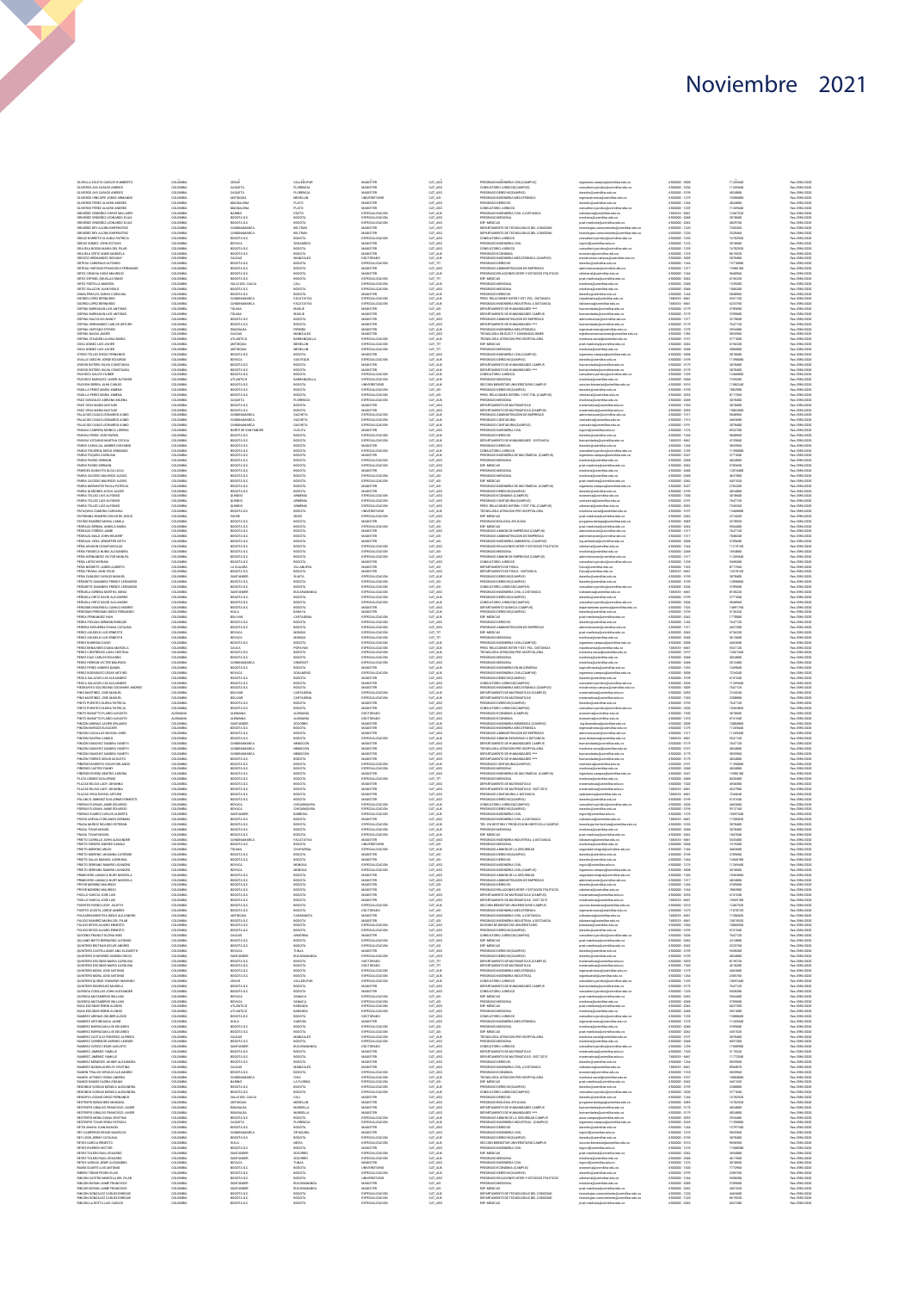|                                                                                                                                                                                                                                                                                                                                                                                                                                                | COLOMBIA                         | CUNDINAMARCA                         | SUESCA                               | MAGISTER                                | CAT_ASO                                       | PREGRADO ADMON DE LA SEGURIDAD CAMPUS                                                                                      | asso.campus@unimilitar.edu.co                                                                                                                        | 6500000 - 3093                                                       | 3010600                   | Res 2986/2020                                   |
|------------------------------------------------------------------------------------------------------------------------------------------------------------------------------------------------------------------------------------------------------------------------------------------------------------------------------------------------------------------------------------------------------------------------------------------------|----------------------------------|--------------------------------------|--------------------------------------|-----------------------------------------|-----------------------------------------------|----------------------------------------------------------------------------------------------------------------------------|------------------------------------------------------------------------------------------------------------------------------------------------------|----------------------------------------------------------------------|---------------------------|-------------------------------------------------|
|                                                                                                                                                                                                                                                                                                                                                                                                                                                | COLOMBIA<br>COLOMBIA             | BOGOTA D.C.<br><b>DOGOTA D.C.</b>    | BOGOTA<br>100017                     | ESPECIALIZACION<br>ESPECIALIZACION      | CAT_TIT<br>CAT_TIT                            | PREGRADO MEDICINA<br>ESP. MEDICAS                                                                                          | .<br>Tedicina@unimilitar.edu.co<br>post.medicina@unimilitar.edu.co                                                                                   | 6500000 - 2048<br>6500000 - 2042                                     | 5613600<br>8420400        | Res 2986/2020<br>Res 2986/2020                  |
| INCON MORA LUZ MIREYA<br>INCON SERRA OSWALDO<br>INCON SERRA OSWALDO<br>INCON VARGAS JOSE MIGUEL<br>INCON VARGAS LINDA CRISTIAM                                                                                                                                                                                                                                                                                                                 | coronan                          | <b>IOYACA</b>                        | <b>DUITAM</b>                        | <b>MAGISTER</b>                         | CAT_ASO                                       | PREGRADO INGENIERIA CIVILÍTAMENTE                                                                                          | genieria campus@unimilitatedu.c                                                                                                                      | 1500000 - 3000                                                       | 5835960                   | Res 2006/2020                                   |
| IOS VEGA CARMEN YANETH                                                                                                                                                                                                                                                                                                                                                                                                                         | COLOMBIA<br>COLOMBIA             | BOGOTA D.C.<br>CESAR                 | BOGOTA<br>RIO DE CRO                 | MAGISTER<br>ESPECIALIZACION             | CAT_ASO<br>CAT_ALD                            | PREG. RELACIONES INTER Y EST. POL. DISTANCIA<br>CONSULTORIO JURIDICO                                                       | riepdistancia@unimilitar.edu.co<br>consultorio (uridico@unimilitar.edu.co                                                                            | 7480333 - 6841<br>6500000 - 1239                                     | 7244640<br>12775360       | Res 2986/2020<br>Res 2986/2020                  |
| NTRA BAYONA JARO NICOLAS<br>NTRA BAYONA JARO NICOLAS<br>NTRA LOZANO WILSON<br>NTRA MIDINA JUAN CAMILO                                                                                                                                                                                                                                                                                                                                          | COLOMBIA<br><b>COLOMBI</b>       | BOGOTA D.C.<br>NORTE DE SANTANDE     | BOGOTA                               | MAGISTER<br>MAGISTER                    | CAT ALD                                       | PREGRADO RELACIONES INTER Y ESTUDIOS POLITICOS                                                                             | elntemal@unimiltar.edu.co<br>umanidades@unimilitar.edu.c                                                                                             | 6500000 - 1344                                                       | 8619520                   | Res 2986/2020<br>les 2986/202                   |
|                                                                                                                                                                                                                                                                                                                                                                                                                                                | COLOMBIA                         | TOLIMA                               | SALDANA                              | MAGISTER                                | CAT, ASO<br>CAT, ASO                          | DEPARTAMENTO DE HUMANIDADES ****<br>DEPARTAMENTO DE MATEMATICAS (CAMPUS)                                                   | matematicas@unimilitar.edu.cr                                                                                                                        | 6500000 - 3055                                                       | 11873160                  | Res 2986/2020                                   |
|                                                                                                                                                                                                                                                                                                                                                                                                                                                | COLOMBIA<br>COLOMBIA             | VALLE DEL CAUCA<br>BOGOTA D.C        | CALI<br>BOGOTA                       | MAGISTER<br>MAGISTER                    | CAT_AS<br>CAT_ALD                             | PREGRADO INGENIERIA MECATRONICA<br>PREGRADO CONTADURIA                                                                     | ingmecatronica@unimilitar.edu.co<br>.<br>Inteduria@unimilitar.edu.co                                                                                 | 6500000 - 1279<br>6500000 - 1313                                     | 10386800<br>4453680       | Res 2986/2020<br>Res 2986/2020                  |
| NTROS ANLA ANDRES RICARDO<br>NTROS ANLA ANDRES RICARDO<br>NTROS PRIETO LUS HERNANDO                                                                                                                                                                                                                                                                                                                                                            | COLOMBIA<br>COLOMBIA             | OGOTA D.C                            | 10001/                               | WAGISTER                                | CAT_AUX<br>CAT_AUX<br>CAT_ASO                 | PREGRADO ECONOMIA<br>PREGRADO ECONOMIA (CAMPUS)                                                                            | economia@unimilitar.edu.co<br>economia@unimilitar.edu.co                                                                                             | 4500000 - 1318<br>4500000 - 1318<br>4500000 - 1300                   |                           | les 2986/202                                    |
| INTROS PRIETO LUIS HERNANDO                                                                                                                                                                                                                                                                                                                                                                                                                    | COLOMBIA                         | BOGOTA D.C<br>BOGOTA D.C.            | BOGOTA<br>BOGOTA                     | ESPECIALIZACION<br>ESPECIALIZACION      | CAT_ASO                                       | PREGRADO CONTADURIA(CAMPUS)                                                                                                | contaduria@unimilitar.edu.cc                                                                                                                         | 6500000 - 3191                                                       | 4024800<br>7647120        | Res 2986/2020<br>Res 2986/2020                  |
| OA VEGA MIGUEL ANGEL<br>ODRIGUEZ BARRAGAN HERWEY<br>ODRIGUEZ CARDENAS EFRAN                                                                                                                                                                                                                                                                                                                                                                    | COLOMBIA                         | BOGOTA D.C                           | BOGOTA                               | MAGISTER                                | CAT_ASO                                       | PREGRADO INGENIERIA CIVIL                                                                                                  | ngcinl@unimilitar.edu.co<br>hsica@unimilitar.edu.co<br>consultorio.juridico@unim                                                                     | 6500000 - 1276                                                       | 12269440                  | Res 2986/2020                                   |
|                                                                                                                                                                                                                                                                                                                                                                                                                                                | COLOMBIA<br>COLOMBIA<br>COLOMBIA | BOGOTA D.C<br>BOYACA<br>BOYACA       | BOGOTA<br>DUITAM                     | MAGISTER<br>MAGISTER                    | CAT AS                                        | DEPARTAMENTO DE FISICA                                                                                                     |                                                                                                                                                      | 0300000 - 1523<br>0500000 - 1523<br>0500000 - 3206                   | 7647120<br>9552220        | Nes 2986/2020<br>Res 2986/2020<br>Res 2986/2020 |
| CORGUEZ CARDENAS EFRAI<br>CORGUEZ CARDENAS VICTOR HELMAN                                                                                                                                                                                                                                                                                                                                                                                       | COLOMBIA                         | BOYACA                               | <b>DUITAMA</b><br>SAN LUIS DE GACENC | MAGISTER<br>MAGISTER                    | CAT_ASO                                       | PREGRADO DERECHO(CAMPUS)<br>DEPARTAMENTO DE MATEMATICAS (CAMPUS)                                                           | derecho@unimilitar.edu.co<br>matematicas@unimilitar.edu.co                                                                                           | 6500000 - 3199<br>6500000 - 3055                                     | 7048240<br>7647120        | Res 2986/2020<br>Res 2986/2020                  |
| ODRIGUEZ CARDENAS VICTOR HELMAN                                                                                                                                                                                                                                                                                                                                                                                                                | COLOMBIA                         | BOYACA                               | SAN LUIS DE GACENO                   | MAGISTER                                | CAT_ASO                                       | DEPARTAMENTO DE MATEMATICAS                                                                                                | stematicas@unimilitar.edu.c                                                                                                                          | 6500000 - 1520                                                       | 8552700                   | Res 2986/2020                                   |
| CORNALE CHARANTE MULTIN FILLIANA<br>CORNALEZ CASTRO LEIDY JOHANNA<br>CORNALEZ FORERO FERNANDO ANCIZAR                                                                                                                                                                                                                                                                                                                                          | COLOMBIA<br>COLOMBIA             | <b>OGOTA D.C</b><br>BOGOTA D.C       | BOGOTA                               | WASTER<br>ESPECIALIZACION               | CAT ASI<br>CAT ASI                            | PREGRADO INGENIERIA AMBIENTAL (CAMPUS)<br>PREGRADO MEDICINA                                                                | ing ambiental@unimilitar.edu.cr<br>velicina@unimilitar.edu.co                                                                                        | 4500000 - 1300<br>4500000 - 3008<br>4500000 - 2048                   | 1054000                   | les 2986/202<br>Res 2986/2020                   |
| CORIGUEZ GARCIA RICARDO ALBERTO<br>ODRIGUEZ GARCIA RICARDO ALBERTO                                                                                                                                                                                                                                                                                                                                                                             | COLOMBIA<br>COLOMBIA             | BOGOTA D.C<br>BOGOTA D.C             | BOGOTA<br>BOGOTA                     | ESPECIALIZACION<br>ESPECIALIZACION      | CAT_ASO<br>CAT_ASO                            | PREGRADO CONTADURIA<br>PREGRADO ECONOMIA                                                                                   | contaduria@unimilitar.edu.co<br>conomialDunimilitar.edu.cr                                                                                           | 6500000 - 1313<br>6500000 - 1318                                     | 7647120<br>4024800        | Res 2986/2020<br>Res 2986/2020                  |
| CORGUEZ GIRALDO RONALD GENTI                                                                                                                                                                                                                                                                                                                                                                                                                   | COLOMBIA                         | TOLIMA                               |                                      | MAGISTER                                | CAT,ASO<br>CAT,ASO                            | DEPARTAMENTO DE MATEMATICAS - DIST 2013                                                                                    |                                                                                                                                                      | 7480333 - 6541                                                       | 4527000                   | Res 2986/2020                                   |
| CORGUEZ GRALDO RONALD GENTE<br>CORIGUEZ GUZMAN JOHANNA PATRICIA                                                                                                                                                                                                                                                                                                                                                                                | COLOMBIA<br>COLOMBIA             | TOLIMA<br>BOGOTA D.C.                | MARIQUITA<br>BOGOTA                  | MAGISTER<br>MAGISTER                    | CAT_AS                                        | DEPARTAMENTO DE MATEMATICAS (CAMPUS)<br>CONSULTORIO JURIDICO(CAMPUS)                                                       | matematicas@unimilitar.edu.co<br>consultorio (uridico@unimilitar.edu.co                                                                              | 6500000 - 3055<br>6500000 - 3206                                     | 1300060<br>16229500       | Res 2986/2020<br>Res 2986/2020                  |
| CORNELIST MERRERA CATALINA                                                                                                                                                                                                                                                                                                                                                                                                                     | COLOMBIA                         | CALDAS                               | MANIZALES                            | MAGISTER                                | CAT AS                                        | TEC. EN GESTION Y PRODUCCION HORTICOLA CAMPUS                                                                              | .<br>Chologia horticultura@unimilitar.edu.co                                                                                                         | 6500000 - 3183                                                       | 3709600                   | Res 2986/2020                                   |
| CORGUEZ JIMENEZ JUAN MANUEL SALVADO                                                                                                                                                                                                                                                                                                                                                                                                            | COLOMBIA                         | 1000TA D.C<br>BOGOTA D.C             | 105017<br>10501                      | MAGISTER                                | CAT, ASC                                      | PARTAMENTO DE FISICA<br>-<br>PREGRADO ADMINISTRACION DE EMPRESAS<br>PREGRADO RELACIONES INTER Y ESTUDIOS POLITICOS         | sica@unimilitar.edu.co                                                                                                                               | 1500000 - 1523                                                       | 7647120                   | les 2006/2020                                   |
| CORIGUEZ MAYORGA ANDRES<br>CORIGUEZ MAYORGA ANDRES<br>CORIGUEZ MONTAÑA FERY PATRICIA                                                                                                                                                                                                                                                                                                                                                           | COLOMBIA<br>COLOMBIA<br>COLOMBIA | BOGOTA D.C<br>BOGOTA D.C.            | BOGOTA<br>BOGOTA                     | MAGISTER<br>MAGISTER<br>ESPECIALIZACION | CAT_ASO<br>CAT_ASO<br>CAT_TIT                 | DEPARTAMENTO DE FISICA                                                                                                     | sdministracion@unimilitar.edu.co<br>velntemal@unimilitar.edu.co<br>fisica@unimilitar.edu.co                                                          | 6500000 - 1317<br>6500000 - 1344<br>6500000 - 1523                   | 4024800<br>22022200       | Res 2986/2020<br>Res 2986/2020<br>Res 2986/2020 |
| CORGUEZ OTALORA CAMILO FERNANDO                                                                                                                                                                                                                                                                                                                                                                                                                | COLOMBIA                         | CUNDINAMARCA                         | ZPAQURA                              | ESPECIALIZACION                         | CAT_ASO                                       | PREGRADO DERECHO/CAMPUS)                                                                                                   | <b>America Competitive adopted</b>                                                                                                                   | 6500000 - 3199                                                       | 4024800                   | Res 2986/2020                                   |
| CORGUEZ OTALORA CAMILO FERNANCO<br>CORGUEZ PINZON JULIO ALBERTO                                                                                                                                                                                                                                                                                                                                                                                | COLOMBIA<br>COLOMBIA             | CUNDINAMA<br>TOLIMA                  | ZPAQURA<br>IBAGUE                    | ESPECIALIZACIO<br>MAGISTER              | CAT,ASO<br>CAT,ASO                            | PREGRADO RELACIONES INTER Y ESTUDIOS POLÍTICOS                                                                             | ome.nogommma.execu<br>romsultorio juridico@unimilita<br>relinternal@unimilitar.edu.co                                                                | 6500000 - 3206<br>6500000 - 1344                                     | 6741540<br>4024800        | Res 2986/2020<br>Res 2986/2020                  |
| OTRIBUEZ PINZON JULIO ALBERTO<br>CORGUEZ PINZON JULIO ALBERTO                                                                                                                                                                                                                                                                                                                                                                                  | COLOMBIA<br>COLOMBIA             | TOLIMA<br>TOLIMA                     | IBAGUE<br>IBAGUE                     | MAGISTER<br>MAGISTER                    | CAT_ASO<br>CAT ASO                            | PREGRADO ADMINISTRACION DE EMPRESAS<br>PREGRADO ADMON DE LA SEGURIDAD                                                      | administracion@unimilitar.edu.co                                                                                                                     | 6500000-1317<br>6500000 - 1346                                       | 7647120<br>5035960        | Res 2986/2020<br>Res 2986/2020                  |
| CORGUEZ PORRAS EDWIN ANTON                                                                                                                                                                                                                                                                                                                                                                                                                     | COLOMBIA                         | 1000TA D.0                           |                                      | ESPECIALIZACION                         | CAT_AUX<br>CAT_AUX                            | PHILARADO ADMON DE LA SELORIDAD<br>TECNOLOGIA ATENCION PRE HOSPITALARIA<br>PREGRADO INGENERIA EN MULTIMEDIA                | seguridad integral@unimilitar.edu.co<br>medicina.social@unimilitar.edu.co                                                                            | 8500000-319                                                          |                           | es 2986/2020                                    |
| CORGUEZ PUERTO GABRIEL ALFONSO<br>CORGUEZ PUERTO GABRIEL ALFONSO                                                                                                                                                                                                                                                                                                                                                                               | COLOMBIA<br>COLOMBIA             | BOGOTA D.C<br>BOGOTA D.C.            | BOGOTA<br>BOGOTA                     | ESPECIALIZACION<br>ESPECIALIZACION      | CAT_ALD                                       | PREGRADO INGENIERIA DE MULTIMEDIA (CAMPUS)                                                                                 | ingmultimedia@unimilitar.edu.co<br>ingenieria.campus@unimilitar.edu.cc                                                                               | 6500000 - 1293<br>6500000 - 3247                                     | 4453680<br>2308800        | Res 2986/2020<br>Res 2986/2020                  |
| CORGUEZ RAMIREZ CARLOS EDUARDO                                                                                                                                                                                                                                                                                                                                                                                                                 | COLOMBIA                         | BOGOTA D.C.                          | BOGOTA                               | ESPECIALIZACION                         |                                               | TECNOLOGIA ATENCION PRE HOSPITALARIA                                                                                       | nedicina.social@unimilitar.edu.co                                                                                                                    | 6500000 - 3197                                                       | 1539200                   | Res 2986/2020                                   |
| INGUEZ ROAMARIA<br>INGUEZ ROAMARIA<br>INGUEZ RODINGUEZ ANDREA DEL PILAR                                                                                                                                                                                                                                                                                                                                                                        | COLOMBIA<br>COLOMBIA             | TOLIMA<br>BOGOTA D.C.                | BOGOT.                               | ESPECIALIZACION<br>ESPECIALIZACION      | CAT_ALK<br>CAT_ALK<br>CAT_ASO                 | CONSULTORIO JURIDICO<br>PREGRADO MEDICINA                                                                                  | .<br>consultata juridica@u<br>nedicina@unimilitar.edu.co                                                                                             | 4500000 - 1229<br>4500000 - 1229<br>4500000 - 2048                   | 3010600                   | Res 2986/202<br>Res 2986/2020                   |
| CORSGUEZ RUEDA OMAR VIRGILIO<br>CORIGUEZ SABOGAL CARLOS ALBERTO                                                                                                                                                                                                                                                                                                                                                                                | COLOMBIA<br>COLOMBIA             | BOGOTA D.C.<br>CUNDINAMARCA          | BOGOTA<br>GUASCA                     | ESPECIALIZACION<br>ESPECIALIZACION      | CAT_ASO<br>CAT_ALD                            | DEPARTAMENTO DE MATEMATICAS (CAMPUS)<br>PREGRADO MEDICINA                                                                  | matematicas@unimilitar.edu.co<br>nedicina@unimilitar.edu.co                                                                                          | 6500000 - 3055<br>6500000 - 2048                                     | 3010600<br>2616640        | Res 2986/2020<br>Res 2986/2020                  |
| ODRIGUEZ SABOGAL CARLOS ALBERTO                                                                                                                                                                                                                                                                                                                                                                                                                | COLOMBIA                         | CUNDITIAMARCA                        | GUASCA                               | ESPECIALIZACION                         | CAT ALD                                       | ESP. MEDICAS                                                                                                               | cost.medicina@unimilitar.edu.co                                                                                                                      | 6500000 - 2042                                                       | 2077920                   | Res 2986/2020                                   |
| CORNING SHECKE CHALG PLEAR<br>CORNING SALGADO EDGAR AUGUSTO<br>CORNING TORRES INGRID ADRIANA                                                                                                                                                                                                                                                                                                                                                   | COLOMBIA<br>COLOMBIA             | 1000TA D.C.<br>TOLIMA                | BOGOT.<br>ROVIEA                     | MGISTER<br>ESPECIALIZACION              | CAT, ASO<br>CAT, ASO                          | DEPARTAMENTO FISICA (CAMPUS)<br>PREGRADO INGENIERIA CIVIL(CAMPUS)                                                          | isca@unimilitar.edu.co                                                                                                                               | 1500000-3053<br>6500000 - 3008                                       | 7647120<br>3010600        | les 2006/2020<br>Res 2986/2020                  |
| CORGUEZ TORRES MONICA CONSUELD                                                                                                                                                                                                                                                                                                                                                                                                                 | COLOMBIA<br>COLOMBIA             | BOGOTA D.C.<br>BOGOTA D.C.           | BOGOTA<br>BOGOTA                     | MAGISTER<br>UNIVERSITARIO               | CAT_ASO                                       | PREGRADO ADMINISTRACION DE EMPRESAS<br>PREGRADO MEDICINA                                                                   | ingenieria.campus@unimilitar.edu.co<br>administracion@unimilitar.edu.co                                                                              | 6500000-1317<br>6500000 - 2048                                       | 11269440<br>3078400       | Res 2986/2020<br>Res 2986/2020                  |
| CORGUEZ VELASQUEZ JAVER OSWALDO<br>ODRIGUEZ VENDIÇOSE JAVIER OD<br>ODRIGUEZ VENDIGAS IVETH MARIA<br>OJAS JUAN MANUEL                                                                                                                                                                                                                                                                                                                           | COLOMBIA<br>COLOMBIA             |                                      |                                      | SPECIALIZACIO                           | CAT_ALK<br>CAT_ALK<br>CAT_ALK                 | CONSULTORIO JURISICO                                                                                                       | medicina@unimilitar.edu.co<br>consultorio.juridico@unimilitar.edu.co                                                                                 | 4500000 - 1239<br>4500000 - 1239<br>4500000 - 1239                   |                           | Res 2986/202                                    |
| <b>CJAS ARDEA MAGNOLIA</b>                                                                                                                                                                                                                                                                                                                                                                                                                     | COLOMBIA                         | CUNCO<br>HULA<br>HULA                | ZPAQURA<br>TARQUI<br>NEIVA           | ESPECIALIZACION<br>ESPECIALIZACION      | CAT_ALDO                                      | TECNOLOGIA ATENCION PRE HOSPITALARIA                                                                                       | onsultorio juridico@unimilitar.edu.ci<br>medicina.social@unimilitar.edu.co                                                                           | 6500000 - 3197                                                       | 1277536<br>3078400        | Res 2986/2020<br>Res 2986/2020                  |
|                                                                                                                                                                                                                                                                                                                                                                                                                                                | COLOMBIA                         | CUNDIT<br>anca                       | <b>ZPAQURA</b>                       | ESPECIALIZACION                         | CAT_ALD                                       | TECNOLOGIA EN CONTABILIDAD Y TRIBUTARIA                                                                                    | ontaduria@unimilitar.edu.co                                                                                                                          | 6500000 - 3191                                                       | 9312160                   | Res 2986/2020                                   |
| OJAS BONELA MARCO ANTONIO<br>OJAS DONELA MARCO ANTONIO<br>OJAS CAMARGO JORGE ALEJANDRO                                                                                                                                                                                                                                                                                                                                                         | coLoMBV<br>COLOMBIA              | <b>DOYACA</b><br>BOYACA              | TUNLIA<br><b>TUNJA</b>               | SPECIALIZACIO<br>ESPECIALIZACION        | CAT_AUX<br>CAT_AUX                            | DEPARTAMENTO DE MATEMATICAS<br>DEPARTAMENTO DE MATEMATICAS                                                                 | consuanzystemma.ess.co<br>matematicas@unimilitar.edu.co<br>matematicas@unimilitar.edu.co                                                             | 1500000-1520<br>6500000 - 3055                                       | 8157760                   | Res 2006/2020<br>Res 2986/2020                  |
| CJAS CARABALLO JOSE VICENTE                                                                                                                                                                                                                                                                                                                                                                                                                    | COLOMBIA<br>COLOMBIA             | BOGOTA D.C.<br><b>HULA</b>           | BOGOTA<br>SALADOBLANCO               | DOCTORADO<br>MAGISTER                   | CAT_ASO<br>CAT ASC                            | DEPARTAMENTO DE QUIMICA<br>DEPARTAMENTO DE HUMANIDADES ***                                                                 | departamento quimica@unimilitar.edu.co                                                                                                               | 6500000 - 1526<br>6500000 - 3179                                     | 9458280<br>2012400        | Res 2986/2020<br>Res 2986/2020                  |
| OJAS CLAROS ARMANDO<br>OJAS CLAROS ARMANDO<br>OJAS CUERVO ARGELA MARCELA<br>OJAS GARCIA DIANA YANNIETH                                                                                                                                                                                                                                                                                                                                         | COLOMBIA                         | HULA                                 | SALADOBLANCO                         | MAGISTER                                | CAT_ASO                                       | DEPARTAMENTO DE HUMANIDADES CAMPUS                                                                                         | .<br>urranidades@unimilitar.edu.co<br>urranidades@unimilitar.edu.co                                                                                  | 6500000 - 3179                                                       | 5835960                   | Res 2986/2020                                   |
|                                                                                                                                                                                                                                                                                                                                                                                                                                                | COLOMBIA<br>COLOMBIA             | EOGOTA D.C<br>BOGOTA D.C             | BOGOTA                               | WAGISTER<br>ESPECIALIZACION             | CAT ASI<br>CAT ASI                            | DEPARTAMENTO FISICA (CAMPUS)<br>CONSULTORIO, JURIDIOO(CAMPUS)                                                              | isca@unimilitar.edu.co<br>onsultorio juridico@uni                                                                                                    | 4500000 - 3053<br>4500000 - 3053<br>4500000 - 3206                   | 12890860<br>10697440      | les 2986/202<br>Res 2986/2020                   |
| CJAS MARTINEZ JAZMITH ADRIAN                                                                                                                                                                                                                                                                                                                                                                                                                   | COLOMBIA<br>COLOMBIA             | BOGOTA D.C<br><b>DOGOTA D.C</b>      | BOGOTA<br>BOGOTA                     | MAGISTER<br>MAGISTER                    | CAT_ASO<br>CAT ASC                            | PREGRADO ADMINISTRACION DE EMPRESAS<br>PREGRADO CONTADURIA                                                                 | administracion@unimilitar.edu.co<br>ontaduria@unimilitar.edu.co                                                                                      | 6500000-1317<br>6500000 - 1313                                       | 4024800<br>4024800        | Res 2986/2020<br>Res 2986/2020                  |
| OJAS MARTINEZ JAZMITH ADRIANA<br>OJAS MOLINA NELSON<br>OJAS PARDO NICOLAS ALEJANDRO                                                                                                                                                                                                                                                                                                                                                            | coLoMBV                          | TOLIMA                               | BAGUE                                | MAGISTER                                | CAT, ASI                                      |                                                                                                                            | preudonto juridico@unimit                                                                                                                            | 1500000-3206                                                         | 1539484                   | Res 2006/2020                                   |
| QJAS PARDO NICOLAS ALEJANDRO                                                                                                                                                                                                                                                                                                                                                                                                                   | COLOMBIA<br>COLOMBIA             | BOGOTA D.C<br>BOGOTA D.C.            | BOGOTA<br>BOGOTA                     | MAGISTER<br>MAGISTER                    | CAT_ASO<br>CAT_ASO                            | PREGRADO ECONOMIA (CAMPUS)<br>PREGRADO ECONOMIA (CAMPUS)<br>PREGRADO ECONOMIA                                              | economia@unimilitar.edu.co<br>conomialiunimilitar.edu.co                                                                                             | 6500000 - 1300<br>6500000 - 1318                                     | 0640920<br>8552700        | Res 2986/2020<br>Res 2986/2020                  |
|                                                                                                                                                                                                                                                                                                                                                                                                                                                | COLOMBIA                         | ATLANTICO                            | BARRANDULLA                          | ESPECIALIZACION                         | CAT ASC                                       | PRECISION INCOMERNA DE TELECOMINICACIONES                                                                                  | <b>China actual</b>                                                                                                                                  | 6500000 - 1282                                                       | 3010600                   | Res 2986/2020                                   |
| OJAS REALES WILSON MAURO<br>OJAS REALES WILSON MAURO<br>OJAS REDRIGUEZ LUIS CARLOS                                                                                                                                                                                                                                                                                                                                                             | COLOMBIA<br>COLOMBIA             | 1000TA D.C<br>BOGOTA D.C             | 105014<br>BOGOTA                     | SPECIALIZACION<br>ESPECIALIZACION       | CAT, ALD<br>CAT_ALD                           | ESP. MEDICAS<br>PREGRADO MEDICINA                                                                                          | post.medicina@unimilitar.edu.co<br>nedicina@unimilitar.edu.co                                                                                        | 1500000-2042<br>6500000 - 2048                                       | 3594081<br>1077440        | Res 2006/2020<br>Res 2986/2020                  |
| CUAS ROMERO LUIS ORLANDO                                                                                                                                                                                                                                                                                                                                                                                                                       | COLOMBIA<br>COLOMBIA             | BOGOTA D.C<br>BOGOTA D.C             | BOGOTA<br>BOGOTA                     | ESPECIALIZACION                         | CAT_ASO                                       | ESP. MEDICAS<br>perceano Minicina                                                                                          | post.medicina@unimilitar.edu.co<br>coubs satimization and                                                                                            | 6500000 - 2042<br>6500000 - 2048                                     | 4829760<br>4024800        | Res 2986/2020<br>Res 2986/2020                  |
| OURS ROMERO LUIS ORLANDO<br>OURS SARMENTO DIEGO ALFONSO<br>OURS TORRES LIZ VISELTH<br>OLDAN BOLAÑOS JHON SEBASTIAN                                                                                                                                                                                                                                                                                                                             | COLOMBIA                         | <b>DOGOTA D.C</b>                    | 100017                               | ESPECIALIZACION<br>MAGISTER             | CAT_ASO<br>CAT_ALIX<br>CAT_ALIX               | PREGRADO INGENIERIA MECATRONICA (CAMPUS)                                                                                   |                                                                                                                                                      | 6500000 - 3009                                                       |                           | Res 2986/2020                                   |
|                                                                                                                                                                                                                                                                                                                                                                                                                                                | coLoMBV<br>COLOMBIA              | OGOTA D.C<br>BOGOTA D.C.             | 102017                               | ESPECIALIZACION                         | CAT_ALD                                       | PREGRADO INGENERIA DE MULTIMEDIA (CAMPUS)<br>PREGRADO INGENERIA DE MULTIMEDIA (CAMPUS)<br>PREGRADO INGENERIA CIVIL(CAMPUS) | rmocatronica.compus@unimilitar.edu.co<br>Ingenieria.compus@unimilitar.edu.co<br>Ingenieria.compus@unimilitar.edu.co<br>humanidades@unimilitar.edu.co | 6500000-3247<br>6500000 - 3008                                       | <b>CORRECC</b><br>4453680 | Res 2006/2020                                   |
|                                                                                                                                                                                                                                                                                                                                                                                                                                                | COLOMBIA                         | NARNO                                | BOGOTA<br>PASTO                      | ESPECIALIZACION<br>MAGISTER             | CAT_ASO                                       | DEPARTAMENTO DE HUMANIDADES ***                                                                                            |                                                                                                                                                      | 6500000 - 3179                                                       | 4024800                   | Res 2986/2020<br>Res 2986/2020                  |
| CMERO OTERO GERMAN<br>CMERO SANCHEZ MARIA CONSULTO<br>CMERO SUAREZ BORIS CRISTHIAN CAMEO<br>CMO ARTEAGA DIANA CAMILA                                                                                                                                                                                                                                                                                                                           | COLOMBIA<br>cocovery             | SANTANDER                            | <b>BUCARAMANGA</b><br>SOACHA         | DOCTORADO<br><b>MAGISTER</b>            | CAT TIT                                       | ESP. MEDICAS<br>DEPARTAMENTO FISICA (CAMPUS)                                                                               | ost.medicin<br>isca@unimilitar.edu.co                                                                                                                | 6500000 - 2042<br>1500000-3053                                       | 6736320                   | Res 2986/2020<br>Res 2006/2020                  |
|                                                                                                                                                                                                                                                                                                                                                                                                                                                | COLOMBIA                         | BOGOTA D.C.                          | BOGOTA                               | ESPECIALIZACION                         | CAT_ASI<br>CAT_AUX                            | ESP. MEDICAS                                                                                                               | post.medicina@unimilitar.edu.co                                                                                                                      | 6500000 - 2042                                                       | 1847040                   | Res 2986/2020                                   |
| CMO ARTEAGA DIANA CAMILA                                                                                                                                                                                                                                                                                                                                                                                                                       | COLOMBIA<br>COLOMBIA             | BOGOTA D.C.<br>SANTANDER             | BOGOTA<br><b>BUCARAMANGA</b>         | ESPECIALIZACION<br>MAGISTER             | CAT_ALD<br>CAT ASC                            | PREGRADO MEDICINA<br>DEPARTAMENTO DE MATEMATICAS - DIST 2013                                                               | medicina@unimilitar.edu.co<br>matematicas@unimilitar.edu.cr                                                                                          | 6500000 - 2048<br>7400333 - 6841                                     | 3078400<br>16300440       | Res 2986/2020<br>Res 2986/2020                  |
|                                                                                                                                                                                                                                                                                                                                                                                                                                                | COLOMBIA<br>COLOMBIA             |                                      | CENAGA                               | ESPECIALIZACIO                          | CAT_AUX<br>CAT_AUX                            | ESP. MEDICAS<br>FREGRADO DERECHO                                                                                           | post.medicina@unimilitar.edu.co                                                                                                                      | 0500000-2042<br>0500000-1244                                         | 477632                    | les 2986/2020<br>Res 2986/2020                  |
| OMO ARTIFALA KUAN CANILA<br>OPIERO RUESA PAGLA ANEREA<br>OPIERO RUESA PAGLA ANEREA<br>UNIVA CABINALES OMAR ULPIANO<br>URIANOT MORERO LUCIA ESPERANZA<br>URIANOT MORENA OSCAR GERAREO<br>URIAO FERMANDEZ DIEGO<br>URIO FERMANDEZ DIEGO<br>URIO FERMANDE                                                                                                                                                                                         | COLOMBIA                         | BOGOTA D.C<br>BOGOTA D.C.            | BOGOTA<br>BOGOTA                     | ESPECIALIZACION<br>MAGISTER             | CAT_ASO                                       | PREGRADO ADMINISTRACION DE EMPRESAS                                                                                        | erecho@unimilitar.edu.co<br>administracion@unimilitar.edu.co                                                                                         | 6500000-1317                                                         | 5848960<br>4024800        | Res 2986/2020                                   |
|                                                                                                                                                                                                                                                                                                                                                                                                                                                | COLOMBIA                         | <b>CUNDINAMARCA</b>                  | <b>ZPAQURA</b>                       | MAGISTER<br>HAGISTER                    | CAT_ALK<br>CAT_ALK<br>CAT_ASO                 | REGRADO INGENERIA BIOMEDICA (CAMPUS)                                                                                       | ing biomedica@unimilitar.edu.co<br>seccion.bienestas@unimilitar.edu.<br>ing ambiental@unimilitar.edu.co                                              | 6500000 - 3008                                                       | 11290000                  | Res 2986/2020                                   |
|                                                                                                                                                                                                                                                                                                                                                                                                                                                | COLOMBIA                         | BOGOTA D.C.<br>BOGOTA D.C.           |                                      |                                         |                                               | PREGRADO INVENERIA BIOMELILA (LANFU)<br>SECCION BIENESTAR UNIVERSITARIO CAMPU<br>PREGRADO INGENIERIA AMBIENTAL (CAMPU)     |                                                                                                                                                      | 4500000 - 3310<br>4500000 - 3310                                     | 11082240<br>4024800       | Res 2986/2020<br>Res 2986/2020                  |
| UEDA RAMIREZ CRISTIAN GABRIEL                                                                                                                                                                                                                                                                                                                                                                                                                  | COLOMBIA<br>COLOMBIA             | BOGOTA D.C.<br><b>CUNDINAMARCA</b>   | BOGOTA<br>CAJICA                     | ESPECIALIZACION<br>ESPECIALIZACION      | CAT_ASO<br>CAT_ASO                            | PREGRADO DERECHO(CAMPUS)<br>DEPARTAMENTO DE MATEMATICAS (CAMPUS)                                                           | derecho@unimilitar.edu.co<br>matematicas@unimilitar.edu.co                                                                                           | 6500000 - 3199<br>6500000 - 3055                                     | 12986180<br>11269440      | Res 2986/2020<br>Res 2986/2020                  |
| UEDA SANADRIA JORGE DANILO<br>UEDA SANADRIA JORGE DANILO<br>UE AVILA HECTOR ANDRES                                                                                                                                                                                                                                                                                                                                                             | COLOMBIA                         | SANTANDER<br>1000TA D.0              | <b>BUCARAMANGA</b><br>80GOTA         | MAGISTER<br>MAGISTER                    | CAT ASO                                       | PREGRADO INGENIERIA INFORMATICA A DISTANCIA                                                                                | informatica.distancia@unimilitar.edu.co                                                                                                              | 6500000 - 8001<br>1500000 - 1060                                     | 8150220                   | Res 2986/2020<br>les 2986/202                   |
|                                                                                                                                                                                                                                                                                                                                                                                                                                                | COLOMBIA<br>COLOMBIA             | BOGOTA D.C.                          | BOGOTA                               | ESPECIALIZACION                         | CAT, ASO<br>CAT, ASO                          | DIVISION DE BIENESTAR UNIVERSITARIO<br>PREGRADO MEDICINA                                                                   |                                                                                                                                                      | 6500000 - 2040                                                       | 3924960                   | Res 2986/2020                                   |
| UZ HIDALGO NAN DARIO<br>UZ MARIN WILLIS<br>UZ MARIN WILLIS<br>UZ MARIN WILLIS                                                                                                                                                                                                                                                                                                                                                                  | COLOMBIA<br>COLOMBIA             | NARNO<br>ATLANTICO                   | PASTO<br>BARRANDULLA                 | MAGISTER<br>MAGISTER                    | CAT_ALD                                       | PREGRADO INGENERIA MECATRONICA<br>PREGRADO CONTADURIA/CAMPUS)                                                              | ingmecatronica@unimilitar.edu.co<br>ontaduria@unimilitar.edu.co                                                                                      | 6500000 - 1279<br>6500000 - 3191                                     | 7234240<br>4024800        | Res 2986/2020<br>Res 2986/2020                  |
|                                                                                                                                                                                                                                                                                                                                                                                                                                                | COLOMBIA                         | ATLANTICO                            | <b>LARRANQUELL</b>                   | MACHTER                                 | CAT_ASO<br>CAT_ASO<br>CAT_ASO                 | PREGRADO ADMON DE EMPRESAS (CAMPUS                                                                                         |                                                                                                                                                      | 6500000 - 1317                                                       | 7647120                   | Res 2006/2020                                   |
|                                                                                                                                                                                                                                                                                                                                                                                                                                                | COLOMBIA<br>COLOMBIA             | ATLANTICO<br>CUNDINAMARCA            | <b>BARRANQUELLA</b><br>EL PENON      | MAGISTER<br>ESPECIALIZACION             | CAT_ALD                                       | PREGRADO ECONOMIA (CAMPUS)<br>PREGRADO DERECHO                                                                             | economia@unimilitar.edu.co<br>derecho@unimilitar.edu.co                                                                                              | 6500000 - 1300<br>6500000 - 1244                                     | 6741540<br>3078400        | Res 2986/2020<br>Res 2986/2020                  |
| UIZ QUIROGA LUIS AUGUSTO<br>UIZ ROBLES LUIS ALBERTO<br>UIZ ROBLES LUIS ALBERTO                                                                                                                                                                                                                                                                                                                                                                 | COLOMBIA<br>coLoMBV              | BOGOTA D.C.<br><b>IOGOTA D.C</b>     | BOGOTA<br>105017                     | ESPECIALIZACION<br>SPECIALIZACION       | CAT AS<br>CAT, ASI                            | PREGRADO MEDICINA<br>ESP. MEDICAS                                                                                          | edicina@unimilitar.edu.co<br>post.medicina@unimilitar.edu                                                                                            | 6500000 - 2048<br>6500000-2042                                       | 3709600<br>5564400        | Res 2986/2020<br>Res 2006/2020                  |
| UZ RODRGUEZ DIANA ALEJANDRA<br>UZ RODRGUEZ UREL ANDRES                                                                                                                                                                                                                                                                                                                                                                                         | COLOMBIA<br>COLOMBIA             | BOGOTA D.C                           | 10501                                | ESPECIALIZACION<br>ESPECIALIZACION      | CAT_ALX<br>CAT_ASO                            | ESP. MEDICAS<br>PREGRADO MEDICINA                                                                                          | post.medicina@unimilitar.edu.co<br>medicina@unimilitar.edu.co                                                                                        | 6500000 - 2042<br>6500000 - 2048                                     | 3694080<br>6037200        | Res 2986/2020<br>Res 2986/2020                  |
| UZ RODRIGUEZ UREL ANDRES                                                                                                                                                                                                                                                                                                                                                                                                                       | COLOMBIA                         | <b>SOGOTA D.C</b><br>BOGOTA D.C.     | 10501/<br>BOGOTA                     | ESPECIALIZACION                         | CAT_ASO                                       | ESP. MEDICAS                                                                                                               | post.medicina@unimilitar.edu.co                                                                                                                      | 6500000 - 2042                                                       | 2414880                   | Res 2986/2020                                   |
| AAVEDRA RAMIREZ LUIS EDUARDO<br>AAVEDRA ROA JOSE EDUARDO<br>AENZ BOJACA JOHANNA CAROUNA                                                                                                                                                                                                                                                                                                                                                        | COLOMBIA                         | BOGOTA D.C<br><b>DOGOTA D.</b>       | BOGOTA<br>socoti                     | MAGISTER<br>MACKTER                     | CAT_ASI<br>CAT_ASI<br>CAT_ASI                 | REGRADO RELACIONES INTER Y ESTUDIOS POLITICOS                                                                              | internal@unimilitat.edu.co                                                                                                                           | 6500000 - 1344                                                       | 7048240                   | Res 2986/2020                                   |
|                                                                                                                                                                                                                                                                                                                                                                                                                                                | COLOMBIA<br>COLOMBIA             | BOGOTA D.C                           | BOGOTA                               | MAGISTER                                |                                               | PREG. RELACIONES INTER Y EST. POL. DISTANCIA                                                                               | derecho@unimilitar.edu.co<br>riepdistancia@unimilitar.edu.ci                                                                                         | 6500000 - 1244<br>5500000 - 1244<br>7480333 - 6841                   | 7647120<br>7244640        | Res 2006/2020<br>Res 2986/2020                  |
| OZISTA AZOL ODKIAJNA AJMANA<br>ALAMANCA RODRIGUEZ LUIS EDUARDO                                                                                                                                                                                                                                                                                                                                                                                 | COLOMBIA<br>COLOMBIA             | BOGOTA D.C<br>BOGOTA D.C             | BOGOTA<br>BOGOTA                     | ESPECIALIZACION<br>MAGISTER             | CAT_ALD<br>CAT ASC                            | SECCION BENESTAR UNIVERSITARIO CAMPUS<br>PREGRADO DERECHO/CAMPUS)                                                          | seccion.blenestar@unimilitar.edu.co<br>erecho@unimilitar.edu.co                                                                                      | 6500000 - 3310<br>6500000 - 3199                                     | 12467520<br>4024800       | Res 2986/2020<br>Res 2986/2020                  |
| ALAMANCA ROSRIEUEZ LUS ETUARDO<br>ALAZAR MISHER AZUCENA DEL PEAR<br>ALAZAR MISHEMUZZ MARTHA LILIANA<br>ALAZAR SUAREZ FRANCIA LEONORA<br>ALAZAR SUAREZ FRANCIA LEONORA<br>ALAZAR SUAREZ FRANCIA LEONORA<br>ALAZAR SUAREZ FRANCIA LEONORA<br>ALAZAR S                                                                                                                                                                                            | COLOMBIA                         | CAQUETA                              | SAN VICENTE DEL CAGL                 | MAGISTER                                | CAT, ASC                                      | PREGRADO INGENIERIA CIVI                                                                                                   | ingcirilgamman easco<br>ingcirilgammiltar.edu.co<br>post.medicina@unimilitar.edu.co                                                                  | 6500000-1276                                                         | 3318600                   | Res 2006/2020                                   |
|                                                                                                                                                                                                                                                                                                                                                                                                                                                | COLOMBIA<br>COLOMBIA             | CAQUETA<br>SANTANDER                 | <b>FLORENCIA</b><br>MUDACL MAZ       | ESPECIALIZACION<br>MAGISTER             | CAT_ASO<br>CAT_ASO                            | ESP. MEDICAS<br>SECCION BENESTAR UNIVERSITARIO CAMPUS                                                                      | seccion bienestar@unimilitar.edu.co                                                                                                                  | 6500000 - 2042<br>6500000 - 3310                                     | 2414880<br>12678120       | Res 2986/2020<br>Res 2986/2020                  |
|                                                                                                                                                                                                                                                                                                                                                                                                                                                | COLOMBIA                         | CALDAS                               | MANIZALES                            | MAGISTER                                | CAT ASC                                       | DEPARTAMENTO DE FISICA - DISTANCIA                                                                                         | fisica@unimilitar.edu.co                                                                                                                             | 7400333 - 6841                                                       | 13583700                  | Res 2986/2020                                   |
|                                                                                                                                                                                                                                                                                                                                                                                                                                                | COLOMBIA<br>COLOMBIA             | CALDAS<br>META                       | MANIZALES<br>VILLAMOINDE             | MAGISTEI<br>MAGISTER                    | CAT,ASO<br>CAT,ASO                            | PREGRADO INGENERIA INDUSTRIAL A DISTANCIA<br>PREGRADO DERECHO(CAMPUS)                                                      | distancia@unimilitar.edu.co<br>derecho@unimilitar.edu.co                                                                                             | 7480333 - 6841<br>5480333 - 6841<br>6500000 - 3199                   | 2716740<br>1126944        | Res 2986/202<br>Res 2986/2020                   |
| $\begin{split} &\text{ALG}(\mathcal{L}_1) = \mathcal{L}_2(\mathcal{L}_2) = \mathcal{L}_3(\mathcal{L}_3) = \mathcal{L}_4(\mathcal{L}_4) = \mathcal{L}_5(\mathcal{L}_5) = \mathcal{L}_5(\mathcal{L}_5) = \mathcal{L}_5(\mathcal{L}_5) = \mathcal{L}_5(\mathcal{L}_5) = \mathcal{L}_5(\mathcal{L}_5) = \mathcal{L}_5(\mathcal{L}_5) = \mathcal{L}_5(\mathcal{L}_5) = \mathcal{L}_5(\mathcal{L}_5) = \mathcal{L}_5(\mathcal{L}_5) = \mathcal{L}_5$ | COLOMBIA<br>COLOMBIA             | META<br>HULA                         | VILLAWIDINGIO<br>NEIVA               | MAGISTER<br>ESPECIALIZACION             | CAT_ASO<br>CAT_ALD                            | CONSULTORIO JURIDICO(CAMPUS)<br>ESP. MEDICAS                                                                               | consultorio (uridico@unimilitar.edu.co<br>post.medicina@unimilitar.edu.co                                                                            | 6500000 - 3206<br>6500000 - 2042                                     | 6741540<br>3694080        | Res 2986/2020<br>Res 2986/2020                  |
|                                                                                                                                                                                                                                                                                                                                                                                                                                                | COLOMBIA                         | CUNDIN<br>MADCA<br>CUNDINAMARO       | GIRARDOT<br>CIRARDO                  | MAGISTER<br>MAGISTER                    | CAT ASC                                       | DEDUCT AMENTO DE MATEMATICAS (CAMPUS)<br>CEPARTAMENTO DE MATEMATICAS - DIST 2013                                           | demotives Europeaktor edu ve                                                                                                                         | 6500000 - 3055                                                       | 3010600                   | Res 2986/2020                                   |
|                                                                                                                                                                                                                                                                                                                                                                                                                                                | COLOMBIA<br>COLOMBIA             | BOGOTA D.C.                          | BOGOTA                               | ESPECIALIZACION                         | CAT, ASC<br>CAT_ALD                           | CONSULTORIO JURIDICO                                                                                                       | ratematicas@unimilitar.edu.cr<br>consultorio (uridico@unimilitar.edu.ci                                                                              | 7480333 - 6841<br>6500000 - 1239                                     | 1177254<br>10697440       | Res 2006/2020<br>Res 2986/2020                  |
|                                                                                                                                                                                                                                                                                                                                                                                                                                                | COLOMBIA<br>COLOMBIA             | BOGOTA D.C.<br>BOGOTA D.C.           | BOGOTA<br>BOGOTA                     | MAGISTER<br>ESPECIALIZACION             | CAT_AS<br>CAT_ASO                             | PREGRADO INGENIERIA MECATRONICA (CAMPUS)<br>ESP. MEDICAS                                                                   | mecatronica.campus@unimilitar.edu.co<br>post.medicina@unimilitar.edu.co                                                                              | 6500000 - 3009<br>6500000 - 2042                                     | 11221540<br>4829760       | Res 2986/2020<br>Res 2986/2020                  |
|                                                                                                                                                                                                                                                                                                                                                                                                                                                | COLOMBIA<br>COLOMBIA             | 1000TA D.0                           |                                      | ESPECIALIZACION                         | CAT,ASO<br>CAT,ASO                            | PREGRADO MEDICINA<br>PREGRADO INGENIERIA MECATRONICA (CAMPUS)                                                              | edicina@unimiltar.edu.co                                                                                                                             | 1500000-2040                                                         |                           | Res 2986/202                                    |
|                                                                                                                                                                                                                                                                                                                                                                                                                                                | COLOMBIA                         | BOGOTA D.C<br>BOGOTA D.C.            | BOGOTA<br>BOGOTA                     | MAGISTER<br>MAGISTER                    | CAT_ASO                                       | PREGRADO INGENIERIA MECATRONICA                                                                                            | mecatronica.campus@unimilitar.edu.co<br>ingmecatronica@unimilitar.edu.co                                                                             | 6500000 - 3009<br>6500000 - 1279                                     | 4024800<br>9458280        | Res 2986/2020<br>Res 2986/2020                  |
|                                                                                                                                                                                                                                                                                                                                                                                                                                                | VENEZUELA                        | ESTADO TACHIN                        | CAPITAL TACHIN                       | ESPECIALIZACION                         | CAT_AS                                        | ESP. MEDICAS                                                                                                               | ost.medicina@unimilitar.edu.co                                                                                                                       | 6500000 - 2042                                                       | 4451520                   | Res 2986/2020                                   |
|                                                                                                                                                                                                                                                                                                                                                                                                                                                | mazu<br>COLOMBIA                 | <b>ISTADO TACHIRA</b><br>TOLIMA      | <b>APITAL TACHIN</b><br>LIBANO       | ESPECIALIZACION<br>ESPECIALIZACION      | CAT AS                                        | PREGRADO MEDICINA<br>ESP. MEDICAS                                                                                          | edicina@unimilitar.edu.co<br>post.medicina@unimilitar.edu.co                                                                                         | 4500000 - 2048<br>4500000 - 2048<br>4500000 - 2042                   | 3694080                   | les 2986/202<br>Res 2986/2020                   |
|                                                                                                                                                                                                                                                                                                                                                                                                                                                | COLOMBIA                         | ATLANTICO<br>ATLANTICO               | BARRANQUILLA<br>BARRANDULLA          | ESPECIALIZACION<br>ESPECIALIZACION      | CAT_AS                                        | PREGRADO MEDICINA                                                                                                          | coupe satimitized artistic<br>ost.medicina@unimilitar.edu.co                                                                                         | 6500000 - 2048                                                       | 1054000<br>5564400        | Res 2986/2020<br>Res 2986/2020                  |
|                                                                                                                                                                                                                                                                                                                                                                                                                                                | COLOMBIA<br>COLOMBIA             | BOGOTA D.C                           | BOGOTA                               | MAGISTER                                | CAT_ASI<br>CAT_ASO                            | ESP: MEDICAS<br>PREGRADO ADMON SEGURIDAD A DISTANCIA                                                                       | aso datancia@unimilitar.edu.ca                                                                                                                       | 6500000 - 2042<br>7480333 - 6841                                     | 2716740                   | Res 2986/2020                                   |
|                                                                                                                                                                                                                                                                                                                                                                                                                                                | COLOMBIA                         | SANTANDER                            | <b>BUCARAMANGA</b>                   | DOCTORADO                               | CAT,ASO<br>CAT,ASO                            | DEPARTAMENTO DE HUMANIDADES CAMPUS<br>DEPARTAMENTO DE HUMANIDADES ****                                                     | .<br>umanidades@unimilitar.edu.ca<br>umanidades@unimilitar.edu.cr                                                                                    | 1500000-317<br>6500000 - 3179                                        | 4024800                   | les 2986/202<br>Res 2986/2020                   |
|                                                                                                                                                                                                                                                                                                                                                                                                                                                | COLOMBIA<br>COLOMBIA             | <b>ANTIOQUIA</b><br><b>ANTIOCULA</b> | MEDELLIN<br>MEDELLIN                 | UNIVERSITARIO<br>UNIVERSITARIO          | CAT_ASO<br>CAT ASO                            | PREGRADO INGENIERIA CIVIL A DISTANCIA<br>PREGRADO INGENIERIA CIVIL                                                         | icdistancia@unimilitar.edu.co<br>nochritis<br><b>Includes advices</b>                                                                                | 7480333 - 6841<br>6500000 - 1276                                     | 2716740<br>3010600        | Res 2986/2020<br>Res 2986/2020                  |
|                                                                                                                                                                                                                                                                                                                                                                                                                                                |                                  |                                      |                                      |                                         |                                               |                                                                                                                            |                                                                                                                                                      |                                                                      |                           |                                                 |
| ANCHEZ PINEDA DANIEL ENRIQUE<br>ANCHEZ REY MARIA CONSUELO<br>ANCHEZ SILVA ROCIO ANDREA<br>ANCHEZ TORO CARLOS ALBERTO<br>ANCHEZ URBINA JOSE IGNACIO<br>ANCHEZ URBINA JOSE IGNACIO                                                                                                                                                                                                                                                               | COLOMBIA<br>COLOMBIA             | BOGOTA D.C<br>BOGOTA D.C.            | BOGOTA<br>BOGOTA                     | ESPECIALIZACION<br>ESPECIALIZACION      | CAT_ALM<br>CAT_ASO                            | PREGRADO INGENERIA CIVIL (CAMPUS)<br>DEPARTAMENTO DE MATEMATICAS (CAMPUS)                                                  | ingenieria.campus@unimilitar.edu.co<br>matematicas@unimilitar.edu.co                                                                                 | 6500000-3008<br>6500000 - 3055                                       | 2308800<br>10665720       | Res 2986/2020<br>Res 2986/2020                  |
|                                                                                                                                                                                                                                                                                                                                                                                                                                                | COLOMBIA<br>coLoMBV              | BOGOTA D.C<br>incota n.c             | BOGOTA<br>BOGOT                      | ESPECIALIZACION<br>ESPECIALIZACIO       | CAT AS<br>CAT, ASI                            | ESP. MEDICAS<br><b>OF GRADO MEDICINA</b>                                                                                   | out marketing to interfit or adults on<br>nedicina@unimilitar.edu.co                                                                                 | 6500000 - 2042<br>6500000 - 2040                                     | 5564400<br>1709600        | Res 2986/2020<br>Res 2986/202                   |
|                                                                                                                                                                                                                                                                                                                                                                                                                                                | COLOMBIA                         | BOGOTA D.C                           | BOGOTA                               | ESPECIALIZACION                         | CAT_ASO                                       | ESP. MEDICAS                                                                                                               | post.medicina@unimilitar.edu.co                                                                                                                      | 6500000 - 2042                                                       | 6037200                   | Res 2986/2020                                   |
| CIOANDI 320L ANIBILI SINORA<br>ANDOVAL USME MARIA CLAUDIA                                                                                                                                                                                                                                                                                                                                                                                      | COLOMBIA<br>COLOMBIA             | BOGOTA D.C<br>BOGOTA D.C.            | BOGOTA<br>BOGOTA                     | ESPECIALIZACION<br>DOCTORADO            | CAT_ASO<br>CAT ASO                            | PREGRADO MEDICINA<br>DEPARTAMENTO CUIMICA (CAMPUS)                                                                         | nedicina@unimilitar.edu.co<br>departamento quimica@unimilitar.edu.co                                                                                 | 6500000 - 2048<br>6500000 - 1526                                     | 4024800<br>17608500       | Res 2986/2020<br>Res 2986/2020                  |
| ANDOVAL USAIK MARIA (ILAUDIA<br>ANMIGUEL IBARRA CARICUNA<br>ANTO'S CASTELLANOS LUZ AGRIANA<br>ANTOYO ROMERO YESID FERNANDO<br>ARMIENTO ERUZ JORGE NURA<br>ARMIENTO ERUZ JORGE NUN<br>ARMIENTO ERUZ JORGE NURA<br>ARMIENTO ERUZ JORGE NURA                                                                                                                                                                                                      | COLOMBIA<br>COLOMBIA             | OGOTA D.C<br>OGOTA D.C               | BOGOTA<br>BOGOTA<br>BOGOTA           | ESPECIALIZACION<br>MAGISTER<br>MAGISTER | CAT ALD<br>CAT ALD<br>CAT ASI                 | .<br>EGRADO MEDICINA<br>EGRADO INGENIERIA CIVIL A DISTANCIA                                                                | osperanteno que magaren esa esa:<br>rodicina@unimilitar edu.co<br>consultorio jaridico@unimilitar edu.co                                             | 6500000 - 2046<br>7480333 - 6841                                     | 3078400<br>8311680        | Res 2986/202<br>Res 2986/202                    |
|                                                                                                                                                                                                                                                                                                                                                                                                                                                |                                  | BOGOTA D.C.                          |                                      |                                         |                                               | CONSULTORIO JURIDICO                                                                                                       |                                                                                                                                                      | 6500000 - 1239                                                       | 1205620                   | Res 2986/2020                                   |
|                                                                                                                                                                                                                                                                                                                                                                                                                                                | COLOMBIA<br>COLOMBIA             | TOLIMA<br>BOGOTA D.C.                | IBAGUE<br>BOGOTA                     | MAGISTER<br>LICENCIADO                  | CAT_ASO<br>CAT ALD                            | DEPARTAMENTO DE MATEMATICAS<br>DIMSON OF BENESTAD INDUSTRIANO                                                              | matematicas@unimilitar.edu.co<br>.<br>Nenestar@unimilitar.edu.co                                                                                     | 6500000 - 1520<br>6500000 - 1060                                     | 5835960<br>assesso        | Res 2986/2020<br>Res 2986/2020                  |
| ARMENTO MORENO JORGE ALEJANDRO                                                                                                                                                                                                                                                                                                                                                                                                                 | coLoMBV<br>COLOMBIA              | <b>DOGOTA D.C</b><br>BOGOTA D.C      | BOGOT<br>BOGOTA                      | ESPECIALIZACION<br>ESPECIALIZACION      | CAT, ASO<br>CAT_ASO                           | PREGRADO ADMINISTRACION DE EMPRESAS<br>CONSULTORIO JURIDICO                                                                | .<br>scion@unimilitar.edu.co<br>consultorio juridico@unimilitar.edu.co                                                                               | 6500000-1317<br>6500000 - 1239                                       | 2012400<br>14091760       | Res 2986/202<br>Res 2986/2020                   |
| CORARIO 320L RAZAJA2 OTMINIAN                                                                                                                                                                                                                                                                                                                                                                                                                  | COLOMBIA                         | BOGOTA D.C                           | BOGOTA                               | MAGISTER                                | CAT_ASO                                       | PREGRADO INGENIERIA CIVIL (CAMPUS)                                                                                         | ingenieria.campus@unimilitar.edu.co<br>manifestan Dunimality adu co.                                                                                 | 6500000 - 3008                                                       | 9458280                   | Res 2986/2020                                   |
| ARMENTO SANCHEZ LUIS ALBERTO                                                                                                                                                                                                                                                                                                                                                                                                                   | COLOMBIA<br>COLOMBIA             | BOGOTA D.C.<br>KILA                  | BOGOTA<br>wie                        | MAGISTER<br>SPECIALIZACION              | CAT ASO<br>CAT, ASO                           | DEPARTAMENTO DE HUMANIDADES CAMPUS<br>SP. MEDICAS                                                                          | post.medicina@unimilitar.edu.co                                                                                                                      | 6500000 - 3179<br>1500000-2042                                       | 5835960<br>4829760        | Res 2986/2020<br>les 2986/202                   |
| NAMENTO SANCHIA LOS PAMORIS<br>ATIZABAL AZUERO CARLOS ARNUL<br>CARPETTA PEREZ RICARDO                                                                                                                                                                                                                                                                                                                                                          | COLOMBIA<br>COLOMBIA             | HULA<br>BOGOTA D.C.                  | RIVERA<br>BOGOTA                     | ESPECIALIZACION<br>ESPECIALIZACION      | CAT_ASO<br>CAT_ALDO                           | PREGRADO MEDICINA<br>PREGRADO CONTADURIA                                                                                   | medicina@unimilitar.edu.co<br>contaduria@unimilitar.edu.co                                                                                           | 6500000 - 2048<br>6500000 - 1313                                     | 3010600<br>8619520        | Res 2986/2020<br>Res 2986/2020                  |
| EGOVIA GOMEZ JAVER MAURICIO                                                                                                                                                                                                                                                                                                                                                                                                                    | COLOMBIA                         | BOGOTA D.C.                          | BOGOTA                               | ESPECIALIZACION                         |                                               | ESP. MEDICAS                                                                                                               | post medicina@unimilitar.edu.co                                                                                                                      | 6500000 - 2042                                                       | 6037200                   | Res 2986/2020                                   |
| EGUINA GAMELE SAVAN MANARA<br>EGUINA CALVO SONIA ESPERANZA<br>ERRANO BONITTO CAMILO                                                                                                                                                                                                                                                                                                                                                            | COLOMBIA<br>COLOMBIA<br>COLOMBIA | IOGOTA D.C<br>BOYACA                 | DUITAM                               | AAGISTER<br>ESPECIALIZACION             | CAT_ASO<br>CAT_ASO<br>CAT_ASO<br>CAT_ASI      | ESP. MEDICAS                                                                                                               | erecho@unimiltar.edu.co                                                                                                                              | 1500000-1244<br>6500000 - 2042                                       | 4829760                   | Res 2986/202<br>Res 2986/2020                   |
| DRATO ALVAREZ YEZID ALBERTO                                                                                                                                                                                                                                                                                                                                                                                                                    | COLOMBIA                         | BOGOTA D.C<br>BOGOTA D.C.            | BOGOTA<br>BOGOTA                     | LINIVERSITARIO<br>MAGISTER              | CAT_ASO                                       | ESP. MEDICAS<br>PREGRADO DERECHO                                                                                           | post.medicina@unimilitar.edu.co<br>post.medicina@unimilitar.edu.co<br>derecho@unimilitar.edu.co                                                      | 6500000 - 2042<br>6500000 - 1244                                     | 4451520<br>11269440       | Res 2986/2020<br>Res 2986/2020                  |
| ERRATO DIAZ CRISTIAN CAMILO                                                                                                                                                                                                                                                                                                                                                                                                                    | COLOMBIA                         | BOGOTA D.C.                          | BOGOTA                               | MAGISTER                                | CAT ASO                                       | CONSULTORO JURISICO                                                                                                        | committed a batchcollenged by advance                                                                                                                | 6500000 - 1239                                                       | 15797240                  | Res 2986/2020                                   |
| ERRATO DIAZ CRISTIAN CAMEL<br>IERRA ARIZA SANDRA PATRICIA<br>IERRA AVILA ROSEMBERT<br>IERRA AVILA ROSEMBERT                                                                                                                                                                                                                                                                                                                                    | COLOMBIA<br>COLOMBIA             | SANTANDER<br>BOGOTA D.C              | vnez<br>BOGOTA                       | SPECIALIZACION<br>MAGISTER              | CAT ASI<br>CAT ASI                            | E GRADO MEDICINA<br>CONSULTORIO JURIDICO                                                                                   | neticina@unimilitat.edu.co<br>consultorio juridico@unimilitar.edu.co                                                                                 | 1500000-2040<br>6500000 - 1239                                       | 13000600                  | les 2986/202<br>Res 2986/2020                   |
|                                                                                                                                                                                                                                                                                                                                                                                                                                                | COLOMBIA                         | BOGOTA D.C.                          | BOGOTA                               | MAGISTER                                | CAT_ASO                                       | PREGRADO DERECHO                                                                                                           | derecho@unimilitar.edu.co<br>.<br>madrina@unimitesratur.co                                                                                           | 6500000 - 1244                                                       | 4930380                   | Res 2986/2020                                   |
|                                                                                                                                                                                                                                                                                                                                                                                                                                                | COLOMBIA                         | BOGOTA D.C.<br>SUCPE                 | BOGOTA                               | MAGISTER<br>MAGISTER                    | CAT_ASO<br>CAT, ALIX<br>CAT, ALIX<br>CAT, ASO | PREGRADO MEDICINA<br>PREGRADO BERECHO(CAMPUS)<br>PREGRADO DERECHO(CAMPUS)<br>PREGRADO INGENERIA CIVIL(CAMPUS)              | erecho@unimilitar.edu.co                                                                                                                             | 6500000 - 2048<br>4500000 - 3199<br>4500000 - 3199<br>4500000 - 3008 | 6540300                   | Res 2986/2020<br>les 2986/202                   |
|                                                                                                                                                                                                                                                                                                                                                                                                                                                | COLOMBIA<br>COLOMBIA<br>COLOMBIA | <b>CUNDINAMARCA</b><br>BOGOTA D.C.   | PAME<br>BOGOTA                       | MAGISTER<br>ESPECIALIZACION             | CAT_ASO                                       | PREGRADO MEDICINA                                                                                                          | ingenieria.campus@unimilitar.edu.cc<br>medicina@unimilitar.edu.co                                                                                    | 6500000 - 2048                                                       | 12004000<br>4024800       | Res 2986/2020<br>Res 2986/2020                  |
|                                                                                                                                                                                                                                                                                                                                                                                                                                                | COLOMBIA                         | BOGOTA D.C.                          | BOGOTA                               | ESPECIALIZACION                         | CAT_ASO                                       | ESP. MEDICAS                                                                                                               | out.med<br>ina@unimilitar.edu.co                                                                                                                     | 6500000 - 2042                                                       | 4829760                   | Res 2986/2020                                   |
|                                                                                                                                                                                                                                                                                                                                                                                                                                                | COLOMBIA<br>COLOMBIA             | OGOTA D.C<br>BOGOTA D.C.             | 105017<br>BOGOTA                     | SPECIALIZACION<br>ESPECIALIZACION       | CAT, ASO<br>CAT_ASO                           | <b>PARTAMENTO DE HEIMANIDADES CAMPUS</b><br>DEPARTAMENTO DE HUMANIDADES - DISTANCIA                                        | humanidades@unimilitar.edu.co<br>humanidades@unimilitar.edu.co<br>humanidades@unimilitar.edu.co                                                      | 6500000-3179<br>7480333 - 6841                                       | 1811160                   | Res 2986/202<br>Res 2986/2020                   |
| ISBRA ANLA ROSEMBERT<br>ISBRA CANCI BREATH YESSEYA<br>ISBRA GARCIA MARA ALEJANDRA<br>ISBRA FARADA RONAL JACASON<br>ISBRA SARADA DINAL JACASON<br>ISBRA SAMARZ DIEGO FEBRANDO<br>ISVA CORONADO DARIA FEBRANDA<br>ISVA DIAZ GRANADO LISS<br>ISVA BIETA B                                                                                                                                                                                         | COLOMBIA<br>COLOMBIA             | NORTE DE SANTANDER<br>BOGOTA D.C.    | <b>OCANA</b><br>BOGOTA               | ESPECIALIZACION<br>ESPECIALIZACION      | CAT_ASI<br>CAT_ASO                            | PREGRADO MEDICINA<br>PREGRADO MEDICINA                                                                                     | medicina@unimilitar.edu.co<br>medicina@unimilitar.edu.co                                                                                             | 6500000 - 2048<br>6500000 - 2048                                     | 2782200<br>5031000        | Res 2986/2020<br>Res 2986/2020                  |
|                                                                                                                                                                                                                                                                                                                                                                                                                                                | COLOMBIA                         | BOGOTA D.C.                          | BOGOTA                               | ESPECIALIZACION                         | CAT_ASO                                       | ESP. MEDICAS                                                                                                               | post markings/laminities who co                                                                                                                      | 6500000 - 2042                                                       | 6037200                   | Res 2986/2020                                   |
| ILVA RUEDA RICARDO<br>DACHA PEDRAZA JAZMIN ROCIO<br>DLANO RODRIGUEZ WILSON                                                                                                                                                                                                                                                                                                                                                                     | COLOMBIA<br>COLOMBIA             | IOGOTA D.<br>BOGOTA D.C              | BOGOTA                               | SPECIALIZACION<br>MAGISTER              | CAT_AUX<br>CAT_AUX<br>CAT_ASO                 | PREGRADO DERECHO(CAMPUS)<br>PREGRADO CONTADURIA                                                                            | erecho@unimiltar.edu.co<br>contaduria@unimilitar.edu.co                                                                                              | 6500000-3199<br>6500000-1313                                         | 3078400<br>7647120        | les 2986/202<br>Res 2986/2020                   |
| ANNANCIA ASSISTANCE OCARINA SELLE                                                                                                                                                                                                                                                                                                                                                                                                              | COLOMBIA                         | BOGOTA D.C.                          | BOGOTA                               | MAGISTER                                | CAT_ASO                                       | PREGRADO ADMINISTRACION DE EMPRESAS                                                                                        | administracion@unimilitar.edu.co                                                                                                                     | 6500000 - 1317                                                       | 4024800                   | Res 2986/2020                                   |
| OLER MANTILLA ALBA GUIOMAR<br>OTOMAYOR TRIBIN HUGO ARMANDO<br>UAREZ CAMELO DAISY JOHANNA                                                                                                                                                                                                                                                                                                                                                       | COLOMBIA<br>COLOMBIA             | SANTANDER<br><b>OGOTA D.C</b>        | SAN GIL<br>BOGOTA                    | MAGISTER<br>MAGISTER                    | CAT ASO<br>CAT, ASO                           | DEPARTAMENTO DE FISICA                                                                                                     | isica@unimilitar.edu.co                                                                                                                              | 6500000 - 1523<br>6500000-2046                                       | 8552700                   | Res 2986/2020<br>Res 2986/202                   |
|                                                                                                                                                                                                                                                                                                                                                                                                                                                | COLOMBIA                         | BOGOTA D.C                           | BOGOTA                               | MAGISTER                                | CAT_ASO                                       | PREGRADO MEDICINA<br>DEPARTAMENTO DE HUMANIDADES ****                                                                      | mecagommecano<br>meticina@unimilitar.edu.co<br>humanidades@unimilitar.edu.co                                                                         | 6500000 - 3179                                                       | 2012400                   | Res 2986/2020                                   |
| LIAREZ CAMELO DAISY JOHANNA<br>LIAREZ DE LA HOZ CAMELO ANDRES<br>LIAREZ GARCIA OSCAR JAVIER<br>LIAREZ HERRERA ANA LILIANA                                                                                                                                                                                                                                                                                                                      | COLOMBIA<br>COLOMBIA             | BOGOTA D.C.<br>BOGOTA D.C.           | BOGOTA<br>BOGOTA                     | MAGISTER<br>ESPECIALIZACION             | CAT_ASO<br>CAT ALD                            | DEPARTAMENTO DE HUMANIDADES CAMPUS<br>PREG. RELACIONES INTERN. Y EST. POL/CAMPUS)                                          | humanidades@unimilitar.edu.co<br>co.ube.tatilminu@ismetriler                                                                                         | 6500000 - 3179<br>6500000 - 3033                                     | 4024800<br>5848960        | Res 2986/2020<br>Res 2986/2020                  |
|                                                                                                                                                                                                                                                                                                                                                                                                                                                | COLOMBIA<br>COLOMBIA             | <b>DOGOTA D.C</b>                    | 105017                               | COCTORADO                               | CAT, ASO<br>CAT_ASO                           | <b>PREGRADO INGENIERIA MECATRONICA</b><br>PREGRADO CONTADURIA(CAMPUS)                                                      | ngmecatronica@unimilitar.edu.co                                                                                                                      | 6500000-1279                                                         | 1409170                   | Res 2986/202                                    |
| UAREZ NAMEN GINNA MARIA                                                                                                                                                                                                                                                                                                                                                                                                                        | COLOMBIA                         | BOYACA<br>BOYACA                     | MOTAWTA<br>EL COCUY                  | ESPECIALIZACION<br>ESPECIALIZACION      | CAT_ASO                                       | PREGRADO MEDICINA                                                                                                          | contaduria@unimilitar.edu.co<br>medicina@unimilitar.edu.co                                                                                           | 6500000 - 3191<br>6500000 - 2048                                     | 12175020<br>8049600       | Res 2986/2020<br>Res 2986/2020                  |
|                                                                                                                                                                                                                                                                                                                                                                                                                                                | COLOMBIA<br>COLOMBIA             | BOYACA<br>CLINDINAM<br><b>ARCA</b>   | CHICURGURA<br><b>ZPAQURA</b>         | ESPECIALIZACION<br>MAGISTER             | CAT_ALD<br>CAT ALD                            | CONSULTORIO JURIDICO/CAMPUS<br>REGRADO INGENIERIA AMBIENTAL (CAMPUS)                                                       | consultorio juridico@unimilitar.edu.co<br>ing ambiental@unimilitar.edu.co<br>medicina@unimilitar.edu.co                                              | 6500000 - 3206<br>6500000 - 3000                                     | 10697440<br>7234240       | Res 2986/2020<br>Res 2986/202                   |
| LIAREZ NOVA OLGA LUCIA<br>LIAREZ ROBAYO HEIDI MARCELA<br>LIAREZ ROMERO FABIO ALFONSO<br>LIAREZ ROMERO FABIO ALFONSO                                                                                                                                                                                                                                                                                                                            | COLOMBIA<br>COLOMBIA             | <b>DOYACA</b>                        | TUNLIA                               | ESPECIALIZACION                         | $\frac{64}{10}$                               | ANDERSON ODRES<br>ESP. MEDICAS                                                                                             |                                                                                                                                                      | 6500000-2048<br>6500000 - 2042                                       | 010200                    | Res 2986/202                                    |
|                                                                                                                                                                                                                                                                                                                                                                                                                                                | COLOMBIA                         | BOYACA<br>BOGOTA D.C.                | <b>TUNJA</b><br>BOGOTA               | ESPECIALIZACION<br>ESPECIALIZACION      | CAT_ASO                                       | PREGRADO INGENIERIA INDUSTRIAL (CAMPUS)                                                                                    | post.medicina@unimilitar.edu.co<br>ingenieria.campus@unimilitar.edu.co                                                                               | 6500000 - 3245                                                       | 6736320<br>8552700        | Res 2986/2020<br>Res 2986/2020                  |
| MANIL NAMING PRID MATH<br>LIARIZ SAAVEDRA GERMAN ANDRES<br>LIARIZ SERRA LORINA PATRICIA<br>AFUR ANICELA ALVARO AMADOR<br>AMARA ROCRIGUEZ LEYCK JOHANNA                                                                                                                                                                                                                                                                                         | COLOMBIA<br>COLOMBIA             | CESAR<br>1000TA D.C                  | VALLEDUPAR<br><b>SOGOTA</b>          | MAGISTER<br>ESPECIALIZACION             | CAT ASO<br>CAT, ASO                           | PREGRADO ADMON DE LA SEGURIDAD CAMPUS<br>ESP. MEDICAS                                                                      | asso.campus@unimiltar.edu.co<br>post.medicina@unimiltar.edu.co                                                                                       | 6500000 - 3093<br>6500000-2042                                       | 6741540<br>4829764        | Res 2986/2020<br>Res 2986/202                   |
|                                                                                                                                                                                                                                                                                                                                                                                                                                                | COLOMBIA                         | BOGOTA D.C.                          | BOGOTA                               | ESPECIALIZACION                         | CAT_ASO                                       | PREGRADO MEDICINA                                                                                                          | neticina@unimilitar.edu.co                                                                                                                           | 6500000 - 2048                                                       | 2012400                   | Res 2986/2020                                   |
| AMAYO FONSECA SERVIO RICARDO                                                                                                                                                                                                                                                                                                                                                                                                                   | COLOMBIA<br>COLOMBIA             | NORTE DE SANTANDER<br>BOYACA         | CUCUTA<br>SOGAMOSO                   | MAGISTER<br>ESPECIALIZACION             | CAT_ASO<br>CAT ASO                            | PREGRADO INGENIERIA DE TELECOMUNICACIONES<br>ESP. MEDICAS                                                                  | ingtelecomunicaciones@unimilitar.edu.co<br>ost.medicina@unimilitar.edu.co                                                                            | 6500000 - 1282<br>6500000 - 2042                                     | 6741540<br>2414880        | Res 2986/2020<br>Res 2986/2020                  |
| NANO FORMAN MARIO ROM<br>ELLO RUZ MAURICIO ANDRES                                                                                                                                                                                                                                                                                                                                                                                              | COLOMBIA<br>COLOMBIA             | 1000TA D.0                           | BOGOTA<br>BOGOTA                     | MAGISTER<br>ESPECIALIZACION             | CAT, ASO<br>CAT, ASO                          | CONSULTORIO JURISICO<br>PREGRADO ADMON DE EMPRESAS (CAMPUS)                                                                | .<br>consultorio juridico@unimilitar.edu.co<br>administracion@unimilitar.edu.co                                                                      | 6500000-1317                                                         | 1308060<br>5156320        | les 2986/202                                    |
| OTRIBUA ZULI SORUM CLAS                                                                                                                                                                                                                                                                                                                                                                                                                        | COLOMBIA                         | BOGOTA D.C<br>BOGOTA D.C.            | BOGOTA                               | ESPECIALIZACION                         | CAT_ALDO                                      | TECNOLOGIA ATENCION PRE HOSPITALARIA                                                                                       | medicina.social@unimilitar.edu.co                                                                                                                    | 6500000 - 3197                                                       | 10389600                  | Res 2986/2020<br>Res 2986/2020                  |
| ENJO TENJO ANA ELSA<br>IRADO ADUÑA DANERY ELBER<br>IRADO ADUÑA DANERY ELBER<br>IRADO ADUÑA DANERY ELBER<br>OBITO DUBEROS MANUEL ANTONIO                                                                                                                                                                                                                                                                                                        | COLOMBIA                         | BOYACA<br><b>ATLANTICO</b>           | PESCA                                | MAGISTER                                | CAT_ASO<br>CAT_ASO<br>CAT_ASO                 | PREGRADO INGENIERIA INDUSTRIAL A DISTANCIA                                                                                 | idistancia@unimilitar.edu.co                                                                                                                         | 7400333 - 6841                                                       | 5433480                   | Res 2986/2020                                   |
|                                                                                                                                                                                                                                                                                                                                                                                                                                                | COLOMBIA                         |                                      |                                      | ESPECIALIZACION                         |                                               | CONSULTORIO JURIDICO(CAMPUS)                                                                                               | onsultorio juridico@unimilita<br>Ierecho@unimilitar.edu.co                                                                                           | 4500000 - 3206<br>4500000 - 3799                                     | 5835960<br>7647120        | Res 2986/2020<br>Res 2986/2020                  |
| OLEDO ARENAS JOSE DANIEL                                                                                                                                                                                                                                                                                                                                                                                                                       | COLOMBIA<br>COLOMBIA             | NORTE DE SANTANDER<br>BOGOTA D.C.    | CUCUTA<br>BOGOTA                     | ESPECIALIZACION<br>ESPECIALIZACION      | CAT_ALD<br>CAT_ASO                            | PREGRADO INGENERIA CIVIL(CAMPUS)<br>ESP. MEDICAS                                                                           | ingenieria campus@unimilitar.edu.ci<br>post.medicina@unimilitar.edu.co                                                                               | 6500000 - 3008<br>6500000 - 2042                                     | 1139008<br>4829760        | Res 2986/2020<br>Res 2986/2020                  |
| OLEDO ARENAS JOSE DANIEL<br>ORRES AGLIDELO FABIOLA<br>ORRES ALONSO OSCAR FERNA                                                                                                                                                                                                                                                                                                                                                                 | COLOMBIA                         | BOGOTA D.C.                          | BOGOTA                               | ESPECIALIZACION<br>MGISTER              | CAT ASO<br>CAT, ASO                           | PREGRADO MEDICINA                                                                                                          | coupe satimitized artistic<br>contaduris@unimilitar.edu.co                                                                                           | 6500000 - 2048<br>1500000 - 1313                                     | 4024800                   | Res 2986/2020                                   |
| <b>SILS ALONSO OSCAR FERNANDO</b>                                                                                                                                                                                                                                                                                                                                                                                                              | COLOMBIA                         | <b>SOGOTA D.C</b>                    | BOGOTA                               | ESPECIALIZACION                         | CAT_ASO                                       | REGRADO CONTADURI<br>PREGRADO MEDICINA                                                                                     | nilitar.edu.co                                                                                                                                       | 6500000 - 2048                                                       | 12074400                  | Res 2986/2020                                   |